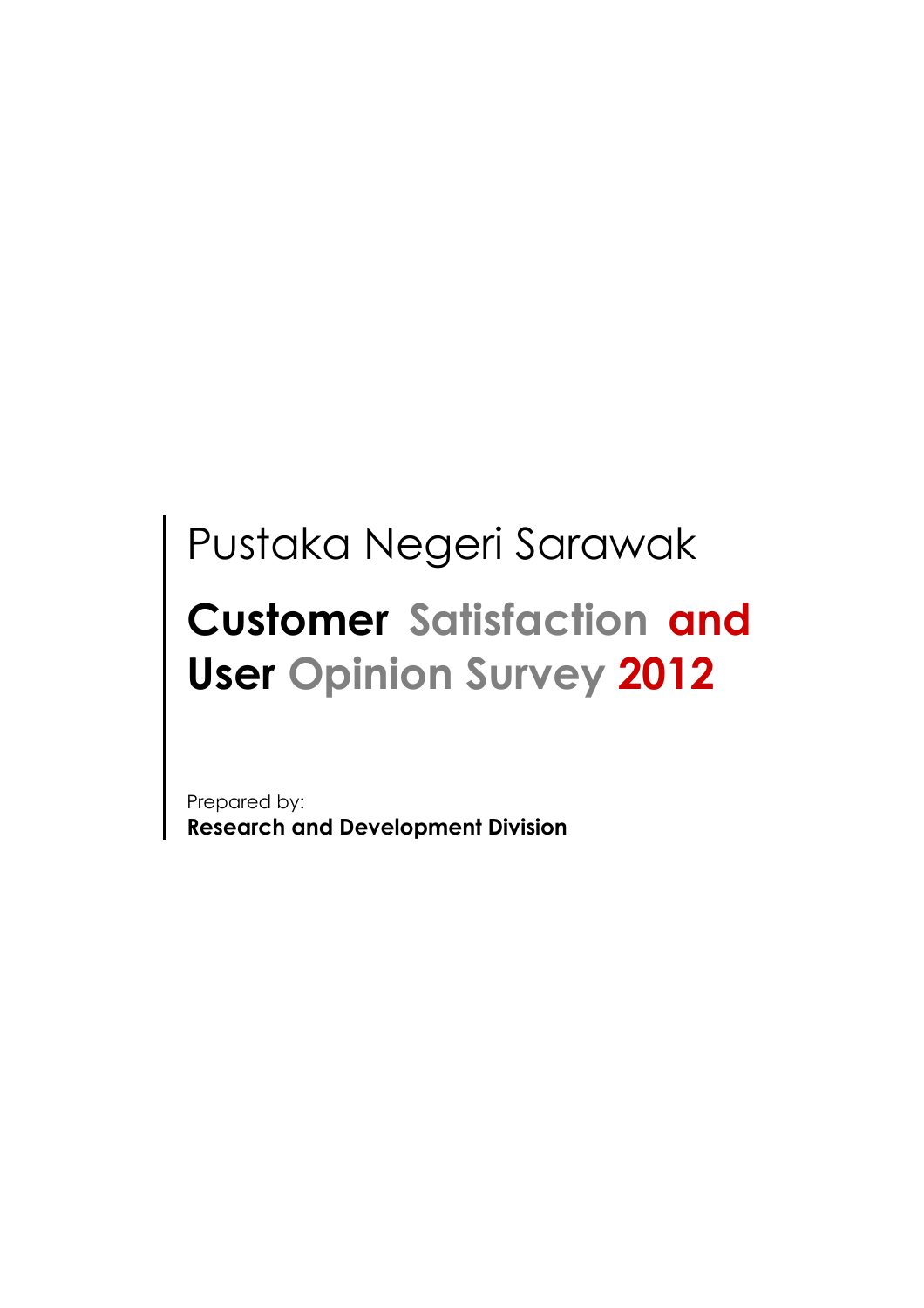#### Table of Contents

#### Contents Pages

| 01 |                                                              |           |
|----|--------------------------------------------------------------|-----------|
| 02 |                                                              |           |
| 03 |                                                              | 2         |
| 04 |                                                              | 2         |
| 05 |                                                              | 3         |
| 06 |                                                              | $5 - 28$  |
|    | $\Box$                                                       | 5         |
|    | Descriptive Analysis: Mean and Standard Deviations<br>$\Box$ | 10        |
|    | □                                                            | 12        |
|    | $\Box$                                                       | 12        |
|    | $\Box$                                                       | 24        |
|    | Conclusion, Perception and Recommendations<br>П              | 27        |
| 07 |                                                              | $29 - 52$ |
|    | $\Box$                                                       | 29        |
|    | Descriptive Analysis: Mean and Standard Deviations<br>$\Box$ | 34        |
|    | $\Box$                                                       | 36        |
|    | $\Box$                                                       | 36        |
|    | $\Box$                                                       | 48        |
|    | Conclusion, Perception and Recommendations<br>$\Box$         | 51        |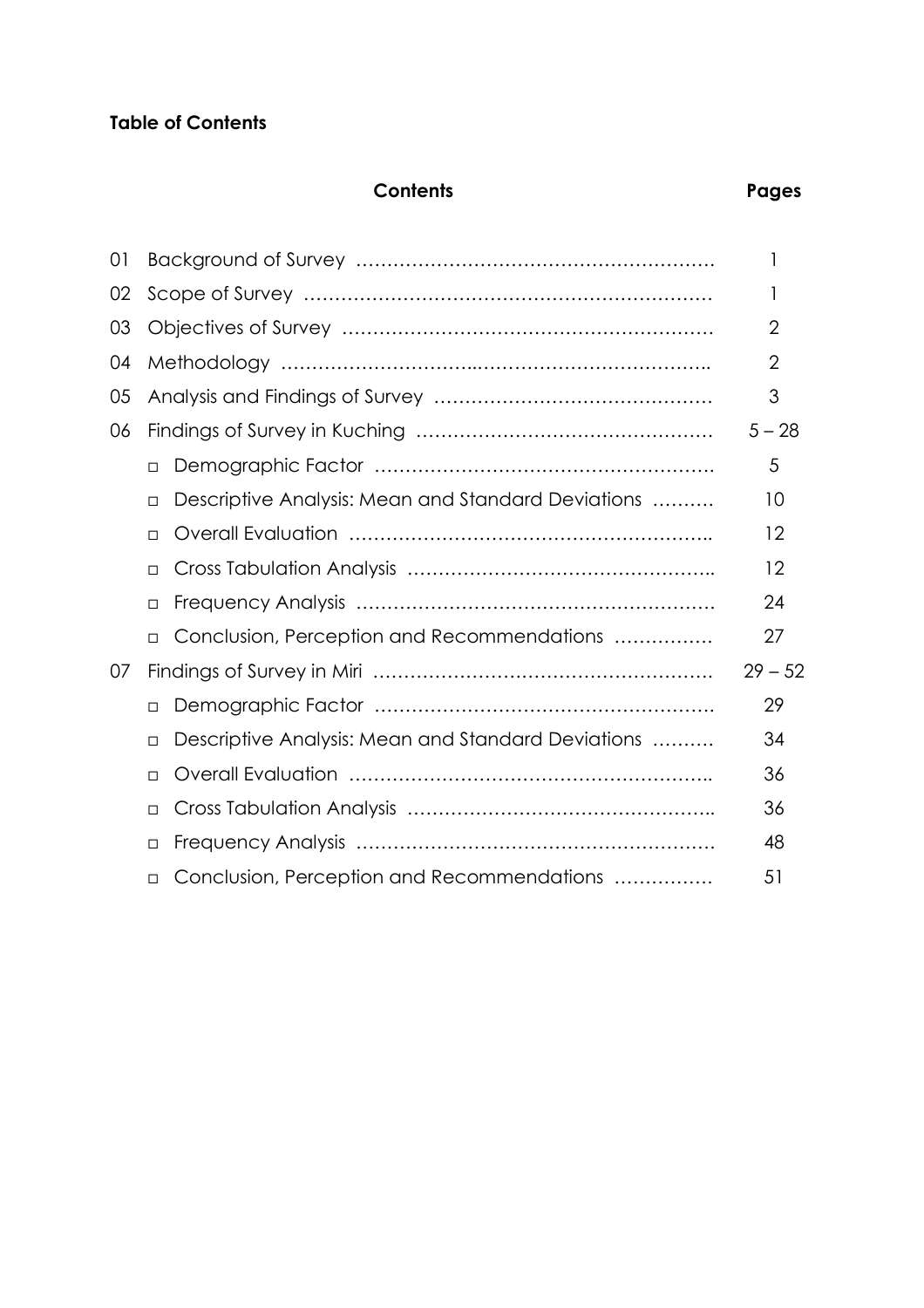#### A Background of Survey

The Customer Satisfaction and User Opinion Survey was carried out in efforts to gauge the opinions of the general public on Pustaka Negeri Sarawak (Pustaka) services. Public opinions shall then be used to determine improvement programs to enhance our current service quality, alongside our effort to achieve organizational objectives.

This survey was carried out based on the requirements of ISO 9001:2008 that address the following clauses:



#### B. Scope of Survey

This survey shall be conducted among users of Pustaka Negeri Sarawak which includes:

- a) Registered Members
	- (i) Active members (frequently use Pustaka services and facilities)
	- (ii) Non Active members (occasionally use Pustaka services and facilities)
- b) Non Registered Users
	- (i) Never registered as Pustaka member

#### C. Objectives of Survey

This survey aimed: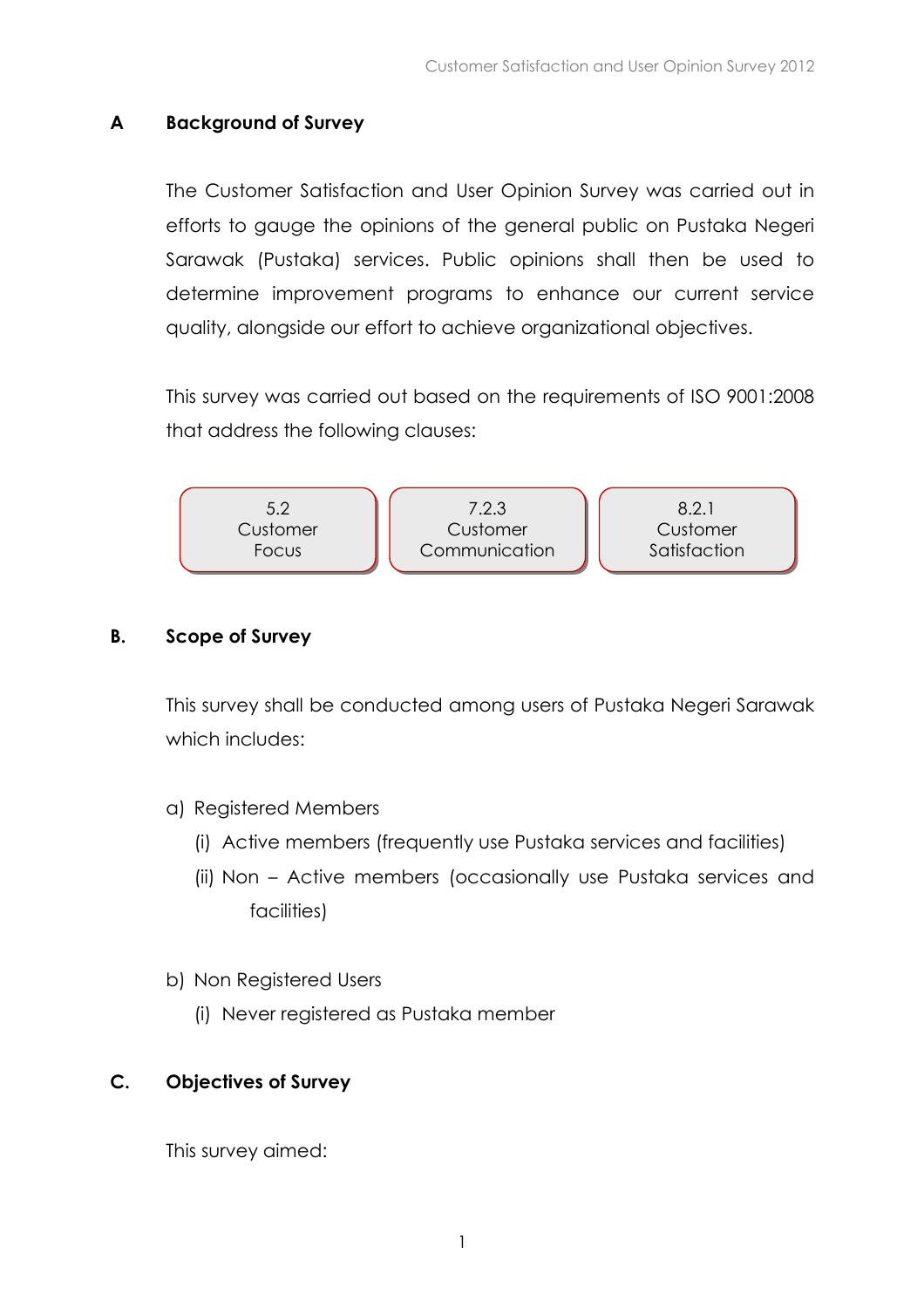- a) to assess customer's perceptions on its services; and
- b) to provide information in understanding user's expectations and perceptions as a mean to recommend ways to improve / sustain its service quality.

#### D. Methodology

#### a) Questionnaires

Principles of LIBQUAL were applied in this survey. LibQUAL has four (4) components of 25 items which comprised of the following:



The questionnaire is divided into the following areas:

- Demographic factors
- LibQUAL four components twenty five questions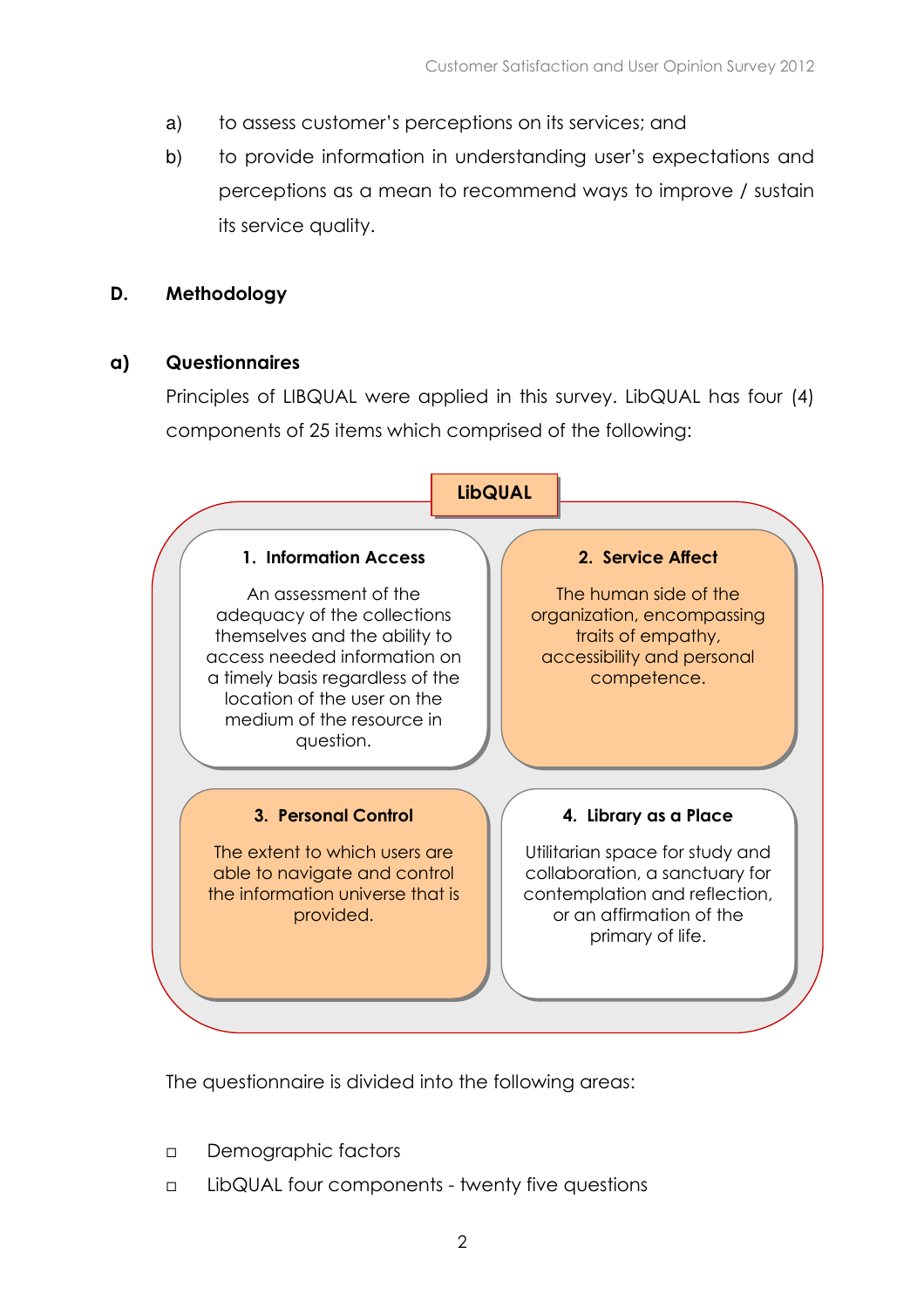All items are measured with a 5-point Likert scale, which ranged from Very Poor (1) to Very Good (5).

#### b) Sampling

A non-probability sampling was used as the respondents may be registered or non-registered members. The number of targeted respondents (sample size) was determined based on the formula: ten percent (10%) of the current active registered members. The number of active registered members as at September 2012 was 3,880 for Kuching and 2,374 for Miri. Hence, the sample size for Kuching was 388 respondents and for Miri, 237 respondents.

#### c) Period of Survey

The survey was conducted in Kuching and Miri for a month from 22 October until 1 November 2012.

#### E. Analysis and Findings of Survey

An analysis on the respondents' demographic profile, customer's perceived service quality of Pustaka and user satisfaction and user loyalty was done. The collected data were analyzed by employing the SPSS (Statistical Package for Social Sciences) Version 20. The data is further interpreted by applying Percentage Distribution, Frequency, Cross Tabulation and Descriptive Analysis.

#### a) Questionnaires Rate of Return

All of the 648 distributed questionnaires were received. Out of that, 639 were usable and quality answered questionnaires. The respondents that were selected were males and females of various age categories, various educational backgrounds, various occupations and job positions. The table below shows the distribution of questionnaires.

3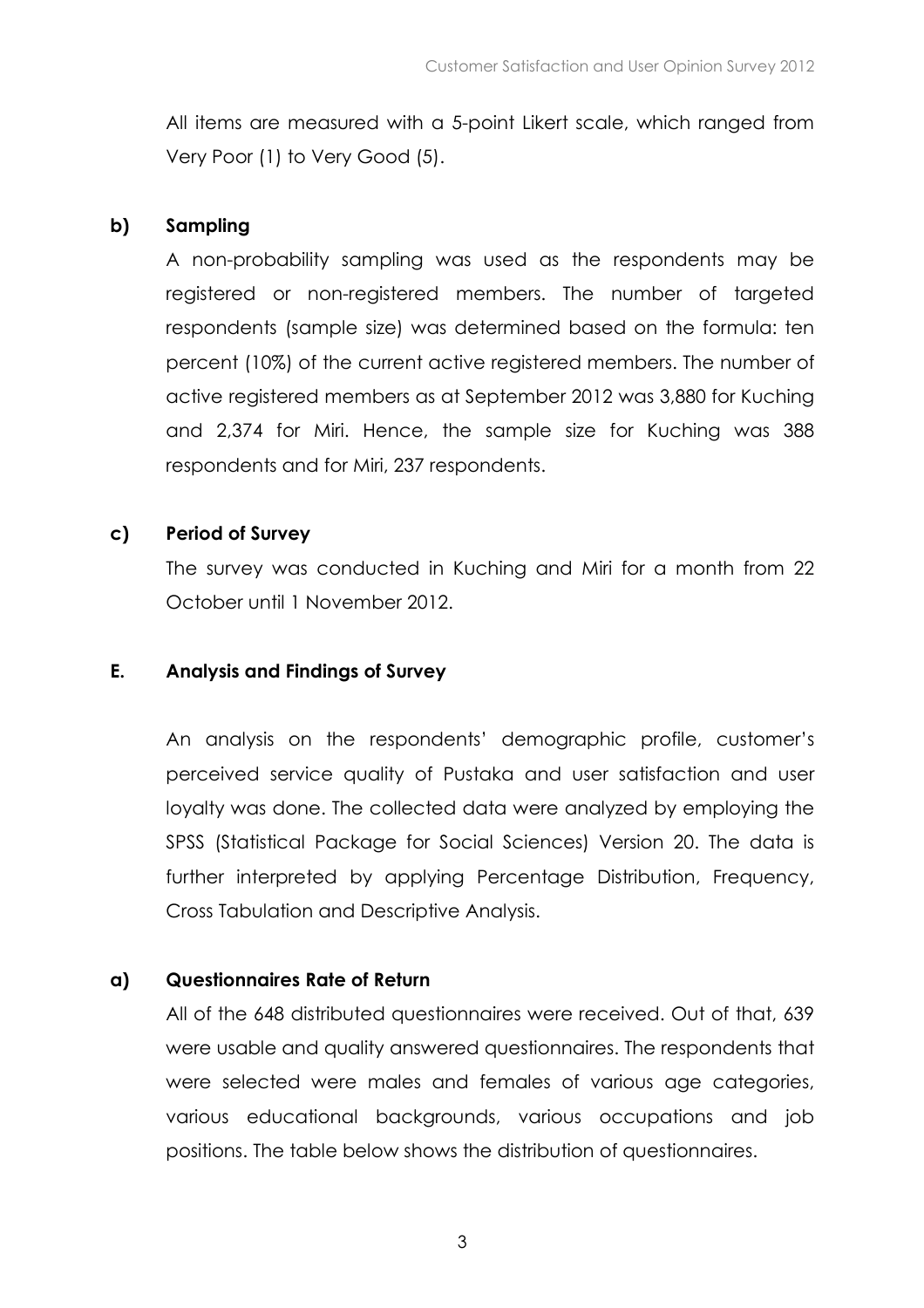|      | <b>Questionnaires</b>                                            | Kuching | Miri  |
|------|------------------------------------------------------------------|---------|-------|
|      | Total number of distributed questionnaires                       | 406     | 242   |
| ii.  | Total number of questionnaires received<br>back from respondents | 406     | 242   |
| iii. | Rejected questionnaires *                                        | 6       | 3     |
| iv.  | Usable questionnaires                                            | 400     | 239   |
| V.   | Overall response rate                                            | 98.5%   | 98.8% |

#### Table 1: Distribution of Questionnaires

\* Incomplete or with double entries.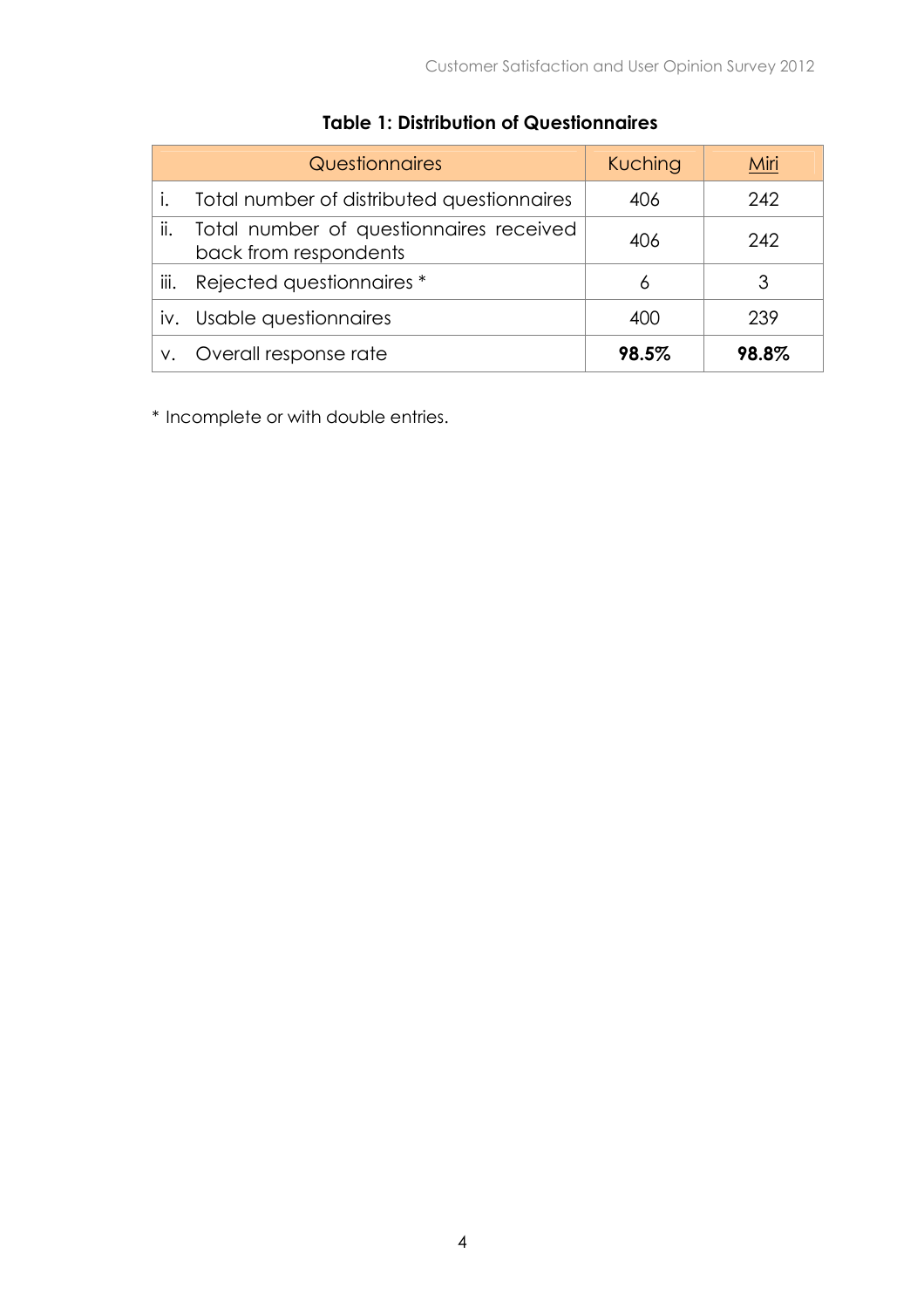### Findings of Survey in Kuching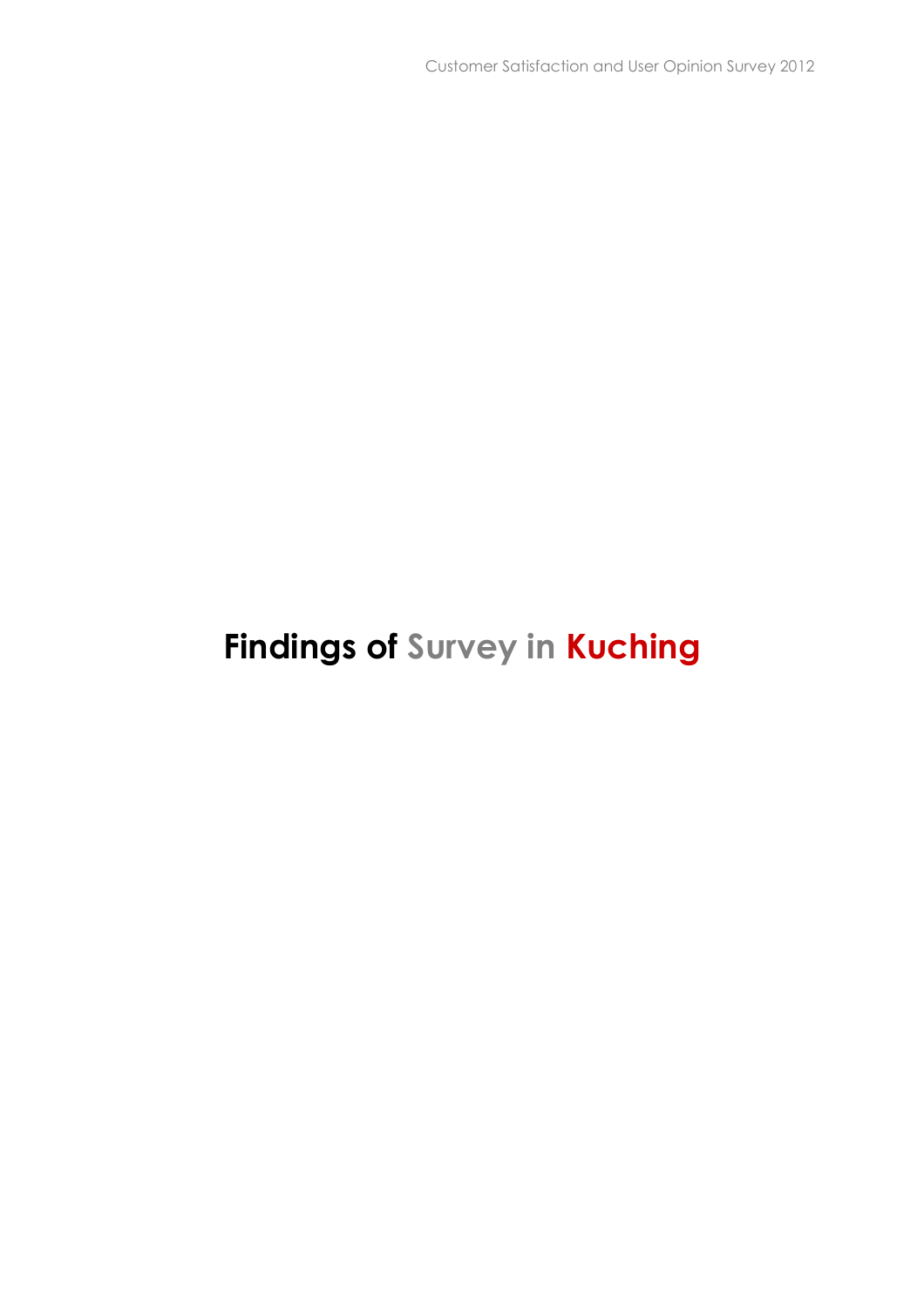### F. Demographic Factors

|                | <b>DEMOGRAPHIC FACTORS</b>        | <b>FREQUENCY</b> | (%)  |
|----------------|-----------------------------------|------------------|------|
|                |                                   |                  |      |
| 1              | <b>GENDER</b>                     |                  |      |
|                | Male                              | 175              | 43.8 |
|                | <b>Female</b>                     | 225              | 56.2 |
|                |                                   |                  |      |
| $\overline{2}$ | <b>AGE</b>                        |                  |      |
|                | <17 years old                     | 90               | 22.5 |
|                | 18 - 20 years old                 | 81               | 20.3 |
|                | 21 - 30 years old                 | 69               | 17.3 |
|                | 31 - 40 years old                 | 99               | 24.8 |
|                | 41 - 50 years old                 | 44               | 11   |
|                | > 50 years old                    | 17               | 4.3  |
|                |                                   |                  |      |
| $\mathbf{3}$   | <b>EDUCATIONAL LEVEL</b>          |                  |      |
|                | <b>SPM</b>                        | 161              | 40.3 |
|                | <b>STPM</b>                       | 88               | 22.0 |
|                | Diploma                           | 52               | 13.0 |
|                | Degree                            | 60               | 15.0 |
|                | Postgraduate                      | 8                | 2.0  |
|                | Others                            | 31               | 7.8  |
|                |                                   |                  |      |
| 4              | <b>OCCUPATION</b>                 |                  |      |
|                | <b>Student</b>                    | 181              | 45.3 |
|                | Self-employed                     | 10               | 2.5  |
|                | Government Servant                | 163              | 40.8 |
|                | Private Sector                    | 34               | 8.5  |
|                | Pensioner                         | $\overline{2}$   | 0.5  |
|                | <b>Others</b>                     | 10               | 2.5  |
| 5              | <b>JOB POSITION</b>               |                  |      |
|                | Clerical                          | 66               | 16.5 |
|                | Supervisory                       | 31               | 7.8  |
|                | Managerial and Above              | 35               | 8.8  |
|                | <b>Others</b>                     | 268              | 67.0 |
|                |                                   |                  |      |
| 6              | <b>FREQUENCY OF LIBRARY USAGE</b> |                  |      |
|                | 1 or less                         | 72               | 18.0 |
|                | $2 - 5$                           | 150              | 37.5 |

#### Table 2: Demographic Profile of Respondents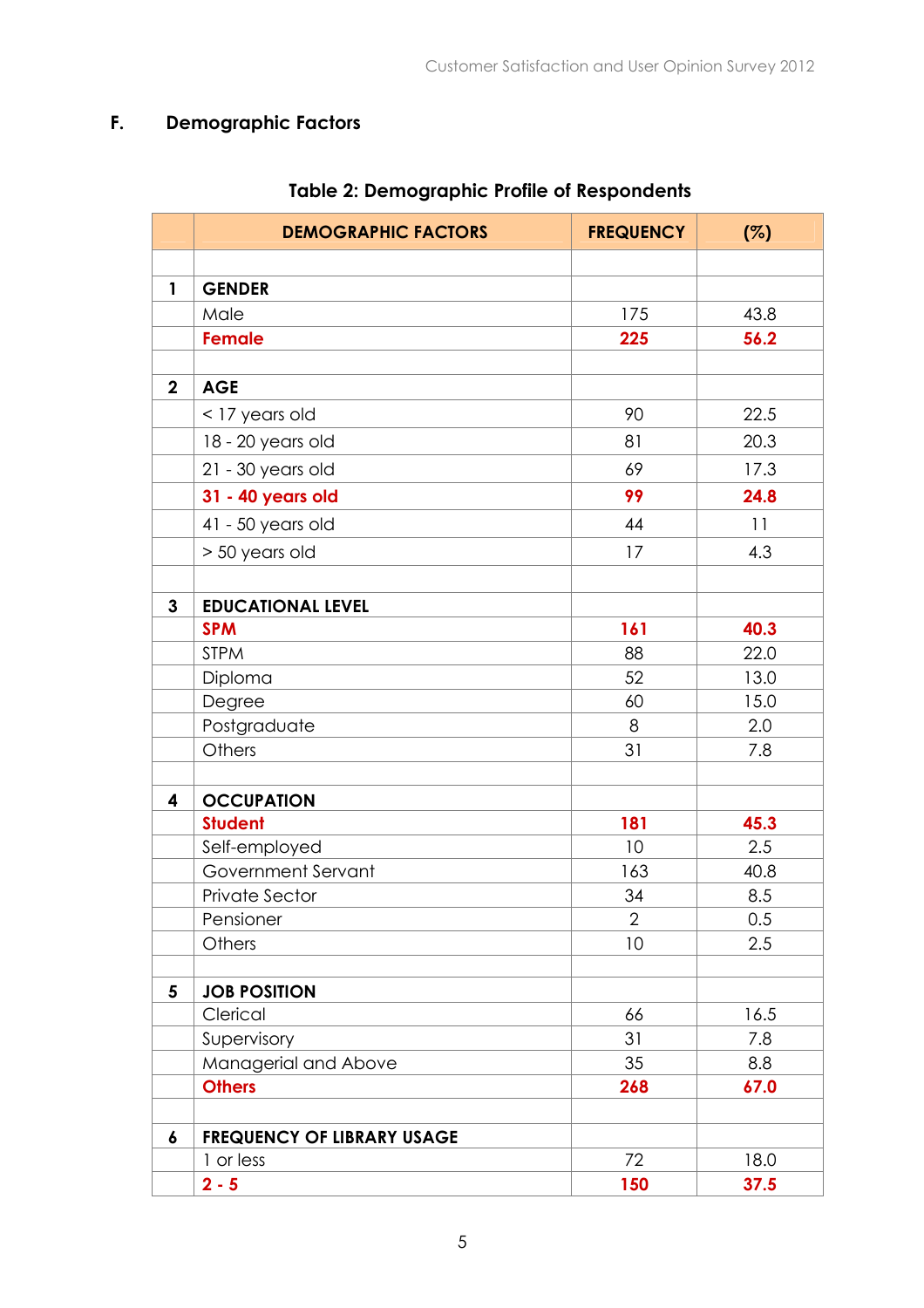| - |                       | $\overline{\phantom{a}}$<br>U.U |
|---|-----------------------|---------------------------------|
|   | $\epsilon$<br>$\cdot$ | $\cdot$                         |

#### a) Gender



The above bar chart shows that 56.3% or 225 respondents were male and 48.3% or 175 respondents were female. Generally, in Kuching there were more female library users.

#### b) Age

The bar chart below shows that library users that frequented Pustaka in Kuching were mainly those from the age range of 31 - 40 years old (99 persons or 24.8%), followed by the age range of 17 years old or less (90 person or 22.5%). Coming in third is the age range of 18 - 20 years old (81 persons or 20.3%), followed by the age range of 21 - 30 years old (69 persons or 17.3%). Only 11 % or 44 respondents from the age range of 41 - 50 years old and 4.3% or 17 persons from the age group of 50 years old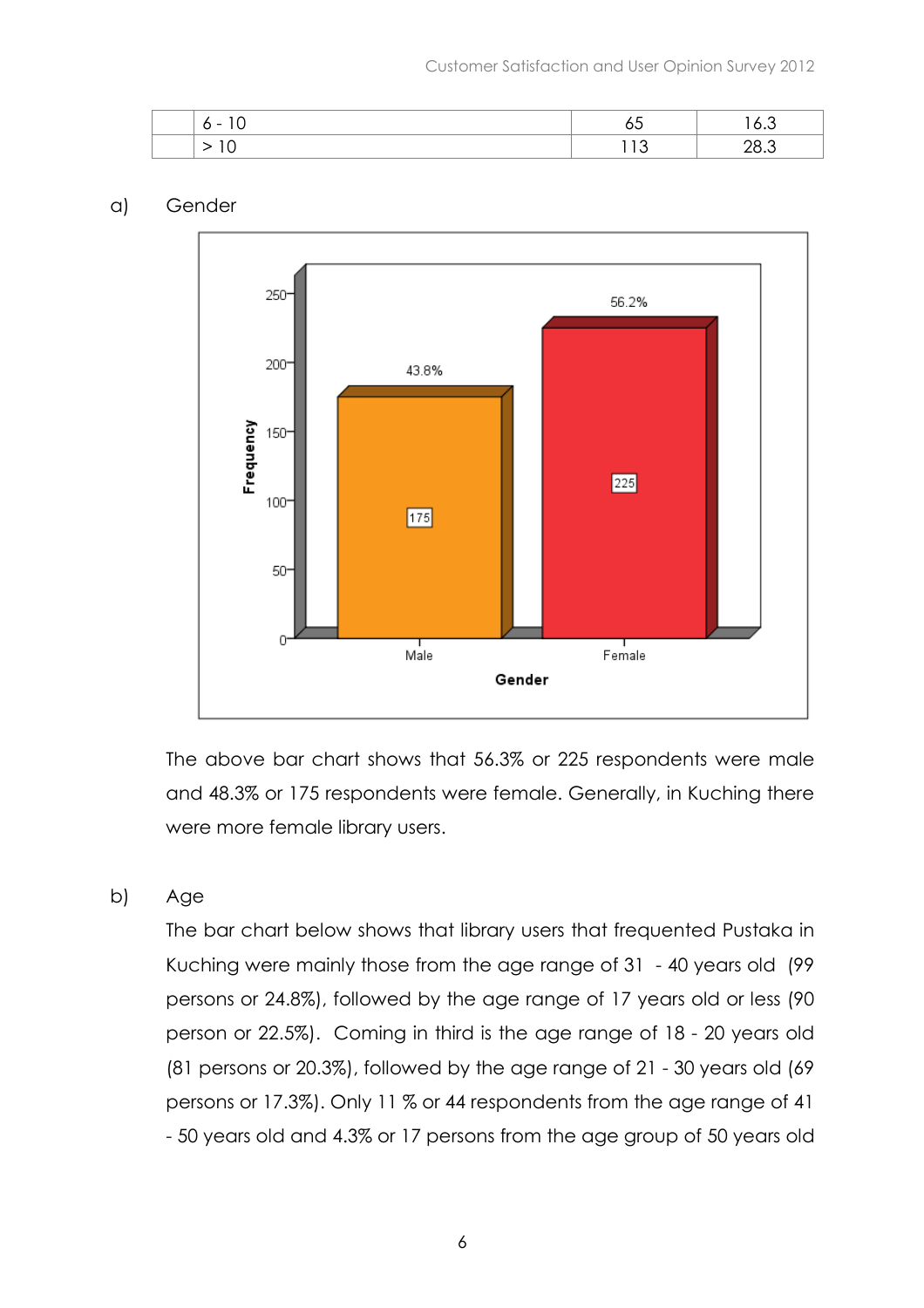and above. It may be concluded that most of the library users were from the category of adults and employed people.



#### c) Education Level

Based on the bar chart below, 40.3 % or 161 respondents were those with SPM qualification followed by STPM holders at 22% or 88 respondents, Degree holders at 15% or 60 respondents and Diploma holders at 13% or 52 respondents. Post graduates were at 2% or 8 respondents and Others at 7.8% or 31 respondents. Hence in general, most library users in Kuching are those with SPM qualification.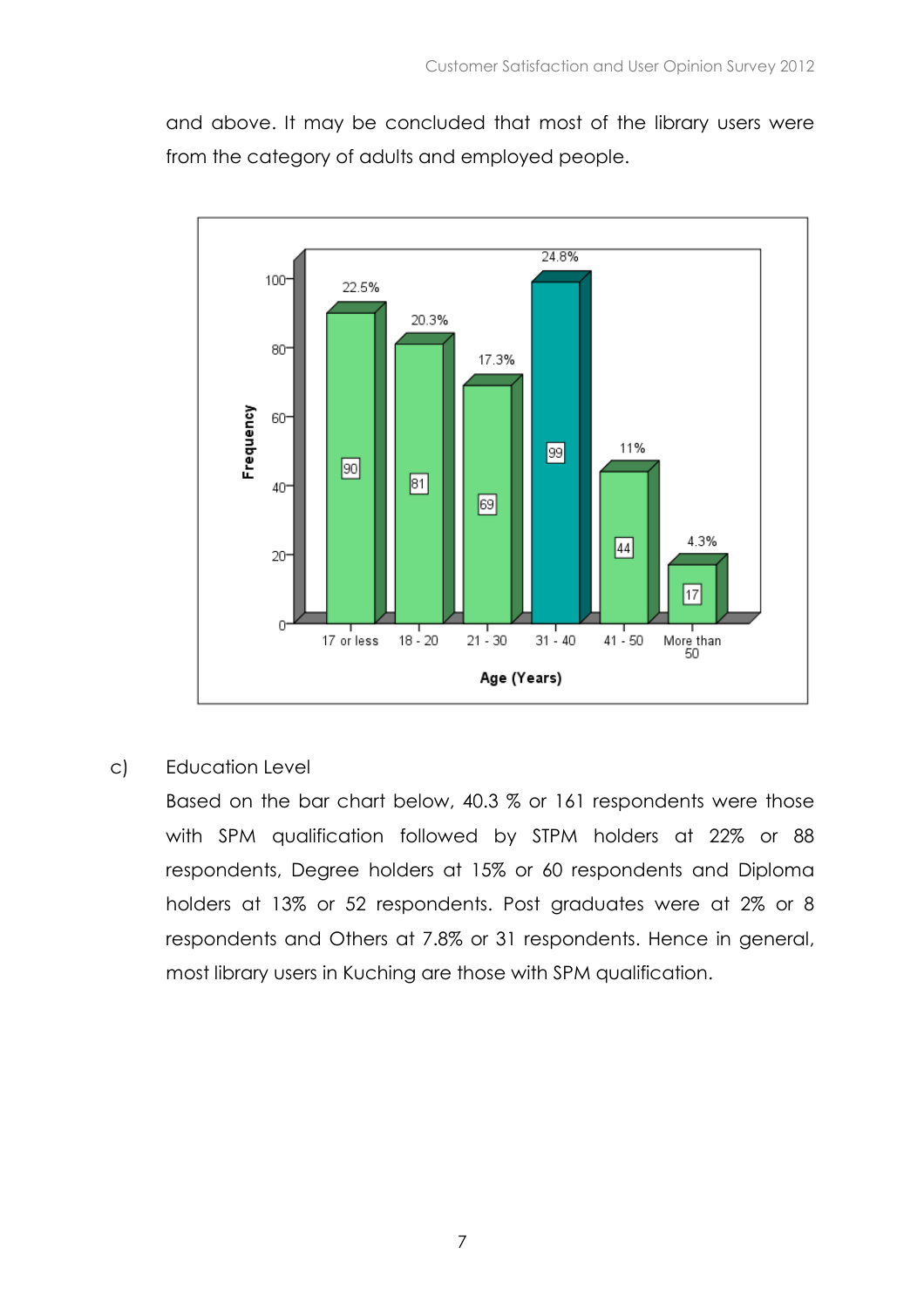

#### c) Occupation

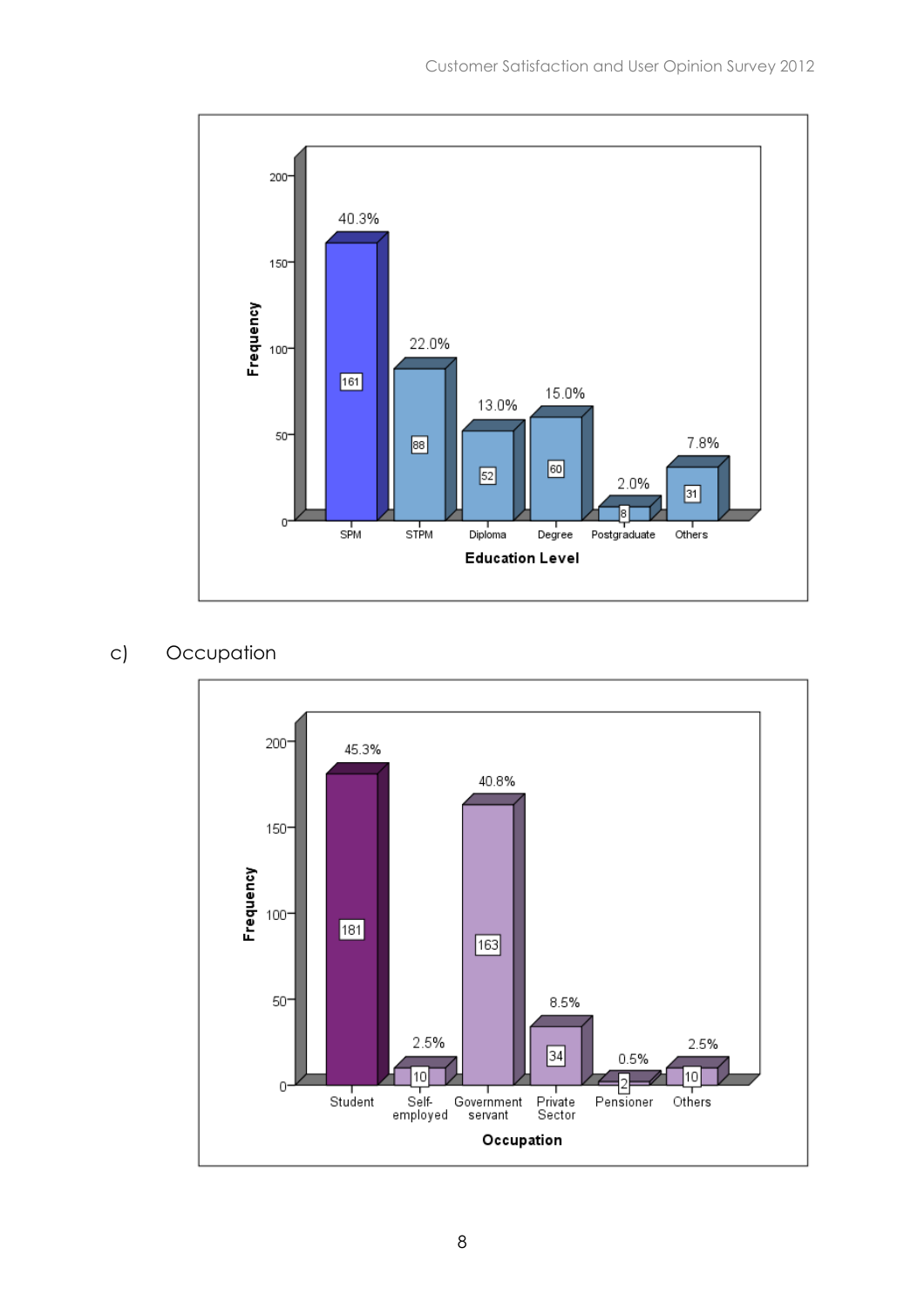Based on the bar chart above, 45.3% or 181 respondents were students, followed by government servants at 40.8% or 163 respondents. Therefore, we may conclude that most library users in Kuching were students and government servant.



c) Job Position

The above bar chart reflects that 67.0% or 268 respondents did not specify their designation of work or perhaps they belong to different job positions.

e) Frequency of library visit per month

The bar chart below indicates that 37.5% or 150 respondents used the library services between 2 - 5 times in a month. Hence, it may be concluded that on average, a member of the public in Kuching frequented the library once a week only.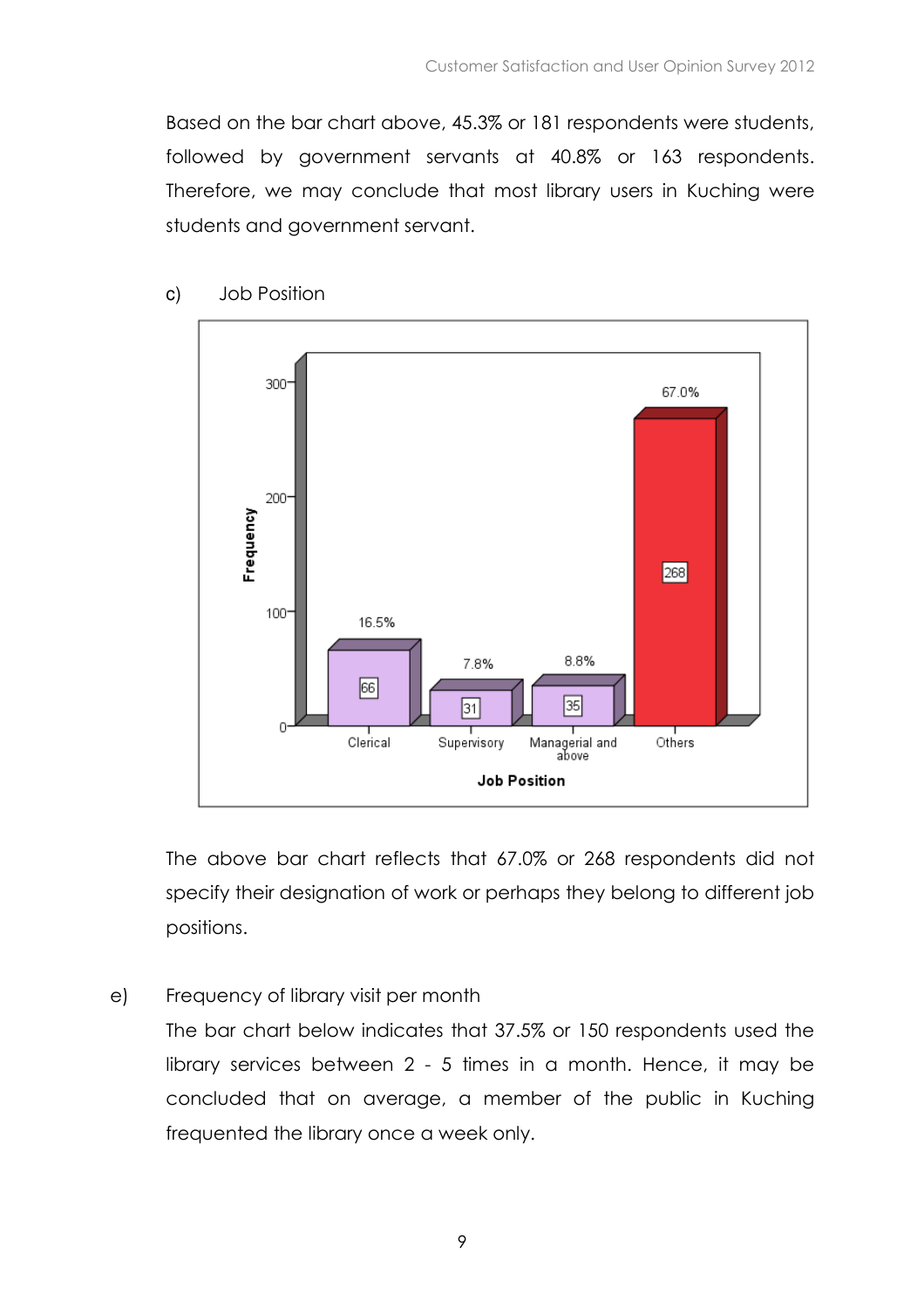

#### G. Descriptive Analysis: Mean and Standard Deviations

#### Table 3: Perceived Service Quality Evaluation Among Respondents

|    | <b>Items</b>                                                                | N   | Mean | Std.<br><b>Deviation</b> |
|----|-----------------------------------------------------------------------------|-----|------|--------------------------|
|    | Place                                                                       |     |      |                          |
| 1. | The Library is a quiet place for individual<br>activities.                  | 400 | 3.96 | 1.040                    |
| 2. | The Library is a comfortable and inviting<br>location.                      | 400 | 4.14 | .898                     |
| 3. | The Library inspires me to study and<br>learn.                              | 400 | 4.20 | .831                     |
| 4. | The Library has good community space<br>for group learning and group study. | 400 | 4.18 | .814                     |
| 5. | The Library is a gateway for study,<br>learning or research.                | 400 | 4.27 | .734                     |
|    | Average                                                                     |     | 4.15 | .863                     |

| <b>Items</b>                                          | N   | <b>Mean</b> | Std.<br><b>Deviation</b> |
|-------------------------------------------------------|-----|-------------|--------------------------|
| <b>Service Affect</b>                                 |     |             |                          |
| Employees of the Library install<br>confidence in me. | 400 | 3.92        | .796                     |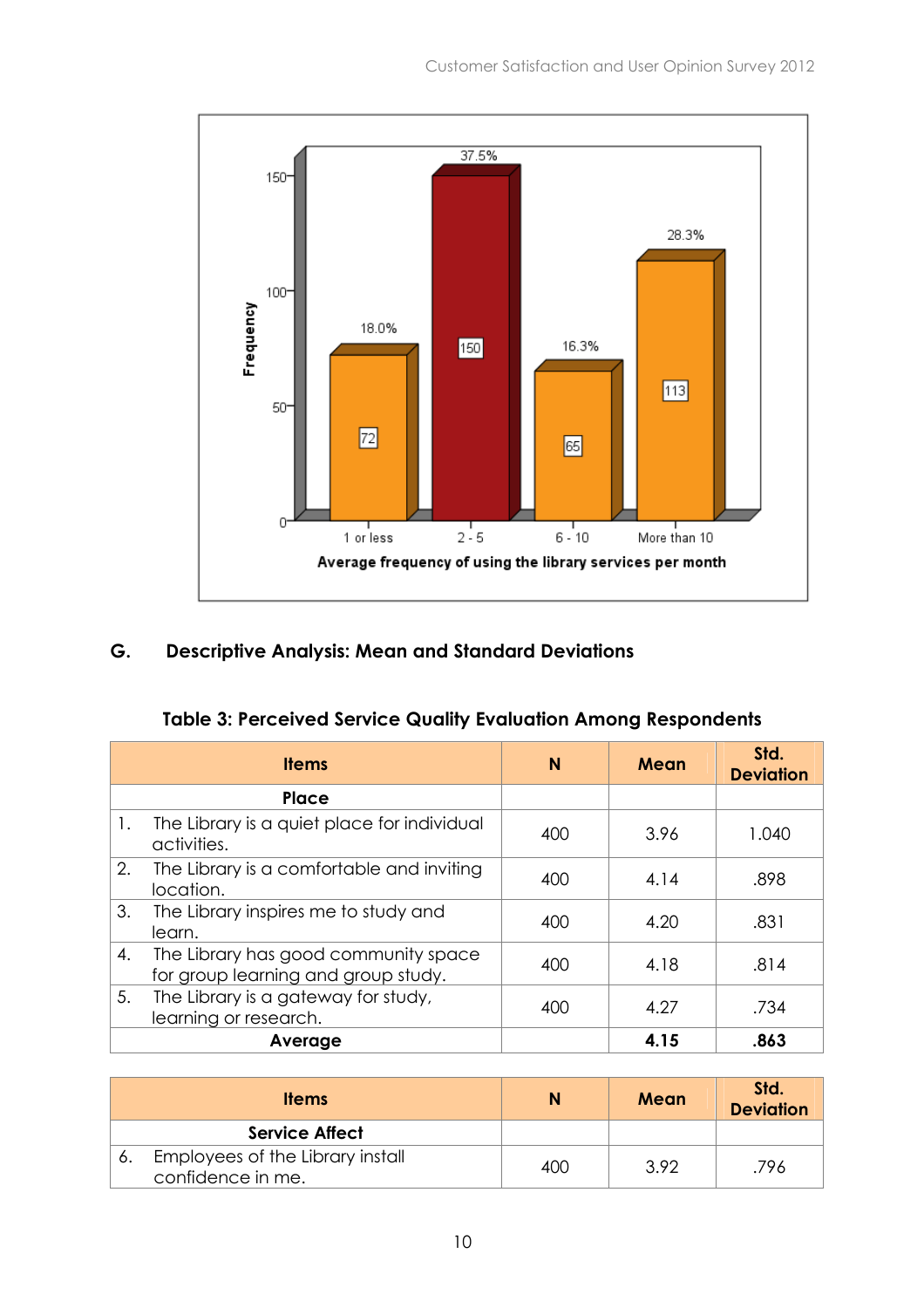| 7.  | Employees of the Library are always<br>ready to respond to my questions. | 400 | 3.99 | .801 |
|-----|--------------------------------------------------------------------------|-----|------|------|
| 8.  | Employees of the Library are willing to<br>help me.                      | 400 | 4.05 | .782 |
| 9.  | Employees of the Library can handle<br>service problems dependably.      | 400 | 3.88 | .824 |
| 10. | Employees of the Library give users<br>individual attention.             | 400 | 3.86 | .846 |
| 11. | Employees of the Library have the<br>knowledge to answer user questions. | 400 | 3.90 | .815 |
| 12. | Employees of the Library are consistently<br>courteous.                  | 400 | 3.89 | .818 |
| 13. | Employees of the Library deal with users<br>in a caring fashion.         | 400 | 3.88 | .853 |
| 14. | Employees of the Library understand the<br>needs of their users.         | 400 | 3.95 | .824 |
|     | Average                                                                  |     | 3.92 | .818 |

| <b>Items</b>                                                                            | N   | Mean | Std.<br><b>Deviation</b> |
|-----------------------------------------------------------------------------------------|-----|------|--------------------------|
| <b>Personal Control</b>                                                                 |     |      |                          |
| 15. The library has easy-to-use access tools<br>that allow me to find things on my own. | 400 | 3.92 | .828                     |
| 16. There is a convenient access to the<br>Library collections                          | 400 | 3.86 | .787                     |
| 17. The Library Website enabling me to<br>locate information on my own                  | 400 | 3.85 | .854                     |
| The Library's modern equipment lets me<br>18.<br>access the needed information easily.  | 400 | 3.95 | .821                     |
| The Library makes information easily<br>19.<br>accessible for independent use.          | 400 | 3.92 | .760                     |
| 20. The Library makes electronic resources<br>accessible from my home/office.           | 400 | 3.79 | .856                     |
| Average                                                                                 |     | 3.88 | .818                     |

|     |                                                                                 |     |      | Std.             |
|-----|---------------------------------------------------------------------------------|-----|------|------------------|
|     | <b>Items</b>                                                                    | N   | Mean | <b>Deviation</b> |
|     | <b>Information Access</b>                                                       |     |      |                  |
|     | 21. The Library has print and/or electronic<br>journal collections that I need. | 400 | 3.83 | .932             |
| 22. | The Library has convenient service hours.                                       | 400 | 3.91 | .969             |
|     | 23. The printed library materials are of good<br>quality.                       | 400 | 3.93 | .836             |
|     | 24. The Library provides electronic<br>information resources that I need.       | 400 | 3.91 | .847             |
|     | 25. The Library provides timely document<br>delivery/interlibrary loan.         | 400 | 3.73 | .905             |
|     | Average                                                                         |     | 3.86 | 0.898            |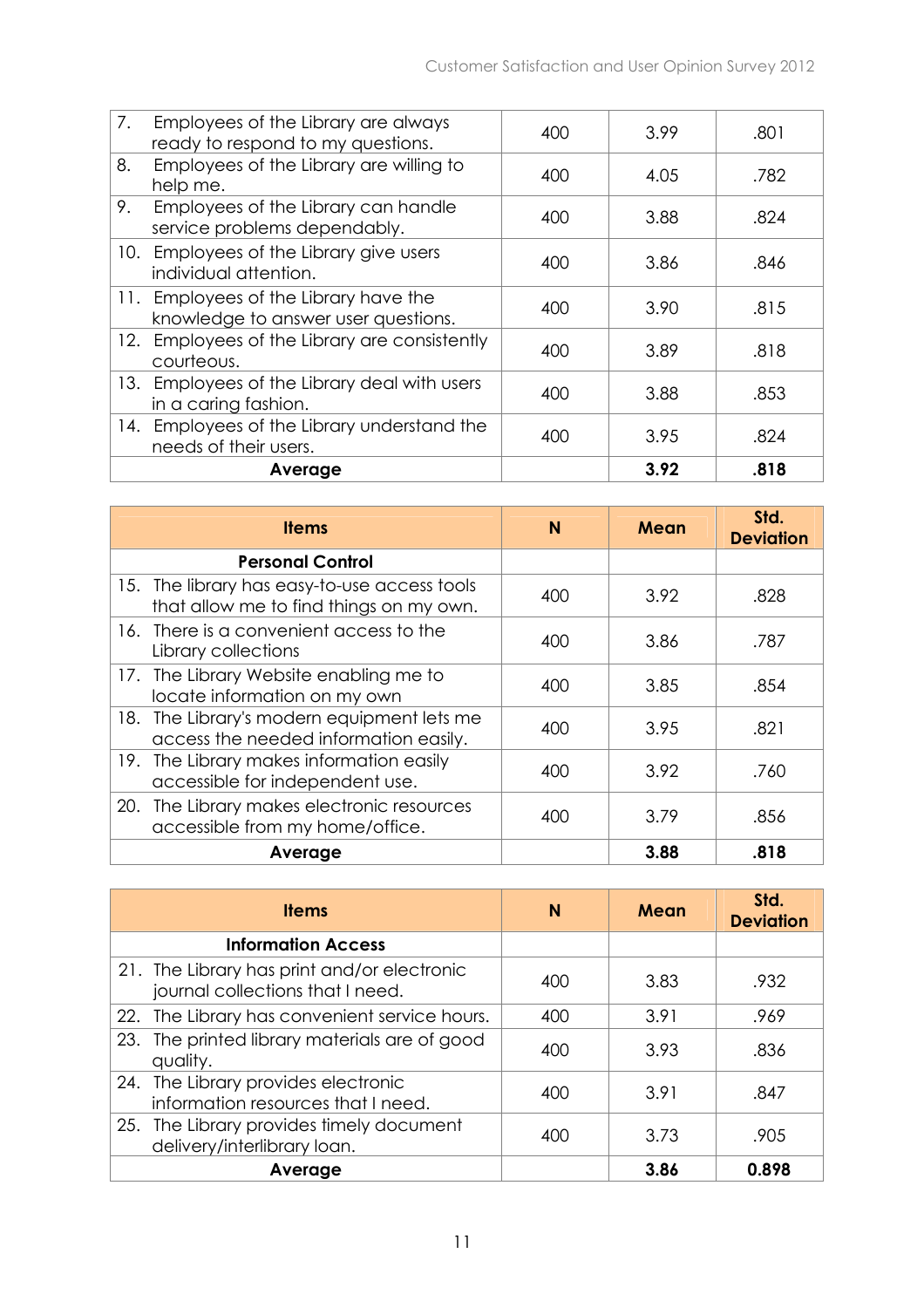Table 3 shows the descriptive statistics on the degree of service quality performed by Pustaka in Kuching. From the scale of 1 to 5 (1 is Very Poor and to 5 is Very Good), the average mean score for all dimensions are at moderate and Good level. Among the four dimensions, Library as a Place scored the highest average mean which is 4.15, followed by Service Affect at 3.92, Personal Control at 3.88 while Information Access scored the lowest average mean of 3.86. Based on this result, it may be concluded that among the four dimensions, Library as a Place is one of the main factors that contribute to customer's satisfaction as compared to the rest of the aspects of Perceived Service Quality.

#### H. Overall Evaluation

| <b>Items</b>                                                           | N   | Mean | Std.<br><b>Deviation</b> |
|------------------------------------------------------------------------|-----|------|--------------------------|
| 1. The overall quality of the Library services is<br>good.             | 400 | 4.12 | .739                     |
| 2. I am satisfied with the services provided<br>by the Library.        | 400 | 4.11 | .736                     |
| 3. The services provided by the Library meet<br>my expectation.        | 400 | 3.98 | .767                     |
| 4. I am not disappointed with the services<br>provided by the Library. | 400 | 3.94 | .825                     |
| 5. I would like to continue using the library<br>services              | 400 | 4.28 | .778                     |
| 6. I will recommend this Library to others.                            | 400 | 4.36 | .753                     |
| Average                                                                |     | 4.13 | .766                     |

#### Table 4: Overall Evaluation

Table 4 shows the descriptive analysis of the overall evaluation on Pustaka in Kuching. From the scale of 1 to 5 (1 is Very Poor and to 5 is Very Good), the average mean score shows Good level only at 4.13. Among the elements are 'I will recommend this Library to others' with a score of 4.36, followed by 'I would like to continue using the Library services' with a score of 4.28, 'The overall quality of the Library services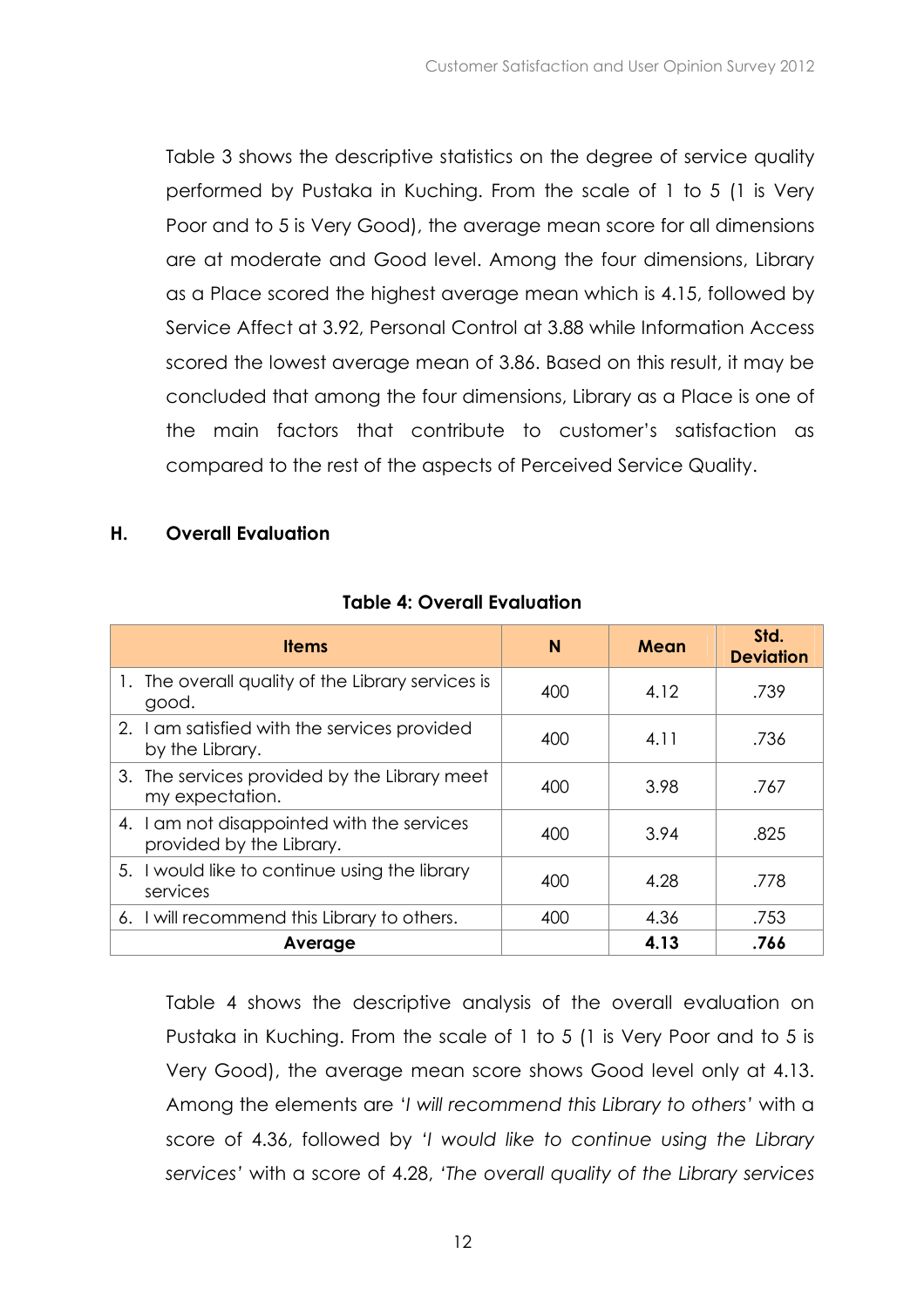is good' with a score of 4.12, 'I am satisfied with the services provided by the Library' with a score of 4.11, while 'The services provided by the Library meet my expectation' is at 3.98 and 'I am not disappointed with the services provided by the Library' at 3.94.

#### I. Cross Tabulation Analysis

#### a) Gender Versus Information Access

|        | <b>Average Information Access</b> |           |      |      |      |              |       |
|--------|-----------------------------------|-----------|------|------|------|--------------|-------|
|        |                                   | Very poor | Poor | Fair | Good | Very<br>Good | Total |
| Gender | Male                              |           |      | 47   | 94   | 33           | 175   |
|        | <b>Female</b>                     |           |      | 47   | 126  | 48           | 225   |
|        | Total                             |           |      | 94   | 220  | 81           | 400   |

#### Table 5: Gender-Average Information Access Cross Tabulation

Table 5 above shows that 126 out of 225 female respondents rated Information Access of the library as 'Good'. Based on the 5-point Likert Scale, this is at almost excellent level. Therefore, it may be concluded that generally, female users in Kuching believed that the library collections are of good quality and the assessment of the adequacy of the collections currently available in the library as well as the ability of users in accessing the needed information on a timely basis regardless of their location or medium of resource in question is at satisfactory level.

#### b) Gender Versus Service Affect

#### Average Service Affect Very poor Poor Fair Good Very Good **Total** Gender Male 0 4 47 86 38 175 Female 0 6 56 125 38 225

#### Table 6: Gender - Average Service Affect Cross Tabulation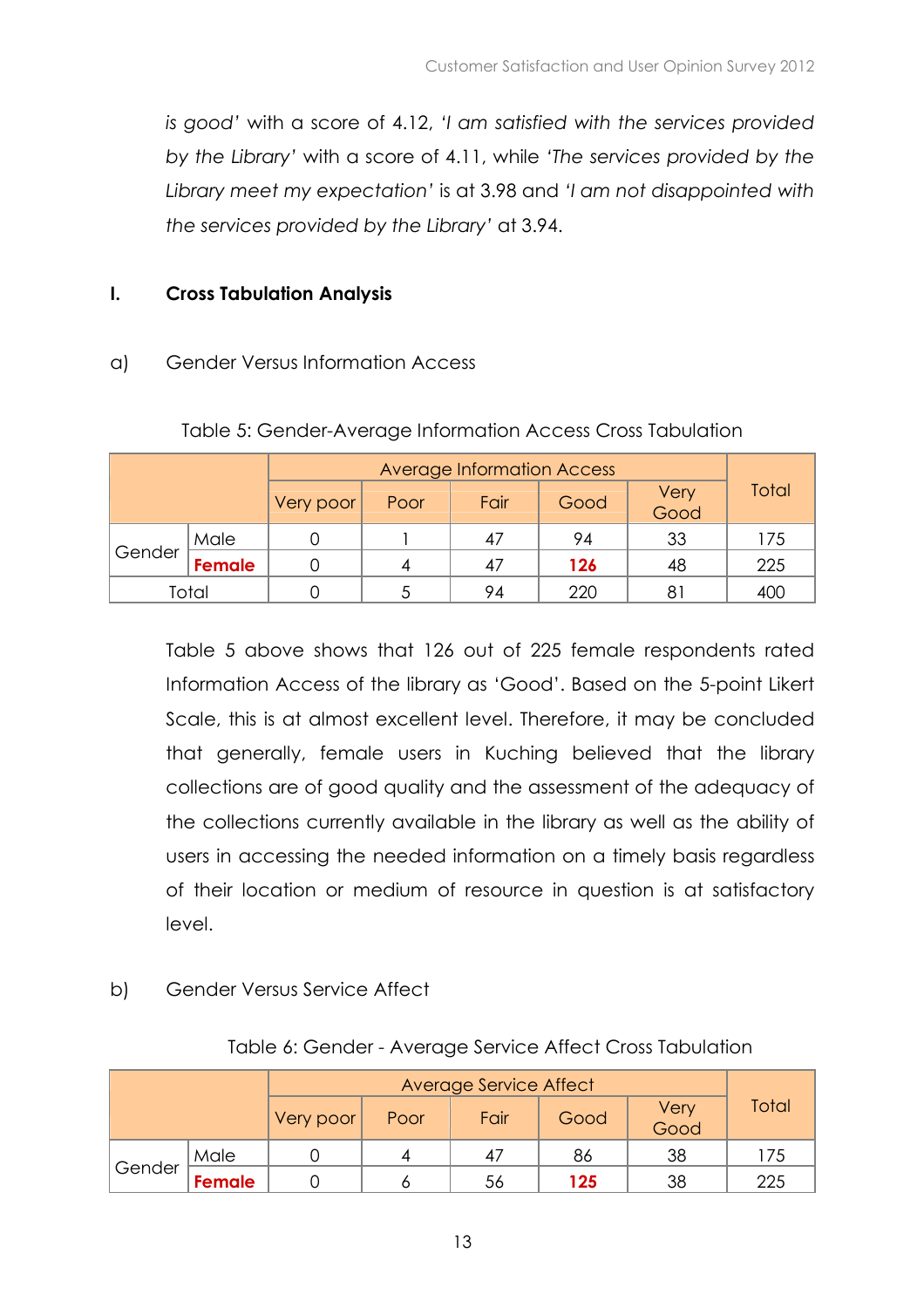|  |  |  |  |  |  |  |  | ∕∣ |
|--|--|--|--|--|--|--|--|----|
|--|--|--|--|--|--|--|--|----|

Table 6 shows that 125 out of 225 female respondents rated the library services as 'Good'. Based on 5-point Likert Scale, this is at almost excellent. Therefore, we can concluded that generally the female users in Kuching perceived that the employees of Pustaka were displaying empathy and personal competence especially on the part of instilling confidence in users, readiness to respond to users, willingness to help, ability to handle and solve problems, knowledgeable, courteous, caring and meeting their expectations.

#### c) Gender versus Personal Control

|        |               |           | <b>Average Personal Control</b> |      |      |              |       |  |  |  |
|--------|---------------|-----------|---------------------------------|------|------|--------------|-------|--|--|--|
|        |               | Very poor | Poor                            | Fair | Good | Very<br>Good | Total |  |  |  |
|        | Male          |           |                                 | 52   | 87   | 32           | 175   |  |  |  |
| Gender | <b>Female</b> |           |                                 | 57   | 126  | 42           | 225   |  |  |  |
| Total  |               |           |                                 | 109  | 213  | 74           | 400   |  |  |  |

Table 7: Gender - Average Personal Control Cross Tabulation

Table 7 shows that out of 225 female respondents, 126 of them rated the element of Personal Control as 'Good'. On the 5-point Liker Scale, this is at almost excellent. As such, it may be concluded that generally female users in Kuching perceived that Pustaka's access tools, access to collections, websites, modern equipments and remote accessibility is at satisfactory level and meeting their needs and wants.

d) Gender Versus Place

Based on Table 8, 93out of 225 female respondents rated the element of Place as 'Good'. On the 5-point Likert Scale, this is good or at almost excellent. Therefore, it may be concluded that in general, the female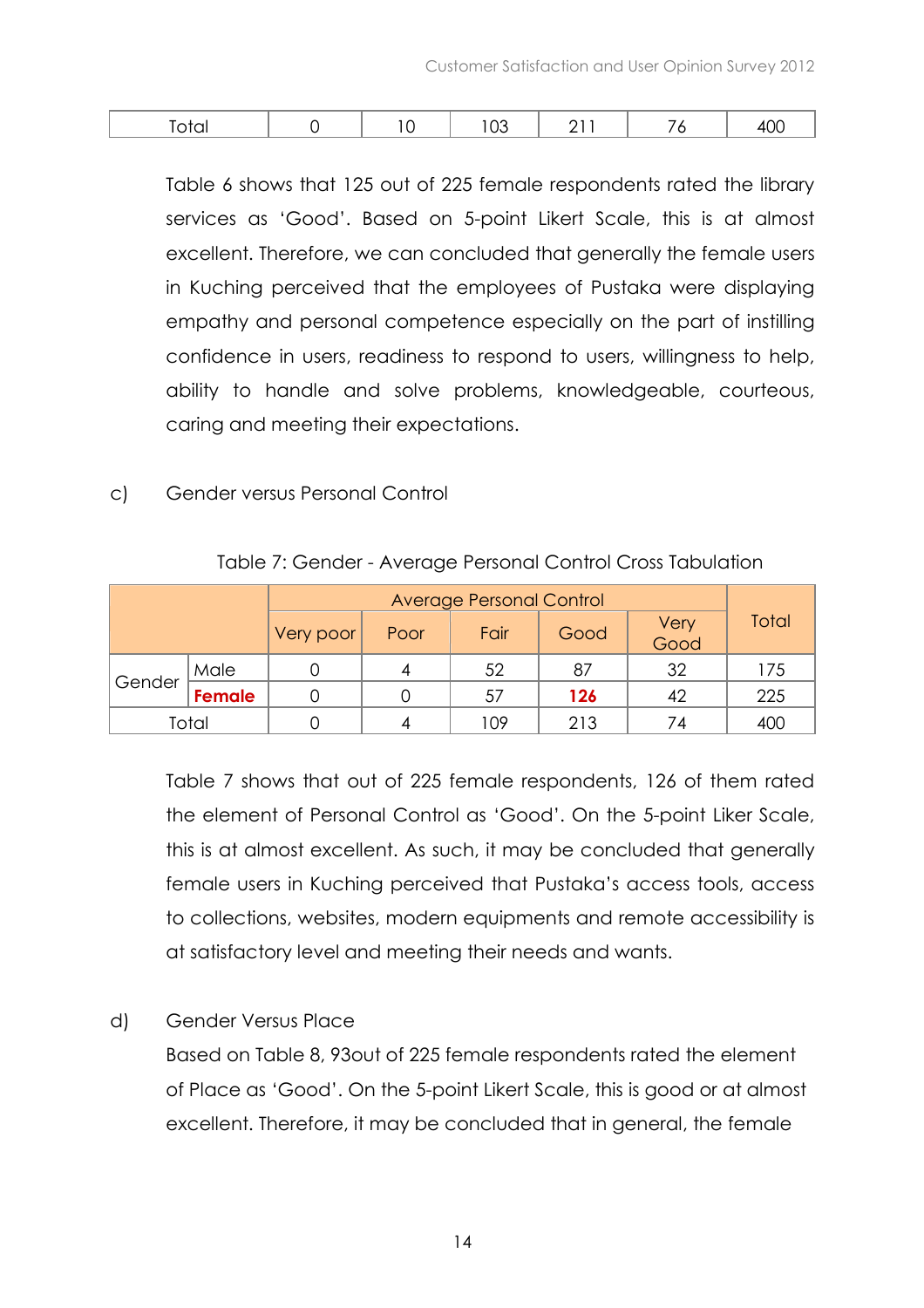users in Kuching perceived Pustaka as a conducive place for their learning needs.

|        |               |           | <b>Average Place</b> |      |      |              |       |  |  |  |
|--------|---------------|-----------|----------------------|------|------|--------------|-------|--|--|--|
|        |               | Very poor | Poor                 | Fair | Good | Very<br>Good | Total |  |  |  |
| Gender | Male          |           | 2                    | 32   | 83   | 57           | 175   |  |  |  |
|        | <b>Female</b> |           | ◠                    | 36   | 93   | 92           | 225   |  |  |  |
| Total  |               |           |                      | 68   | 176  | 149          | 400   |  |  |  |

#### Table 8: Gender - Average Place Cross Tabulation

#### e) Age Versus Information Access

|         |            |           | <b>Average Information Access</b> |                |      |                  |       |  |  |
|---------|------------|-----------|-----------------------------------|----------------|------|------------------|-------|--|--|
|         |            | Very poor | Poor                              | Fair           | Good | <b>Very Good</b> | Total |  |  |
|         | 17 or less |           | 5                                 | 24             | 45   | 17               | 90    |  |  |
|         | 18 - 20    |           |                                   | 32             | 35   | 13               | 81    |  |  |
| Age     | $21 - 30$  |           | ⌒                                 | 19             | 39   | $\circ$          | 69    |  |  |
| (Years) | $31 - 40$  |           | 3                                 | 18             | 62   | 19               | 99    |  |  |
|         | $41 - 50$  |           |                                   | 8              | 19   | 17               | 44    |  |  |
|         | $> 50$     |           |                                   | $\overline{2}$ | 11   | 4                | 17    |  |  |
| Total   |            |           | 10                                | 103            | 211  | 76               | 400   |  |  |

#### Table 9: Age - Average Information Access Cross Tabulation

Based on Table 9 above, 62 out of 99 respondents aged between 31 - 40 years old rated Pustaka's Information Access as 'Good". On the 5 point Likert Scale, this is at almost excellent. Thus, it may be concluded that generally, users aged between 31 - 40 years old who are most likely working adults and part time university students, perceived that the information access in Pustaka is meeting their expectation and needs.

#### f) Age Versus Service Affect

Based on Table 10, 61 out of 99 respondents aged between 31 - 40 years old rated the library service affect as 'Good'. On the 5-point Likert Scale, this is good and at almost excellent. Therefore, it may be concluded that generally, users between the ages of 31 - 40 years old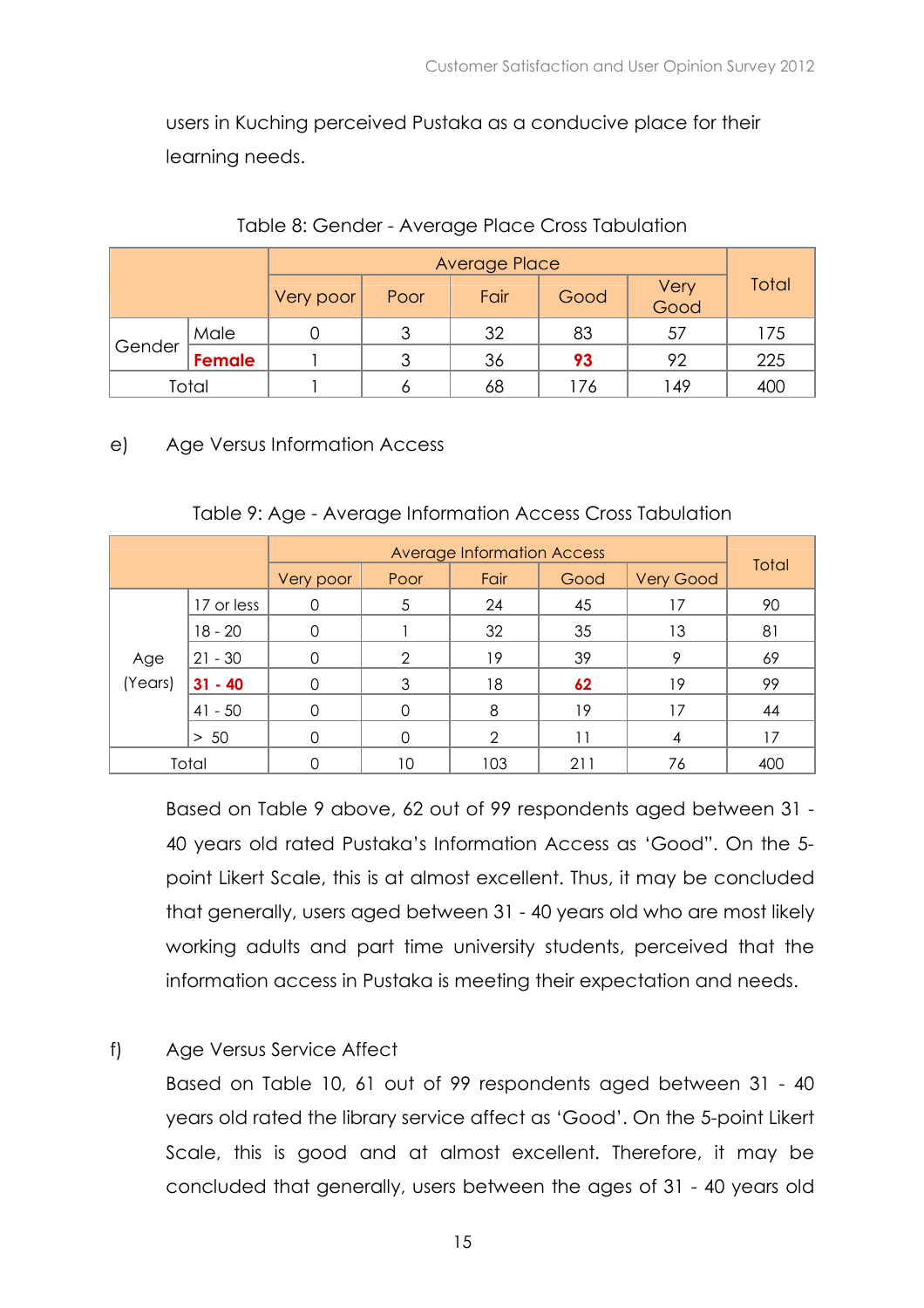who are most likely working adults and part time university students perceived that the library is displaying empathy and personal competence especially on the part of instilling confidence in users, readiness to respond to users, willingness to help and ability to handle problems, knowledgeable, courteous and caring.

Table 10: Age - Average Service Affect Cross Tabulation

|         |            |           | Average Service Affect |                |      |           |       |  |  |
|---------|------------|-----------|------------------------|----------------|------|-----------|-------|--|--|
|         |            | Very poor | Poor                   | Fair           | Good | Very Good | Total |  |  |
|         | 17 or less |           | 2                      | 27             | 48   | 13        | 90    |  |  |
|         | $18 - 20$  |           |                        | 22             | 42   | 16        | 81    |  |  |
| Age     | $21 - 30$  |           |                        | 14             | 41   | 14        | 69    |  |  |
| (Years) | $31 - 40$  |           | ⌒                      | 20             | 61   | 16        | 99    |  |  |
|         | $41 - 50$  |           |                        | 9              | 19   | 16        | 44    |  |  |
|         | $> 50$     |           |                        | $\mathfrak{D}$ | 9    | 6         | 17    |  |  |
| Total   |            |           |                        | 94             | 220  | 81        | 400   |  |  |

#### g) Age Versus Personal Control

|         |            |           | <b>Average Personal Control</b> |                   |      |                  |       |  |  |
|---------|------------|-----------|---------------------------------|-------------------|------|------------------|-------|--|--|
|         |            | Very poor | Poor                            | Fair              | Good | <b>Very Good</b> | Total |  |  |
|         | 17 or less |           |                                 | 14                | 43   | 29               | 90    |  |  |
|         | $18 - 20$  |           |                                 | $12 \overline{ }$ | 32   | 36               | 81    |  |  |
| Age     | $21 - 30$  |           |                                 | 15                | 28   | 26               | 69    |  |  |
| (Years) | $31 - 40$  |           |                                 | 18                | 45   | 35               | 99    |  |  |
|         | $41 - 50$  |           |                                 |                   | 17   | 19               | 44    |  |  |
|         | $> 50$     |           |                                 | റ                 | 11   | 4                | 17    |  |  |
| Total   |            |           |                                 | 68                | 176  | 149              | 400   |  |  |

Based on Table 11 above, 45 out of 99 respondents aged between 31 - 40 years old rated the library Personal Control elements as 'Good'. On the 5-point Likert Scale, this is good and at almost excellent level. Therefore, it may concluded that generally, users between the ages of 31 - 40 years old who are most likely working adults and part time university students perceived that the access tools, access to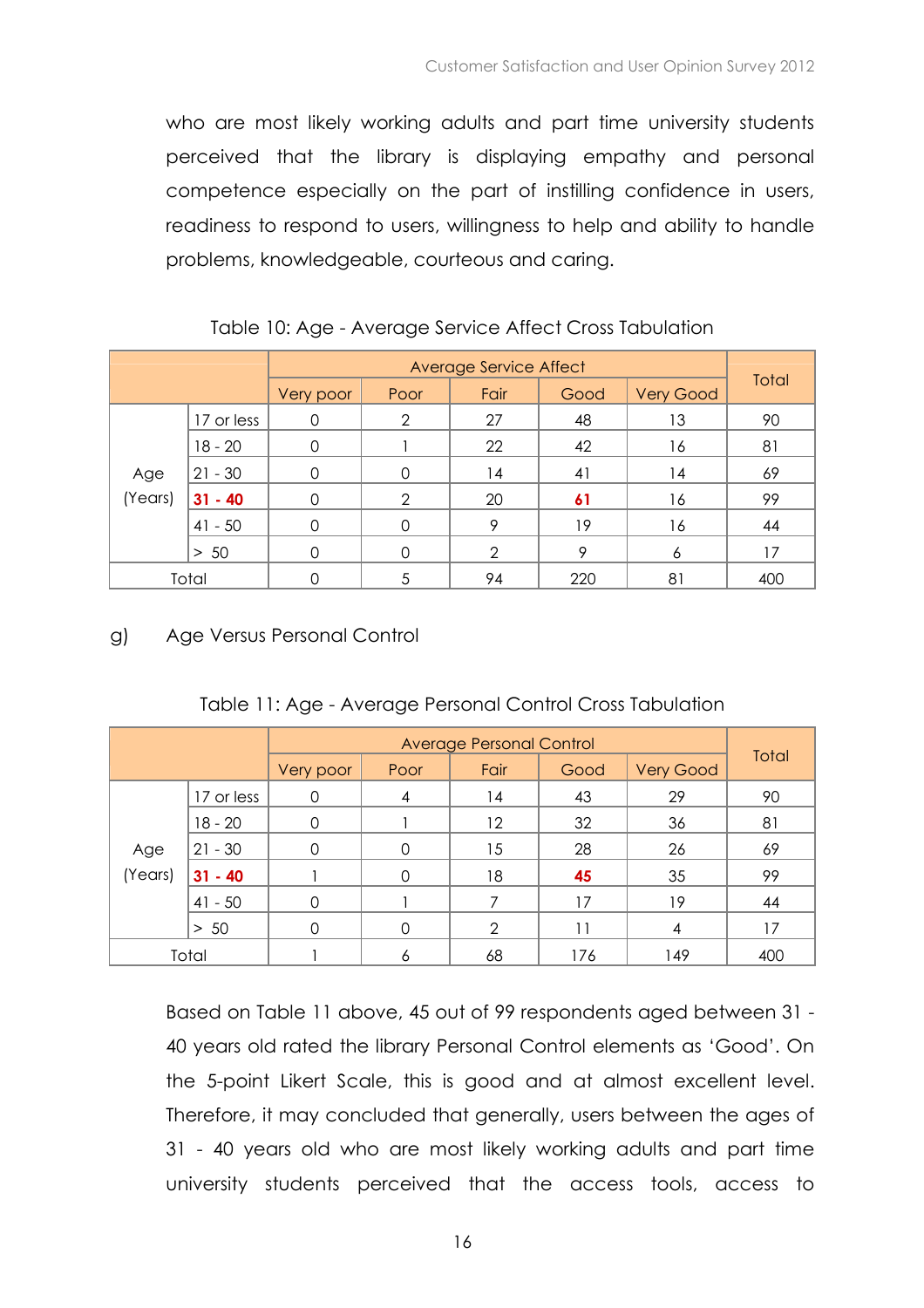collections, websites, modern equipments and remote accessibility is at satisfactory level.

#### h) Age Versus Place

|         |            |           | <b>Average Place</b> |                |      |                  |       |  |  |
|---------|------------|-----------|----------------------|----------------|------|------------------|-------|--|--|
|         |            | Very poor | Poor                 | Fair           | Good | <b>Very Good</b> | Total |  |  |
|         | 17 or less | 0         | ◠                    | 27             | 48   | 13               | 90    |  |  |
|         | $18 - 20$  | $\Omega$  |                      | 22             | 42   | 16               | 81    |  |  |
| Age     | $21 - 30$  |           |                      | 14             | 41   | 4                | 69    |  |  |
| (Years) | $31 - 40$  |           | റ                    | 20             | 61   | 16               | 99    |  |  |
|         | $41 - 50$  |           |                      | 9              | 19   | 16               | 44    |  |  |
|         | $> 50$     |           |                      | $\overline{2}$ | 9    | 6                | 17    |  |  |
| Total   |            |           |                      | 94             | 220  | 81               | 400   |  |  |

#### Table 12: Age - Average Place Cross Tabulation

Table 12 shows that 61 out of 99 respondents aged between 31 - 40 years old rated the element of Place as 'Good'. Therefore, it may be concluded that generally, users of Pustaka between the ages of 31 - 40 years old who are most likely working adults and part time university students believed that the library is a conducive and comfortable place for their learning activities.

#### i) Education Level Versus Information Access

Based on Table 13, 87 out of 161 respondents whose highest level of education was SPM rated Information Access element as 'Good'. On the 5-point Likert Scale this is at almost excellent level. Therefore, it is concluded that generally most users with SPM qualification in Kuching perceived that the assessment of the adequacy of the collections currently available in the library as well as the ability of users in accessing the needed information on a timely basis regardless of their location or the medium of the resource in question is meeting their expectation and requirements.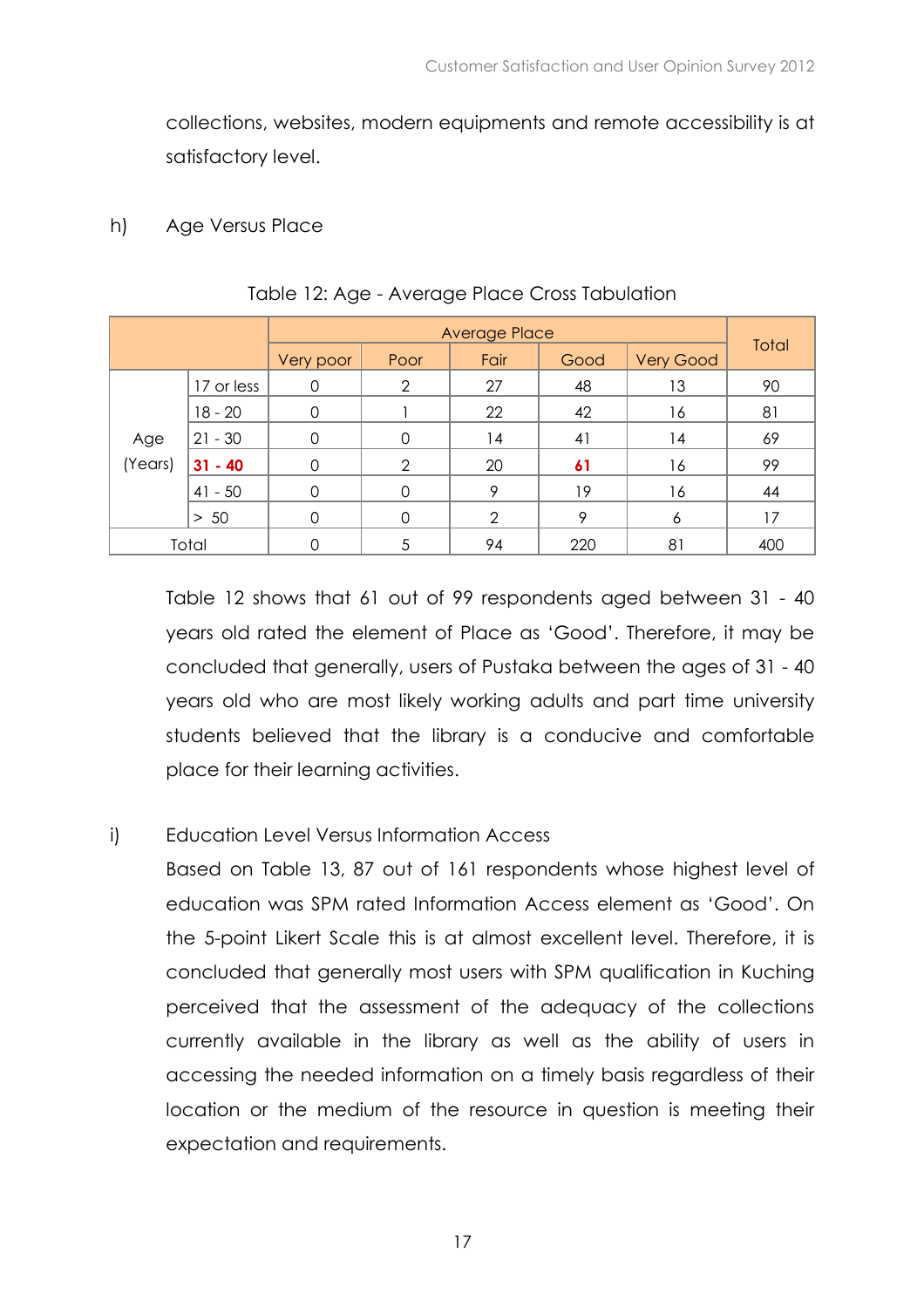|                              |              |              | <b>Average Information Access</b> |      |      |              |              |  |
|------------------------------|--------------|--------------|-----------------------------------|------|------|--------------|--------------|--|
|                              |              | Very<br>poor | Poor                              | Fair | Good | Very<br>Good | <b>Total</b> |  |
|                              | <b>SPM</b>   | $\Omega$     | 5                                 | 40   | 87   | 29           | 161          |  |
| Education   Diploma<br>Level | <b>STPM</b>  | $\Omega$     |                                   | 31   | 42   | 14           | 88           |  |
|                              |              | $\Omega$     |                                   | 12   | 30   | 10           | 52           |  |
|                              | Degree       | $\Omega$     |                                   | 16   | 33   | 10           | 60           |  |
|                              | Postgraduate | $\Omega$     | $\Omega$                          |      | 6    |              | 8            |  |
|                              | Others       |              | $\mathcal{P}$                     | 3    | 13   | 13           | 31           |  |
|                              | Total        |              | 10                                | 103  | 211  | 76           | 400          |  |

#### Table 13: Education Level - Average Information Access Cross Tabulation

#### j) Education Level Versus Service Affect

|  |  |  | Table 14: Education Level - Average Service Affect Cross Tabulation |
|--|--|--|---------------------------------------------------------------------|
|--|--|--|---------------------------------------------------------------------|

|                              |              |              | Average Service Affect |          |      |              |       |  |
|------------------------------|--------------|--------------|------------------------|----------|------|--------------|-------|--|
|                              |              | Very<br>poor | Poor                   | Fair     | Good | Very<br>Good | Total |  |
|                              | <b>SPM</b>   |              | 3                      | 38       | 90   | 30           | 161   |  |
| Education   Diploma<br>Level | <b>STPM</b>  |              | $\mathfrak{D}$         | 22       | 45   | 19           | 88    |  |
|                              |              |              | $\Omega$               | 16       | 26   | 10           | 52    |  |
|                              | Degree       | $\Omega$     | $\Omega$               | 13       | 37   | 10           | 60    |  |
|                              | Postgraduate | $\Omega$     | $\Omega$               | $\Omega$ | 6    | 2            | 8     |  |
|                              | Others       |              | $\Omega$               | 5        | 16   | 10           | 31    |  |
|                              | Total        |              | 5                      | 94       | 220  | 81           | 400   |  |

Based on Table 14, 90 out of 161 respondents whose highest level of education was SPM rated the library service as 'Good'. On the 5-point Likert Scale this is at almost excellent level. Therefore, it is concluded that generally, most users with SPM qualification in Kuching perceived that the library is displaying empathy and personal competence especially on the part of instilling confidence in users, readiness to respond to users, willingness to help and ability to handle problems, knowledgeable, courteous and caring.

k) Education Level Versus Personal Control Based on Table 15, 91 out of 161 respondents whose highest level of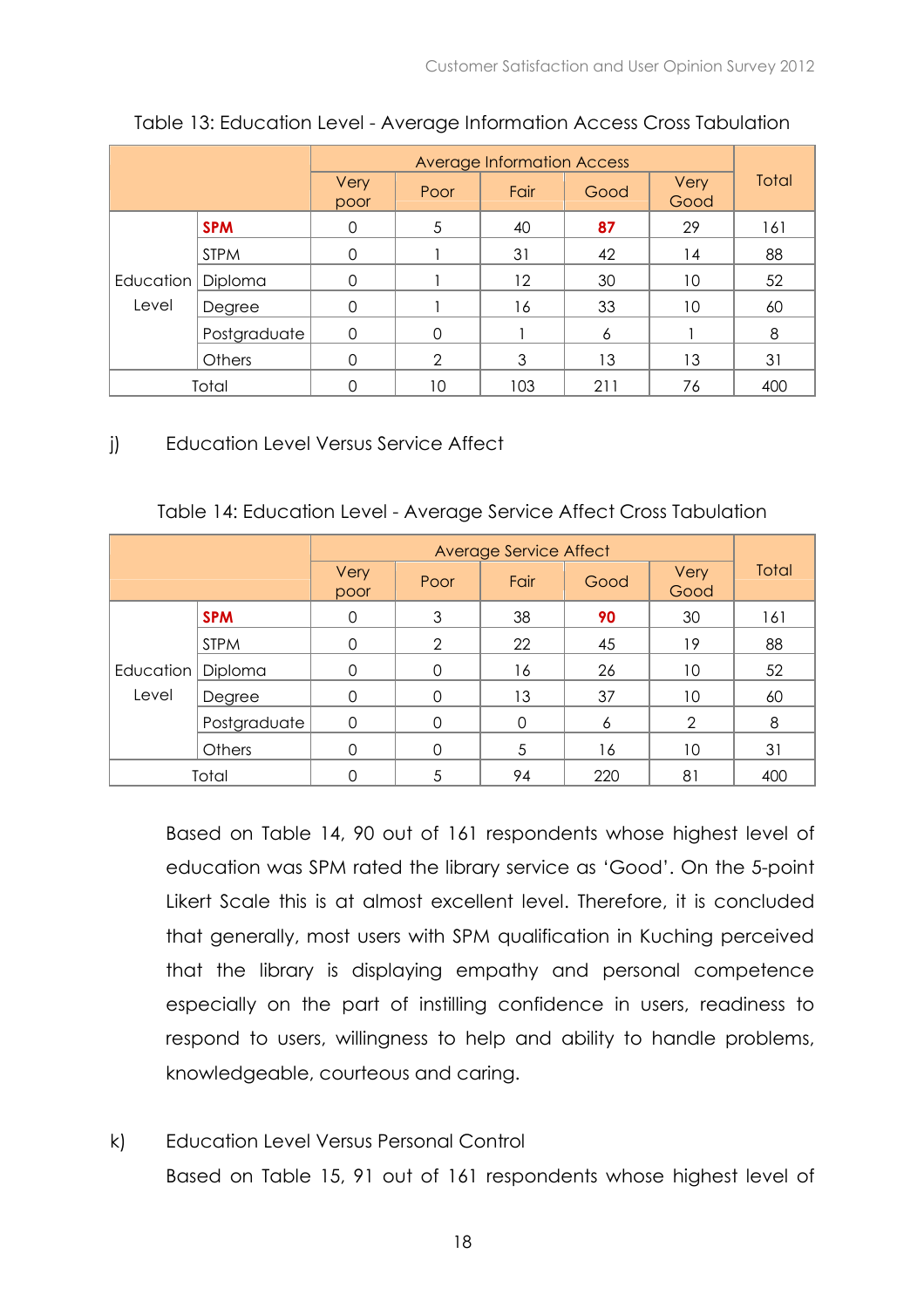education was SPM rated the element of Place as 'Good'. On the 5 point Likert Scale this is at almost excellent level. On the 5-point Likert Scale, this is good and at almost excellent level. Therefore, it is concluded that generally, most users with SPM qualification in Kuching perceived that the access tools, access to collections, websites, modern equipments and remote accessibility is at satisfactory level.

|           |              |              | <b>Average Personal Control</b> |      |      |               |       |  |
|-----------|--------------|--------------|---------------------------------|------|------|---------------|-------|--|
|           |              | Very<br>poor | Poor                            | Fair | Good | Very<br>Good  | Total |  |
|           | <b>SPM</b>   | 0            | $\overline{2}$                  | 41   | 91   | 27            | 161   |  |
|           | <b>STPM</b>  | $\Omega$     |                                 | 31   | 44   | 12            | 88    |  |
| Education | Diploma      | $\Omega$     | $\Omega$                        | 18   | 20   | 14            | 52    |  |
| Level     | Degree       | $\Omega$     | $\Omega$                        | 15   | 34   | 11            | 60    |  |
|           | Postgraduate | $\Omega$     | $\Omega$                        | 0    | 6    | $\mathcal{P}$ | 8     |  |
|           | Others       |              |                                 |      | 18   | 8             | 31    |  |
|           | Total        |              |                                 | 109  | 213  | 74            | 400   |  |

#### Table 15: Education Level - Average Personal Control Cross Tabulation

#### l) Education Level Versus Place

#### Table 16: Education Level - Average Place Cross Tabulation

|                     |              |                | <b>Average Place</b> |          |      |              |       |  |
|---------------------|--------------|----------------|----------------------|----------|------|--------------|-------|--|
|                     |              | Very<br>poor   | Poor                 | Fair     | Good | Very<br>Good | Total |  |
|                     | <b>SPM</b>   | 0              | $\overline{2}$       | 32       | 73   | 54           | 161   |  |
|                     | <b>STPM</b>  | $\Omega$       |                      | 11       | 38   | 38           | 88    |  |
| Education   Diploma |              | $\Omega$       |                      | 12       | 23   | 16           | 52    |  |
| Level               | Degree       | 0              | $\mathbf 0$          | 11       | 26   | 23           | 60    |  |
|                     | Postgraduate | $\overline{0}$ | $\Omega$             | $\Omega$ | 5    | 3            | 8     |  |
|                     | Others       |                | $\overline{2}$       | 2        | 11   | 15           | 31    |  |
|                     | Total        |                | 6                    | 68       | 176  | 149          | 400   |  |

Table 16 shows that 73 out of 161 respondents whose highest level of education was SPM rated the element of Place as 'Good'. On the 5 point Likert Scale this is at almost excellent level. On the 5-point Likert Scale, this is good and at almost excellent level. Therefore, it is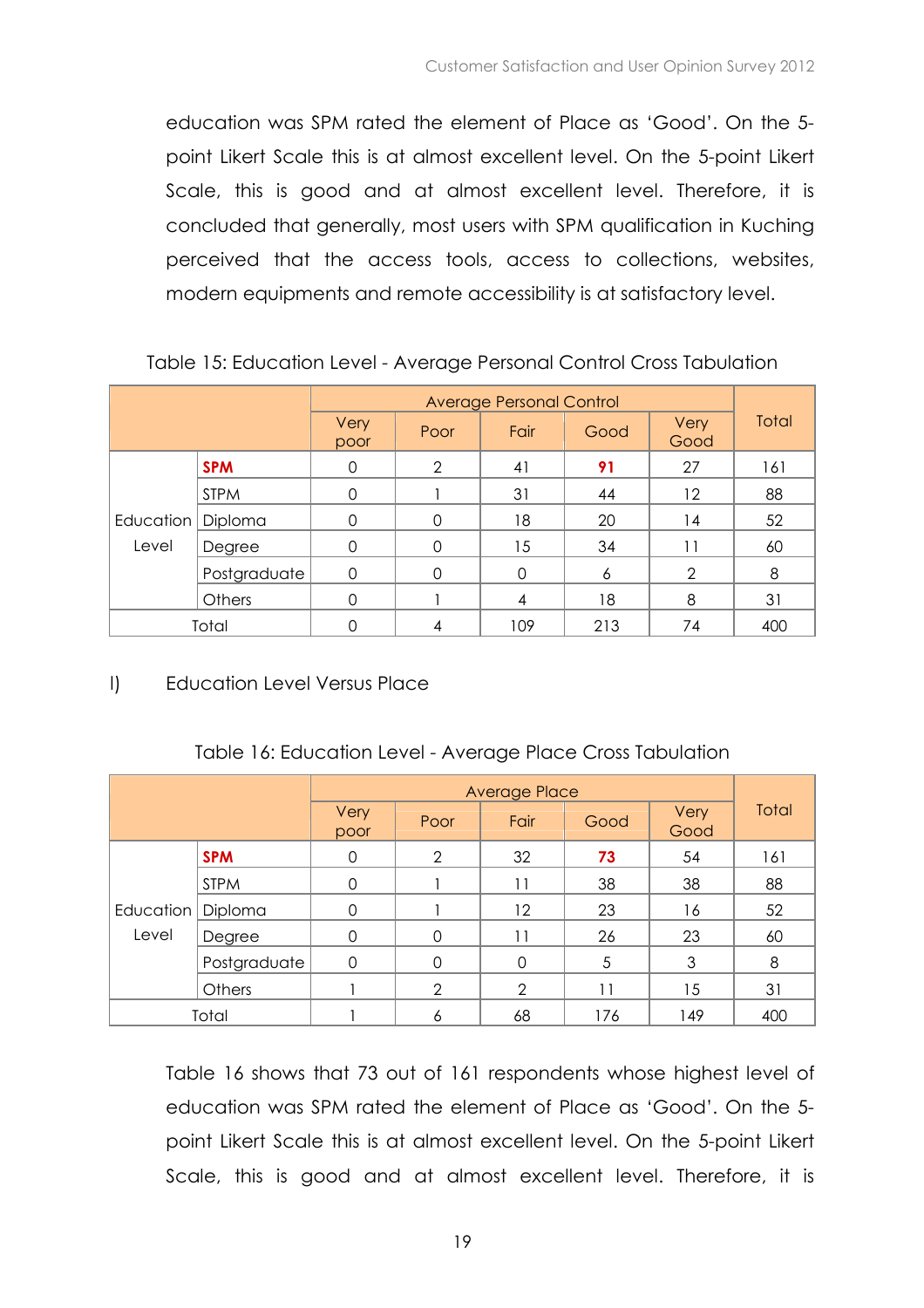concluded that generally, most users with SPM qualification in Kuching believed that Pustaka is a conducive and comfortable place for their learning activities.

#### m) Occupation Versus Information Access

|            |                              | Very<br>poor   | Poor     | Fair        | Good          | Very<br>Good   | <b>Total</b>   |
|------------|------------------------------|----------------|----------|-------------|---------------|----------------|----------------|
|            | Student                      | $\Omega$       | 5        | 58          | 84            | 34             | 181            |
| Occupation | Self-<br>employed            | $\Omega$       |          | $\mathbf 0$ | 7             | $\overline{2}$ | 10             |
|            | <b>Government</b><br>Servant | $\overline{0}$ |          | 28          | 96            | 38             | 163            |
|            | Private<br>Sector            | $\overline{0}$ | 2        | 12          | 18            | 2              | 34             |
|            | Pensioner                    | $\Omega$       | $\Omega$ | $\Omega$    | $\mathcal{P}$ | $\Omega$       | $\overline{2}$ |
|            | <b>Others</b>                | 0              |          | 5           | 4             | $\Omega$       | 10             |
| Total      |                              |                | 10       | 103         | 211           | 76             | 400            |

#### Table 17: Occupation - Average Information Access Cross Tabulation

Table 17 shows that 96 out of 163 respondents who were government servants rated Information Access element as 'Good'. On the 5-point Likert Scale this is at almost excellent level. Therefore, it is concluded that generally, the government servants in Kuching perceived that the assessment of the adequacy of the collections currently available in the library as well as the ability of users in accessing the needed information on a timely basis regardless of their location or the medium of the resource in question is meeting their expectation and requirements.

#### n) Occupation Versus Service Affect

Based on Table 18, 97 out of 181 respondents who were students rated the library service as 'Good'. On the 5-point Likert Scale this is at almost excellent level. Therefore, it is concluded that generally, students in Kuching perceived that the library is displaying empathy and personal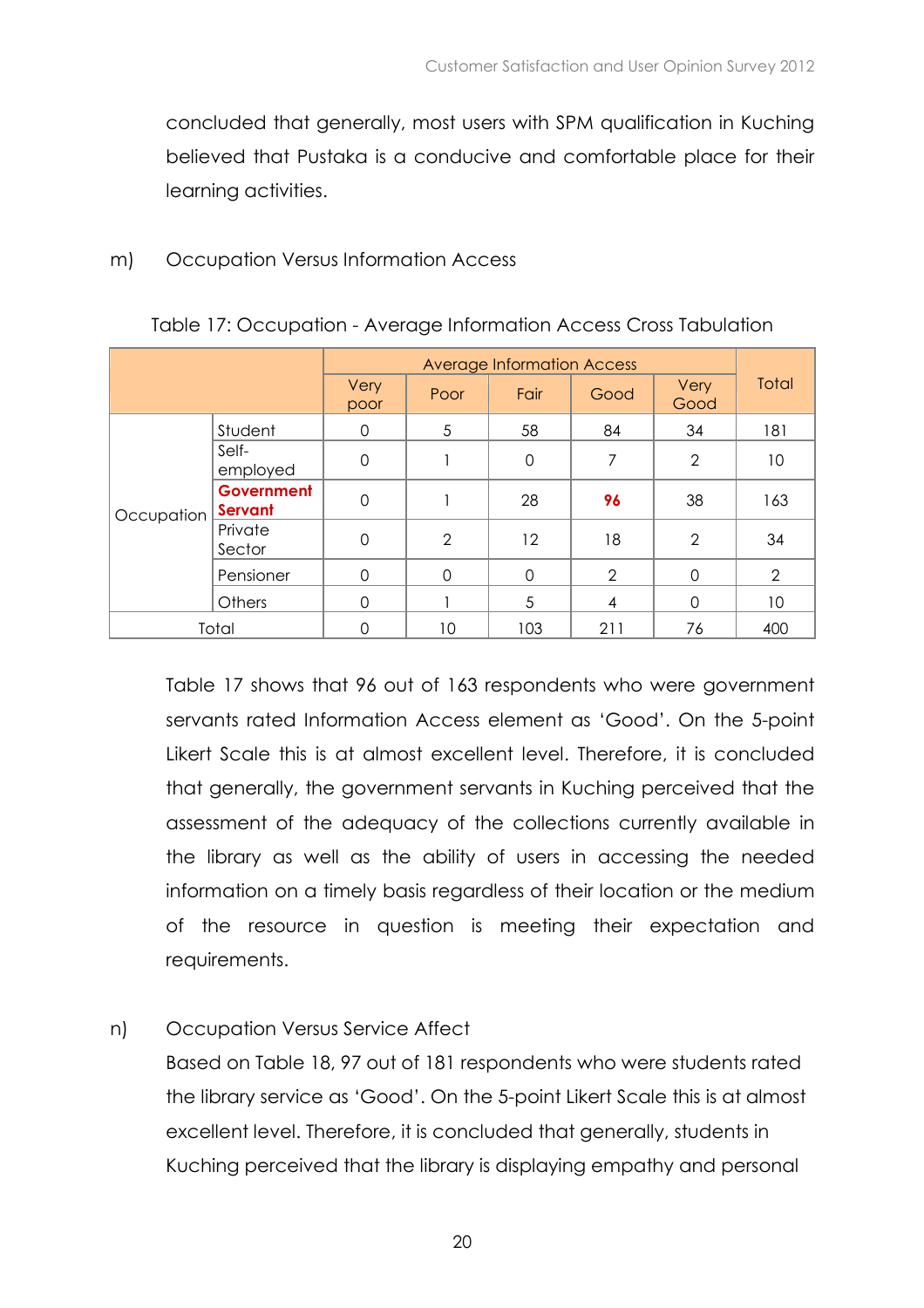competence especially on the part of instilling confidence in users, readiness to respond to users, willingness to help and ability to handle problems, knowledgeable, courteous and caring and also meeting their expectation.

|            |                       | Very<br>poor | Poor          | Fair           | Good          | Very<br>Good | Total |
|------------|-----------------------|--------------|---------------|----------------|---------------|--------------|-------|
|            | <b>Student</b>        | 0            | 3             | 49             | 97            | 32           | 181   |
|            | Self-<br>employed     | $\mathbf 0$  | $\Omega$      | $\overline{O}$ | 6             | 4            | 10    |
| Occupation | Government<br>Servant | $\mathbf 0$  | $\mathcal{P}$ | 31             | 90            | 40           | 163   |
|            | Private<br>Sector     | $\mathbf 0$  | $\mathbf 0$   | 11             | 20            | 3            | 34    |
|            | Pensioner             | $\Omega$     | $\Omega$      | $\Omega$       | $\mathcal{P}$ | $\Omega$     | 2     |
|            | Others                | $\Omega$     | $\Omega$      | 3              | 5             | 2            | 10    |
| Total      |                       | $\Omega$     | 5             | 94             | 220           | 81           | 400   |

#### Table 18: Occupation - Average Service Affect Cross Tabulation

#### o) Occupation Versus Personal Control

| Table 19: Occupation - Average Personal Control Cross Tabulation |
|------------------------------------------------------------------|
|------------------------------------------------------------------|

|            |                       | Very<br>poor   | Poor        | Fair           | Good           | Very<br>Good | Total          |
|------------|-----------------------|----------------|-------------|----------------|----------------|--------------|----------------|
|            | <b>Student</b>        | $\Omega$       |             | 59             | 92             | 29           | 181            |
| Occupation | Self-<br>employed     | $\overline{0}$ | $\mathbf 0$ | $\overline{2}$ | 7              |              | 10             |
|            | Government<br>Servant | $\mathbf 0$    | 3           | 31             | 88             | 41           | 163            |
|            | Private<br>Sector     | $\mathbf 0$    | $\mathbf 0$ | 13             | 19             | 2            | 34             |
|            | Pensioner             | $\Omega$       | $\Omega$    | $\overline{0}$ | $\overline{2}$ | $\Omega$     | $\overline{2}$ |
|            | Others                | $\Omega$       | 0           | 4              | 5              | 4            | 10             |
| Total      |                       | $\Omega$       | 4           | 109            | 213            | 74           | 400            |

Table 19 shows that 92 out of 181 respondents who were students rated the library Personal Control element as 'Good'. On the 5-point Likert Scale this is at almost excellent level. Therefore, it is concluded that generally, students in Kuching perceived that the access tools, access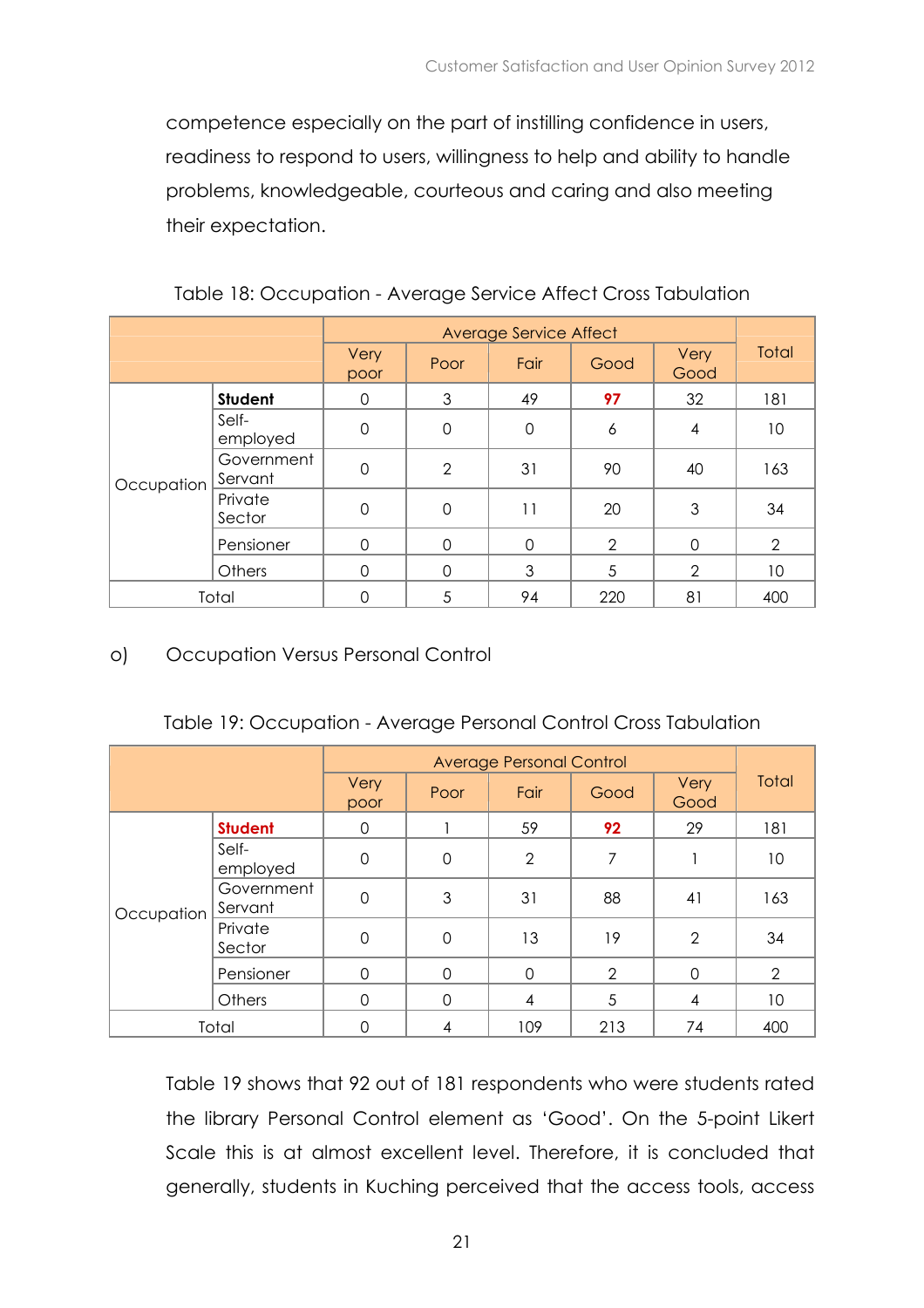to collections, websites, modern equipments and remote accessibility is meeting their expectations.

#### p) Occupation Versus Place

|            |                       | Very<br>poor | Poor        | Fair        | Good | Very<br>Good | Total          |
|------------|-----------------------|--------------|-------------|-------------|------|--------------|----------------|
|            | Student               | $\Omega$     | 4           | 30          | 74   | 73           | 181            |
| Occupation | Self-<br>employed     | $\mathbf 0$  | $\mathbf 0$ | $\mathbf 0$ | 3    | 7            | 10             |
|            | Government<br>Servant |              | $\mathbf 0$ | 30          | 76   | 56           | 163            |
|            | Private<br>Sector     | $\mathbf 0$  |             | 7           | 14   | 12           | 34             |
|            | Pensioner             | $\mathbf 0$  | $\Omega$    | $\Omega$    |      |              | $\overline{2}$ |
|            | Others                | $\Omega$     |             |             | 8    | $\Omega$     | 10             |
| Total      |                       |              | 6           | 68          | 176  | 149          | 400            |

#### Table 20: Occupation - Average Place Cross Tabulation

Table 20 shows that 76 out of 163 respondents who were government servants rated the element of Place as 'Good'. On the 5-point Likert Scale this is at almost excellent level. Therefore, it is concluded that generally, government servants in Kuching believed that Pustaka is a conducive and comfortable place for their learning activities.

#### q) Job Position Versus Information Access

|                 |                         | <b>Average Information Access</b> |      |      |      |              |       |
|-----------------|-------------------------|-----------------------------------|------|------|------|--------------|-------|
|                 |                         | Very<br>poor                      | Poor | Fair | Good | Very<br>Good | Total |
| Job<br>Position | Clerical                |                                   |      |      | 39   | 19           | 66    |
|                 | Supervisory             |                                   |      |      | 20   | 4            | 31    |
|                 | Managerial<br>and above | 0                                 | O    |      | 20   | 8            | 35    |
|                 | <b>Others</b>           |                                   | Q    | 82   | 132  | 45           | 268   |
| Total           |                         |                                   | 10   | 103  | 21   | 76           | 400   |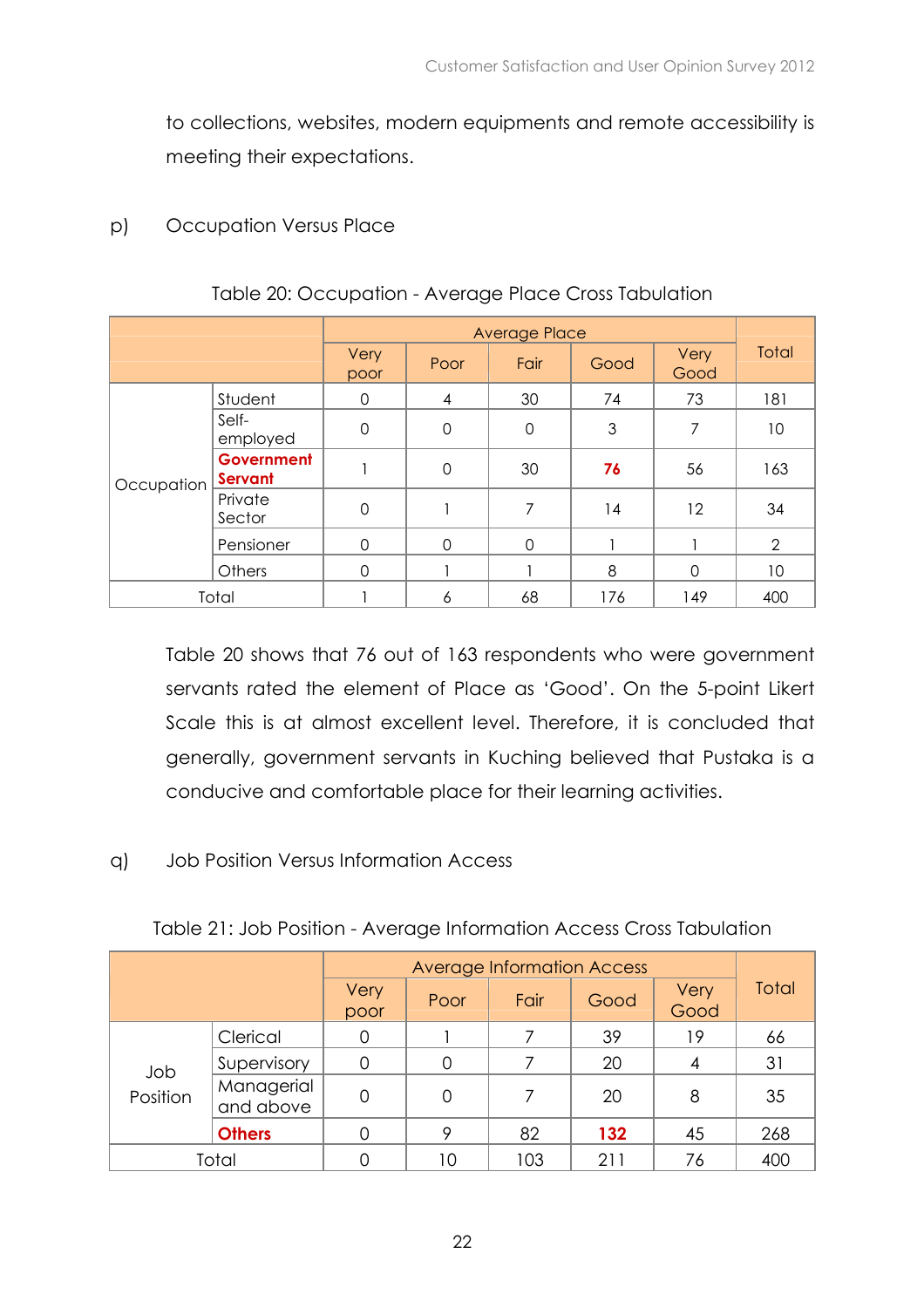Table 21 shows that 132 out of 268 respondents of different job positions rated the element of Information Access as 'Good'. On the 5-point Likert Scale this is at almost excellent level. Therefore, it is concluded that generally, users of different job positions in Kuching perceived that the assessment of the adequacy of the collections currently available in the library as well as the ability of users in accessing the needed information on a timely basis regardless of their location or the medium of the resource in question is meeting their requirements.

#### r) Job Position Versus Service Affect

|                 |                         | Very<br>poor   | Poor | Fair | Good | Very<br>Good   | Total |
|-----------------|-------------------------|----------------|------|------|------|----------------|-------|
| Jop<br>Position | Clerical                | 0              |      | 11   | 35   | 19             | 66    |
|                 | Supervisory             | 0              |      | 8    | 20   | $\overline{2}$ | 31    |
|                 | Managerial<br>and above | $\overline{O}$ | O    | 6    | 19   | 10             | 35    |
|                 | <b>Others</b>           | 0              | 3    | 69   | 146  | 50             | 268   |
| Total           |                         | 0              |      | 94   | 220  | 81             | 400   |

#### Table 22: Job Position - Average Service Affect Cross Tabulation

Based on Table 22, 146 out of 268 respondents of different job positions rated the library service as 'Good'. On the 5-point Likert Scale this is at almost excellent level. Therefore, it is concluded that generally users of different job positions in Kuching perceived that the library is displaying empathy and personal competence especially on the part of instilling confidence in users, readiness to respond to users, willingness to help and ability to handle problems, knowledgeable, courteous and caring and also meeting their expectation.

#### r) Job Position Versus Personal Control

Based on Table 22, 138 out of 268 respondents of different job positions rated the element of Personal Control as 'Good'. On the 5-point Likert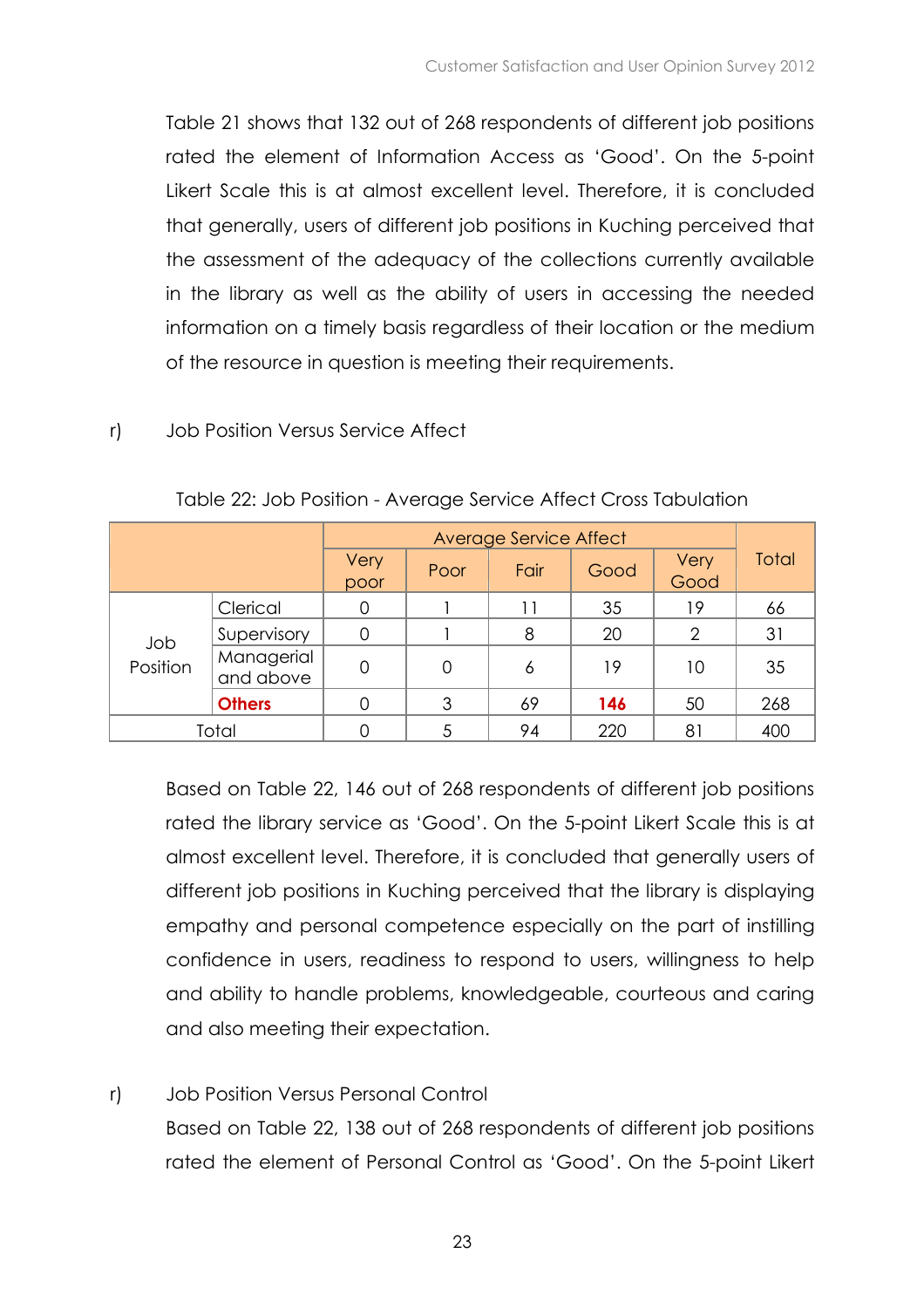Scale this is at almost excellent level. Therefore, it is concluded that generally, users of different job positions in Kuching perceived that Pustaka's access tools, access to collections, websites, modern equipments and remote accessibility is meeting their expectations.

| Table 23: Job Position - Average Personal Control Cross Tabulation |  |  |
|--------------------------------------------------------------------|--|--|
|                                                                    |  |  |

|                 |                         | Very<br>poor | Poor | Fair | Good | Very<br>Good | Total |
|-----------------|-------------------------|--------------|------|------|------|--------------|-------|
| Jop<br>Position | Clerical                |              |      | 11   | 37   | 19           | 66    |
|                 | Supervisory             |              |      | 6    | 22   | 3            | 31    |
|                 | Managerial<br>and above | 0            |      | 8    | 16   | 10           | 35    |
|                 | <b>Others</b>           |              | ⌒    | 84   | 138  | 44           | 268   |
| Total           |                         |              |      | 109  | 213  | 74           | 400   |

#### s) Job Position Versus Place

|                 |                         | Very<br>poor | Poor | Fair | Good | Very<br>Good | Total |
|-----------------|-------------------------|--------------|------|------|------|--------------|-------|
| Jop<br>Position | Clerical                |              |      | 11   | 26   | 28           | 66    |
|                 | Supervisory             | 0            |      | 5    | 15   | 10           | 31    |
|                 | Managerial<br>and above | 0            | 0    | 7    | 4    | 14           | 35    |
|                 | <b>Others</b>           | 0            | 5    | 45   | 121  | 97           | 268   |
| Total           |                         |              |      | 68   | 176  | 149          | 400   |

Table 23 shows that 121 out of 268 respondents of different job positions rated the element of Place as 'Good'. On the 5-point Likert Scale this is at almost excellent level. Therefore, it is concluded that generally, users of different job positions in Kuching believed that the library is a good place for their learning activities.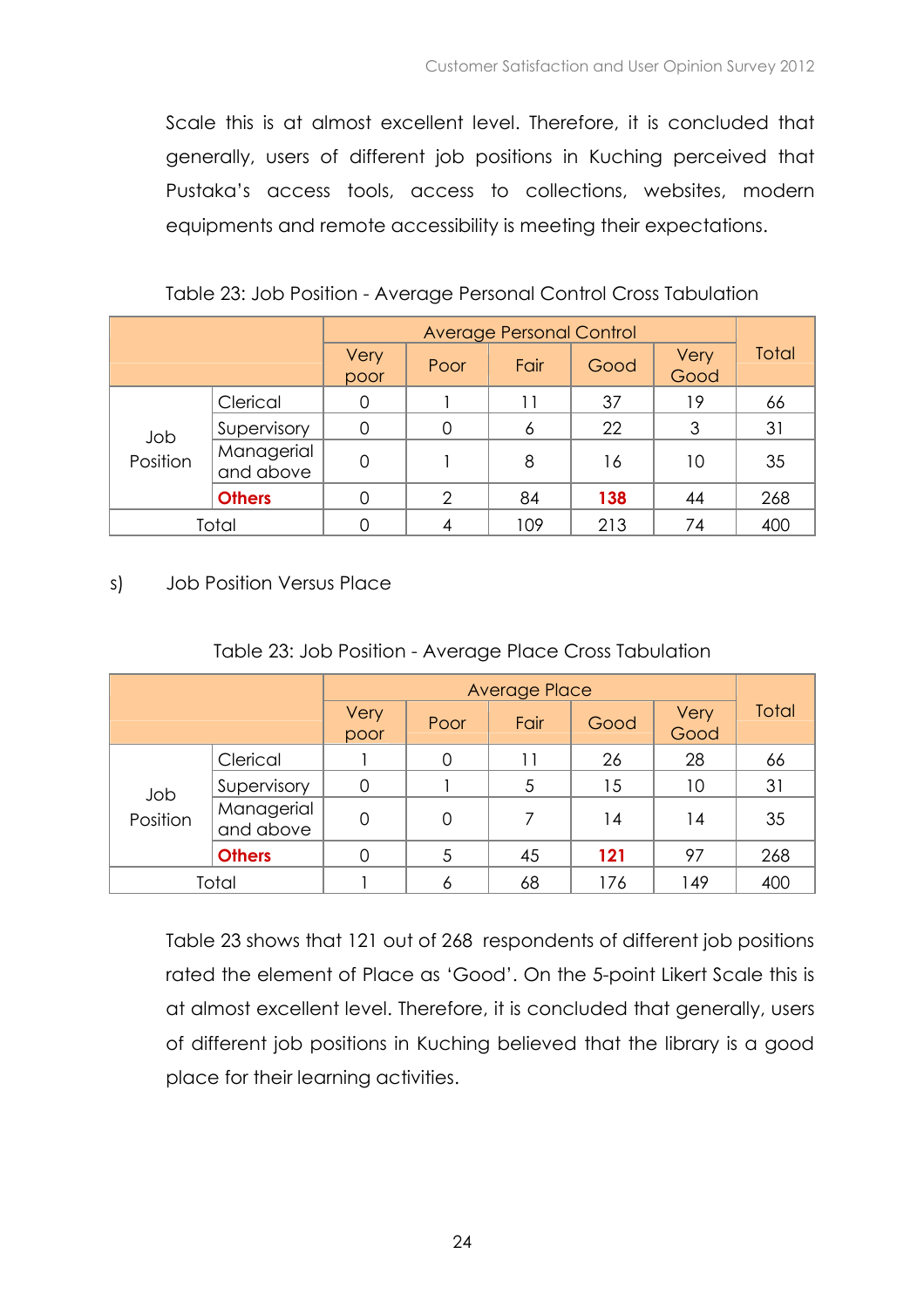#### J. Frequency Analysis

#### a) Frequency of Library Usage Versus Gender

|                                         | Gender       | Total |        |     |
|-----------------------------------------|--------------|-------|--------|-----|
|                                         |              | Male  | Female |     |
|                                         | or less      | 36    | 36     | 72  |
| Average frequency of                    | $2 - 5$      | 49    | 101    | 150 |
| using the library services<br>per month | $6 - 10$     | 30    | 35     | 65  |
|                                         | More than 10 | 60    | 53     | 113 |
| Total                                   |              | 175   | 225    |     |

Table 24: Average frequency of using the library services per month - Gender Cross Tabulation

Based on frequency analysis on library usage versus gender as shown in Table 24 below, 101 out of 225 female respondents frequented the library at least 2 - 5 times per month as compared to their male counterparts.

b) Frequency of Library Usage Versus Age

|                           |                 |                 | Age (Years) |           |           |           |                        |              |  |  |
|---------------------------|-----------------|-----------------|-------------|-----------|-----------|-----------|------------------------|--------------|--|--|
|                           |                 | $17$ or<br>less | $18 - 20$   | $21 - 30$ | $31 - 40$ | $41 - 50$ | <b>More</b><br>than 50 | <b>Total</b> |  |  |
| Average                   | or less         | 11              | 11          | 23        | 18        | 6         | 3                      | 72           |  |  |
| frequency<br>of using the | $2 - 5$         | 47              | 21          | 26        | 35        | 16        | 5                      | 150          |  |  |
| library                   | $6 - 10$        | 18              | 13          | $\circ$   | 15        |           | 3                      | 65           |  |  |
| services per<br>month     | More<br>than 10 | 14              | 36          | 11        | 31        | 15        | 6                      | 113          |  |  |
| Total                     |                 | 90              | 81          | 69        | 99        | 44        | 17                     | 400          |  |  |

Table 25: Average frequency of using the library services per month - Age (Years) Cross Tabulation

Frequency analysis on library usage versus age as shown in Table 25 indicates that 35 out of 99 respondents between the ages of 21 - 30 years old visited the library at least 2 - 5 times per month.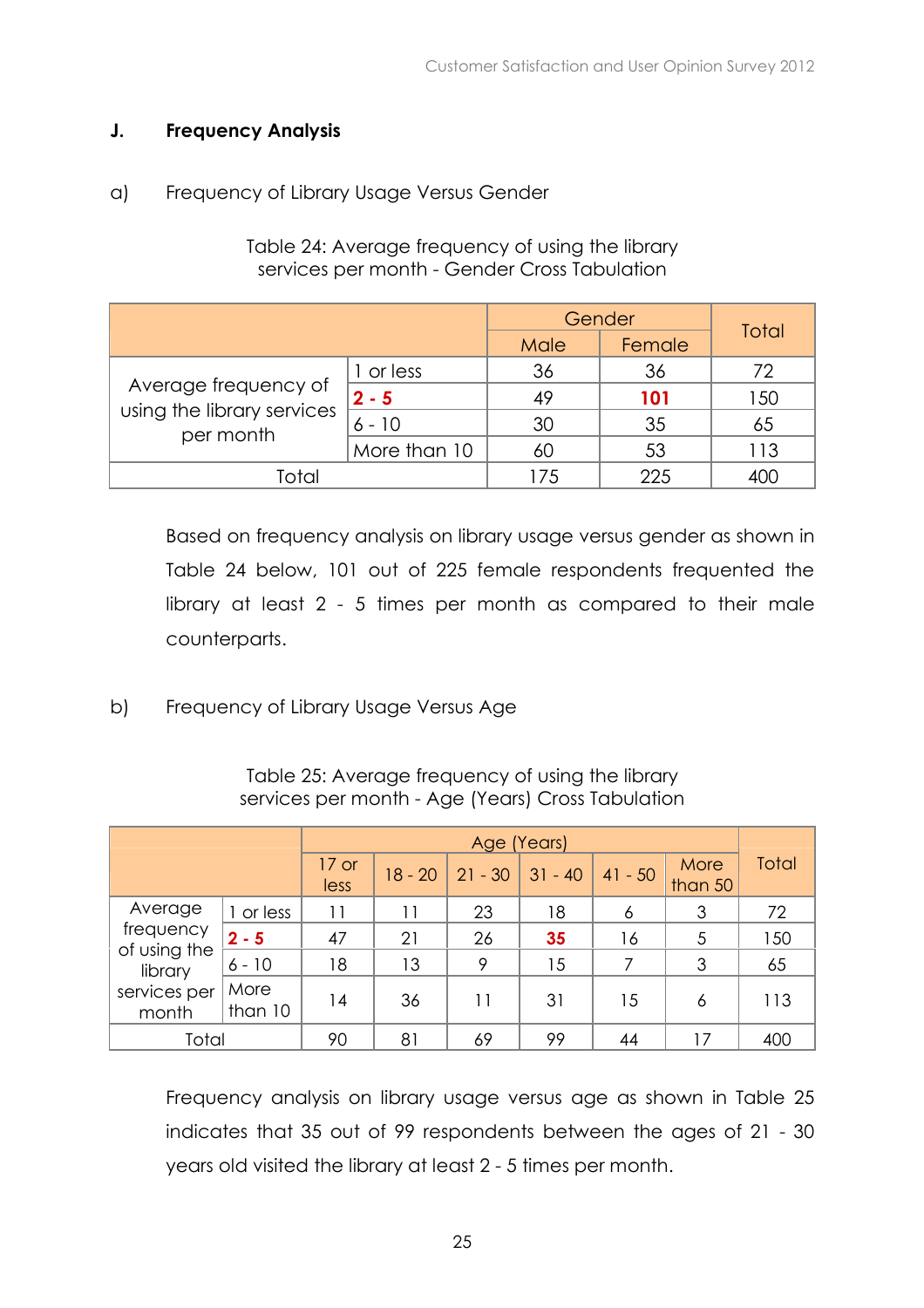#### c) Frequency of Library Usage Versus Education Level

|                           |                 |             | <b>Education Level</b> |    |                  |               |       |     |  |  |
|---------------------------|-----------------|-------------|------------------------|----|------------------|---------------|-------|-----|--|--|
|                           | <b>SPM</b>      | <b>STPM</b> | Diploma Degree         |    | Post<br>graduate | <b>Others</b> | Total |     |  |  |
| Average                   | or less         | 31          | 13                     | 15 | 11               |               |       | 72  |  |  |
| frequency<br>of using the | $2 - 5$         | 63          | 21                     | 18 | 27               | 3             | 18    | 150 |  |  |
| library                   | $6 - 10$        | 34          | 15                     | 8  | 5                |               | 3     | 65  |  |  |
| services per<br>month     | More<br>than 10 | 33          | 39                     | 11 | 17               | 4             | 9     | 113 |  |  |
| Total                     |                 | 161         | 88                     | 52 | 60               | 8             | 31    | 400 |  |  |

#### Table 26: Average frequency of using the library services per month - Education Level Cross Tabulation

The frequency analysis on library usage versus education level as shown in Table 26 below indicates that 63 out of 161 respondents with SPM qualification frequented the library at least 2 - 5 times a month.

d) Frequency of Library Usage Versus Occupation

|                           |                 |         | Occupation        |                       |                   |           |               |              |  |  |
|---------------------------|-----------------|---------|-------------------|-----------------------|-------------------|-----------|---------------|--------------|--|--|
|                           |                 | Student | Self-<br>employed | Government<br>Servant | Private<br>Sector | Pensioner | <b>Others</b> | <b>Total</b> |  |  |
| Average                   | 1 or less       | 25      | $\overline{2}$    | 31                    | 12                | 0         | 2             | 72           |  |  |
| frequency<br>of using the | $2 - 5$         | 72      | 6                 | 56                    | 11                | 0         | 5             | 150          |  |  |
| library                   | $6 - 10$        | 33      |                   | 26                    | 3                 | 0         | $\mathcal{P}$ | 65           |  |  |
| services per<br>month     | More<br>than 10 | 51      |                   | 50                    | 8                 | 2         |               | 113          |  |  |
| Total                     |                 | 181     | 10                | 163                   | 34                | ⌒         | 10            | 400          |  |  |

Table 27: Average frequency of using the library services per month - Occupation Cross Tabulation

The frequency analysis on library usage versus occupation as shown in Table 27 indicates that 72 out of 181 respondents who were students had visited the library 2 - 5 times in a month.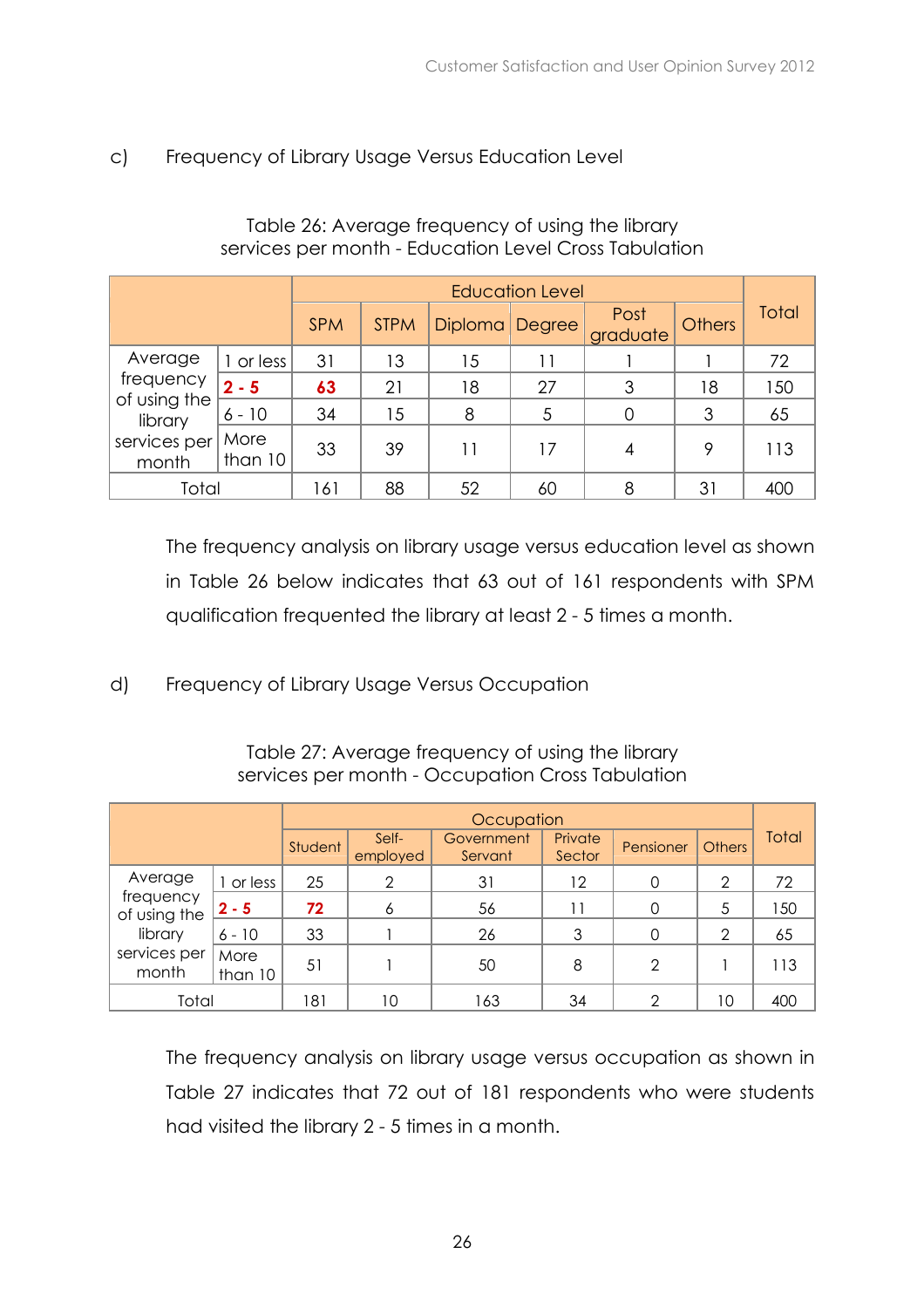#### e) Frequency of Library Usage Versus Job Position

The frequency analysis on library usage versus job position as shown in Table 28 indicates 102 out of 268 respondents who were of different job positions visited the library at least 2 - 5 times per month.

|                                   |              |                      | <b>Job Position</b>     |               |              |     |  |  |  |
|-----------------------------------|--------------|----------------------|-------------------------|---------------|--------------|-----|--|--|--|
|                                   |              | Clerical Supervisory | Managerial<br>and above | <b>Others</b> | <b>Total</b> |     |  |  |  |
| Average                           | 1 or less    | 15                   |                         | O             | 44           | 72  |  |  |  |
| frequency of<br>using the library | $2 - 5$      | 23                   | 13                      | 12            | 102          | 150 |  |  |  |
| services per                      | $6 - 10$     | 14                   | 4                       | 3             | 44           | 65  |  |  |  |
| month                             | More than 10 | 14                   |                         | 14            | 78           | 113 |  |  |  |
| Total                             |              | 66                   | 31                      | 35            | 268          | 40C |  |  |  |

Table 28: Average frequency of using the library services per month - Job Position Cross Tabulation

#### K. Conclusion, Perception and Recommendations

#### a) Conclusion

Overall, the service performance of Pustaka in Kuching was perceived by users as above satisfactory across the four dimensions of library service quality. The values range from 3.86 (Information Access) to 4.15 (Place) on a 5-point Likert Scale. Compared to 2011 survey, the service quality for Pustaka in Kuching has shown a slight decrease.

|   | LibQual Elements          | Average<br><b>Mean Score</b> |      |  |  |
|---|---------------------------|------------------------------|------|--|--|
|   |                           | 2011                         | 2012 |  |  |
|   | Place                     | 4.16                         | 4.15 |  |  |
| 2 | Service                   | 3.95                         | 3.92 |  |  |
| 3 | <b>Personal Control</b>   | 3.92                         | 3.88 |  |  |
| 4 | <b>Information Access</b> | 3.84                         | 3.86 |  |  |

|  |  |  | Table 29: Average Mean Score for all dimensions |
|--|--|--|-------------------------------------------------|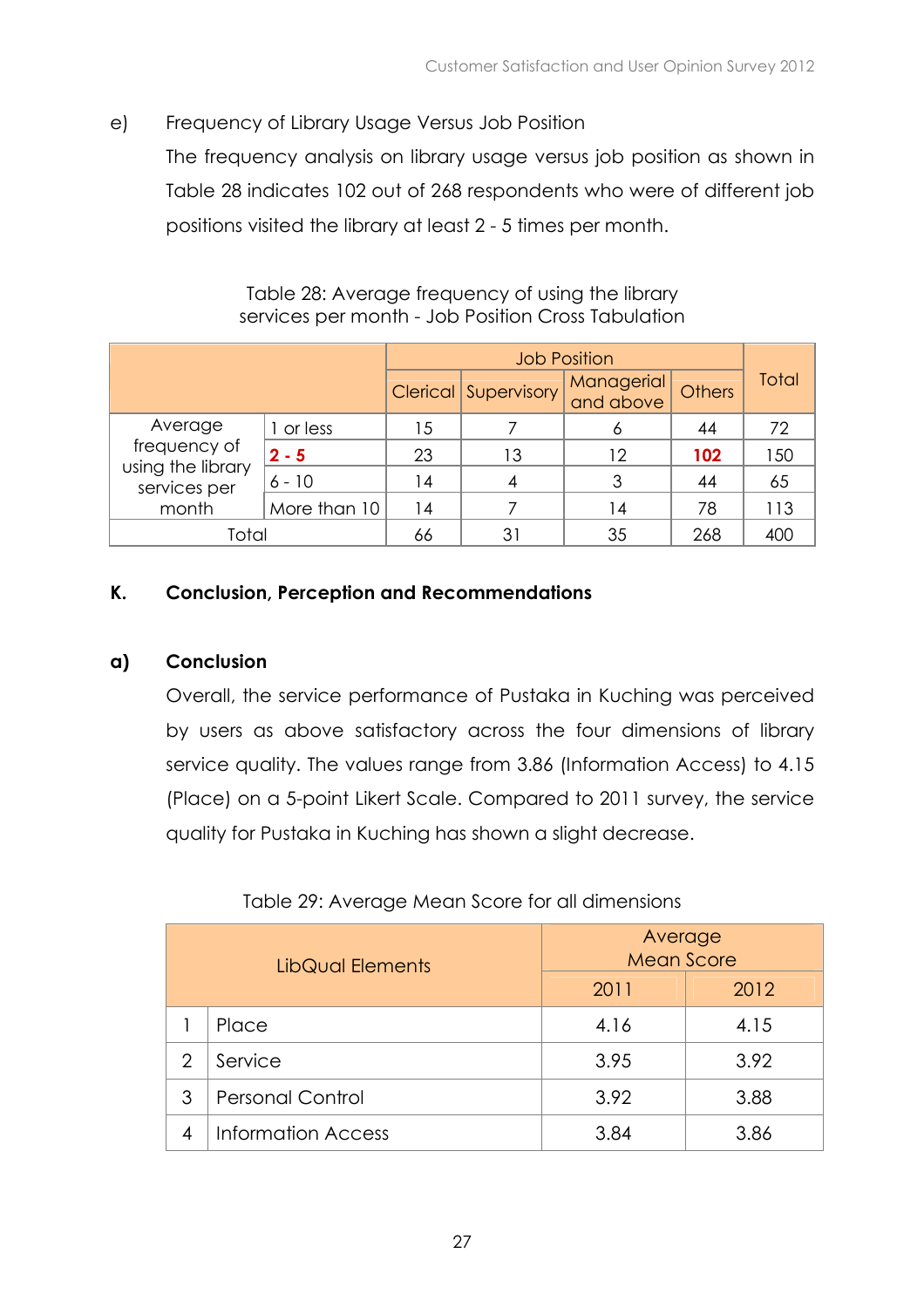#### b) Perception

In general, the mean score for the performance of services in Pustaka in Kuching as perceived by users for the four dimensions are at almost excellent level. The highest rating was on Place with the average mean score of 4.15 which is 'Good' and the least favoured was Information Access at 3.86 which is 'Moderate' and almost 'Good'.

#### c) Recommendations

The lowest rating scored was for Information Access, particularly on the limited variety and depth of the library collections. Major improvement in the variety and depth of library collections made available and how they can be easily accessed by users are among the factors that can help boost up user's satisfaction towards Pustaka in Kuching.

As for Personal Control which scored the second lowest rating, particularly on online and remote access to information resources in the library holdings, enhancement of current online system can give positive result.

On the element of Service, which also received above average rating, it is highly recommended that the front liners should portray a more friendly service and to intensify the existing customer service efforts. Although there were many compliments on staff received, it is suggested that training on customer service should be considered to all staff including newly recruited staff.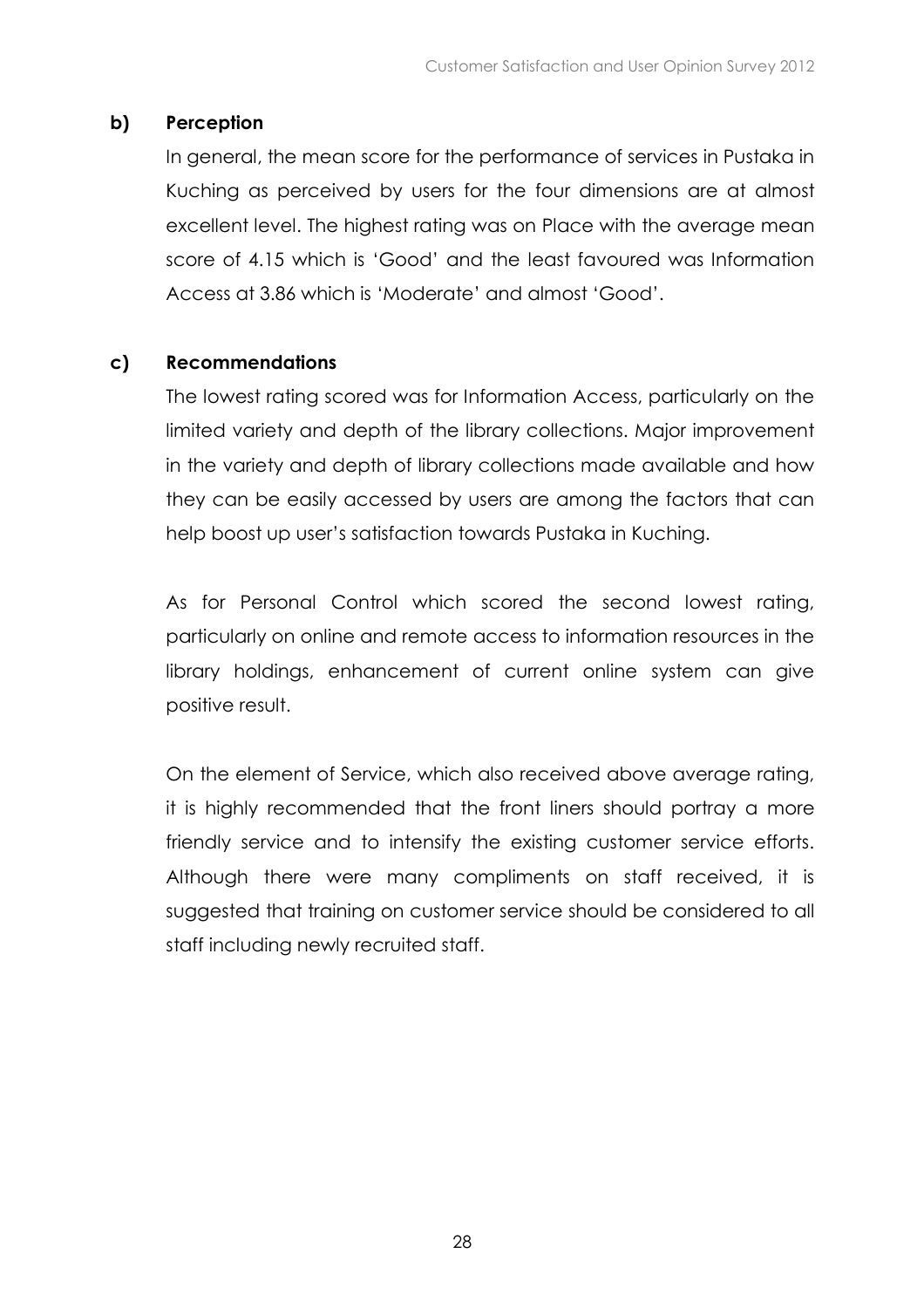### Findings of Survey in Miri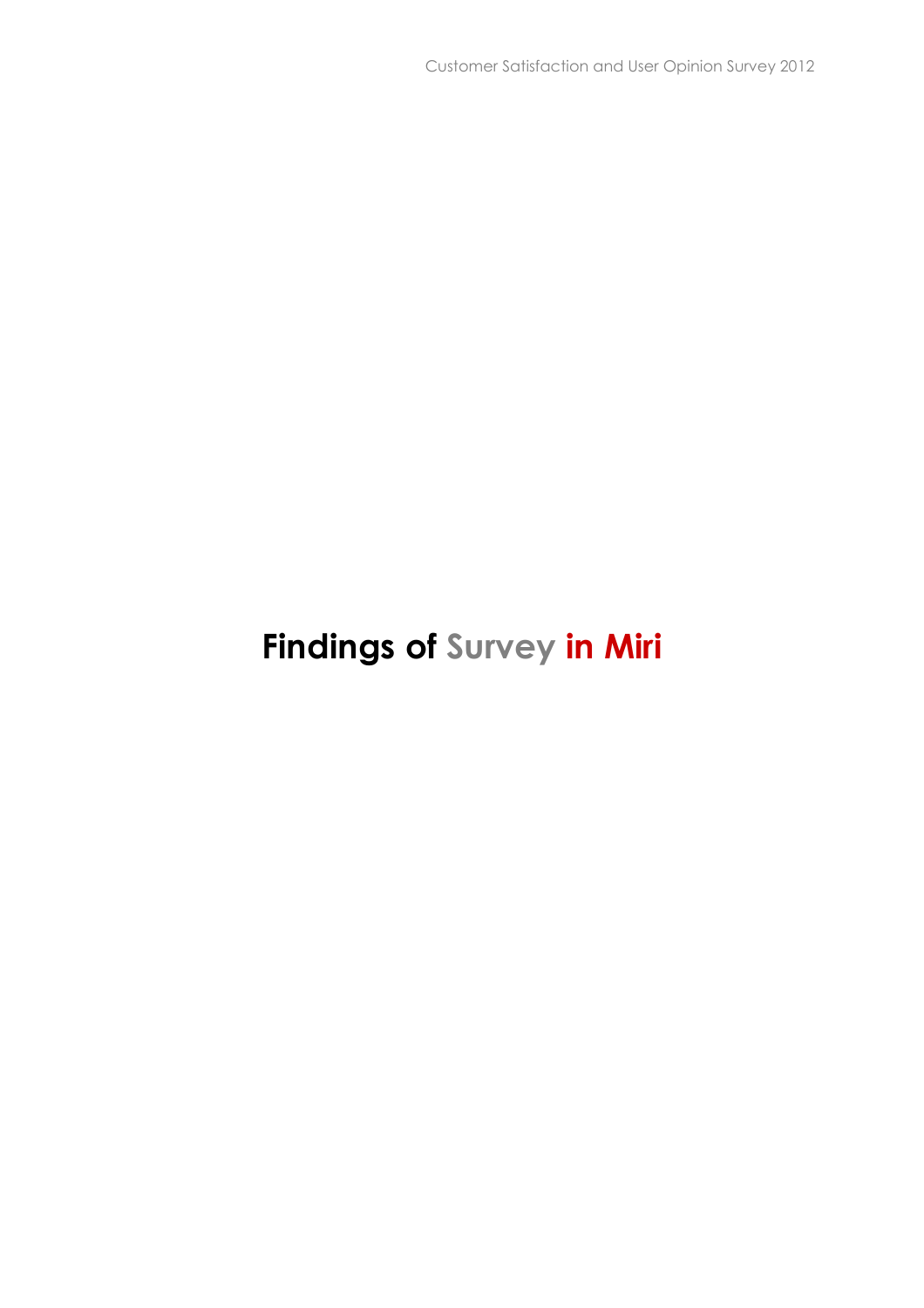#### L. Demographic Factors

|              | <b>DEMOGRAPHIC FACTORS</b>        | <b>FREQUENCY</b> | (%)  |
|--------------|-----------------------------------|------------------|------|
|              |                                   |                  |      |
| $\mathbf{1}$ | <b>GENDER</b>                     |                  |      |
|              | <b>Male</b>                       | 126              | 52.7 |
|              | Female                            | 113              | 47.3 |
|              |                                   |                  |      |
| $\mathbf 2$  | <b>AGE</b>                        |                  |      |
|              | < 17 years old                    | 75               | 31.4 |
|              | 18 - 20 years old                 | 69               | 28.9 |
|              | 21 - 30 years old                 | 39               | 16.7 |
|              | 31 - 40 years old                 | 28               | 11.7 |
|              | 41 - 50 years old                 | 21               | 8.8  |
|              | > 50 years old                    | $\overline{7}$   | 2.9  |
|              |                                   |                  |      |
| 3            | <b>EDUCATIONAL LEVEL</b>          |                  |      |
|              | <b>SPM</b>                        | 124              | 51.9 |
|              | <b>STPM</b>                       | 37               | 15.5 |
|              | Diploma                           | 23               | 9.6  |
|              | Degree                            | 35               | 14.6 |
|              | Postgraduate                      | $\overline{2}$   | 0.8  |
|              | Others                            | 18               | 7.5  |
|              |                                   |                  |      |
| 4            | <b>OCCUPATION</b>                 |                  |      |
|              | <b>Student</b>                    | 153              | 64.0 |
|              | Self-employed                     | 10               | 4.2  |
|              | Government Servant                | 47               | 19.7 |
|              | <b>Private Sector</b>             | 16               | 6.7  |
|              | Pensioner                         | $\overline{2}$   | 0.8  |
|              | Others                            | 11               | 4.6  |
|              |                                   |                  |      |
| 5            | <b>JOB POSITION</b>               |                  |      |
|              | Clerical                          | 7                | 2.9  |
|              | Supervisory                       | 12               | 5.0  |
|              | Managerial and Above              | 17               | 7.1  |
|              | <b>Others</b>                     | 203              | 84.9 |
| 6            | <b>FREQUENCY OF LIBRARY USAGE</b> |                  |      |
|              | 1 or less                         | 30               | 12.6 |
|              | $2 - 5$                           | 99               | 41.4 |

#### Table 30: Demographic Profile of Respondents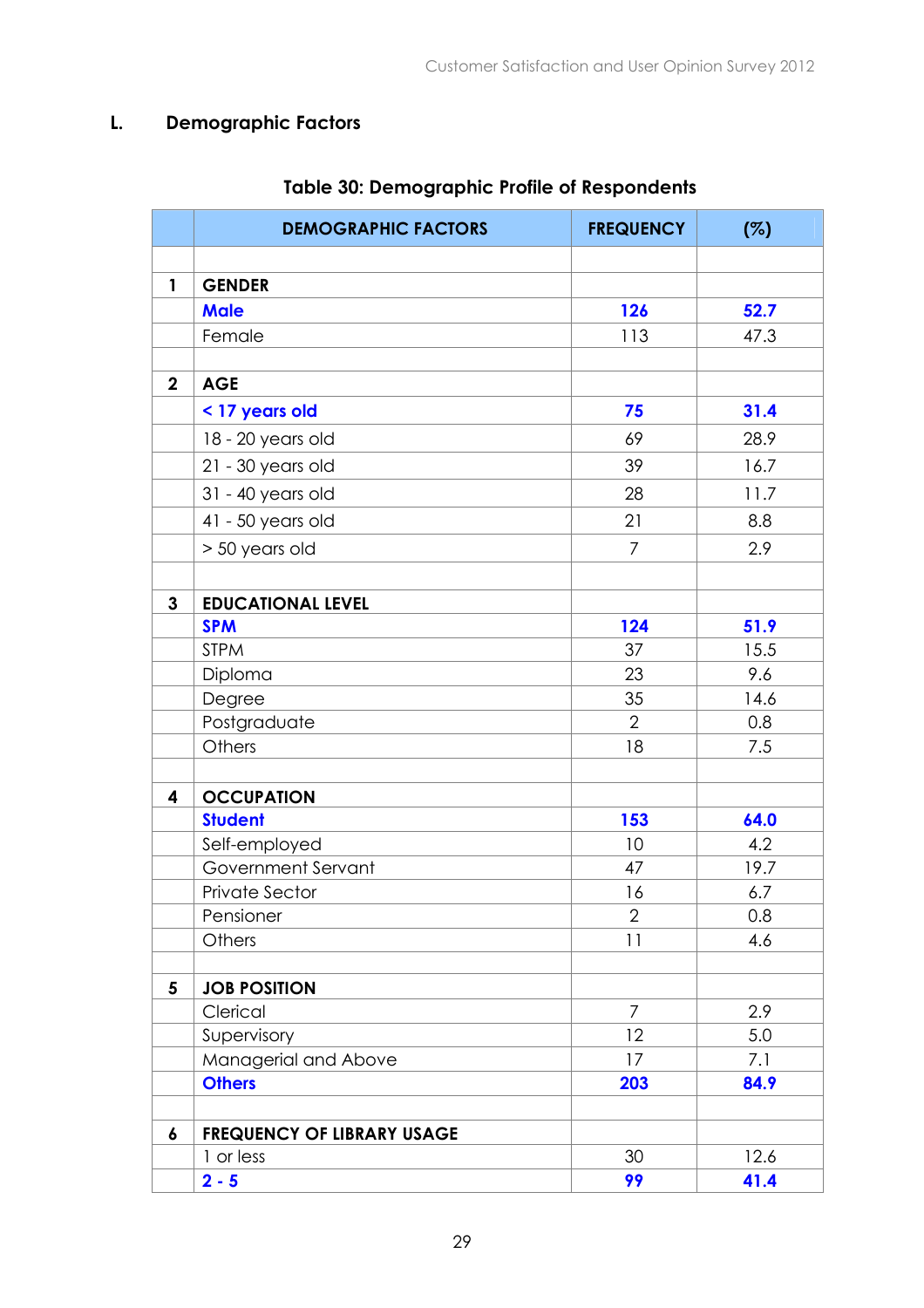| $\sim$ $-$ | т.∠ |
|------------|-----|
|            |     |

#### a) Gender



The above bar chart shows that 52.7% or 126 respondents were male and 47.3% or 113 respondents were female. Generally, in Miri there were more male library users.

b) Age

The bar chart below shows that users that came to Pustaka Miri were mainly those from the age range of less than 17 years old (75 persons or 31.4%) followed by the age range of 18 until 20 years old (69 person or 28.9%). Coming in third is the age range of 21 until 30 years old (39 persons or 16.3%), followed by the age range of 31 until 40 years old (28 persons or 11.8%). Only 8.8% or 21 respondents from the age range of 21 until 50 years old and 2.9% or 7 respondents from the age group of 50 years old and above cam. It may be concluded that most of Pustaka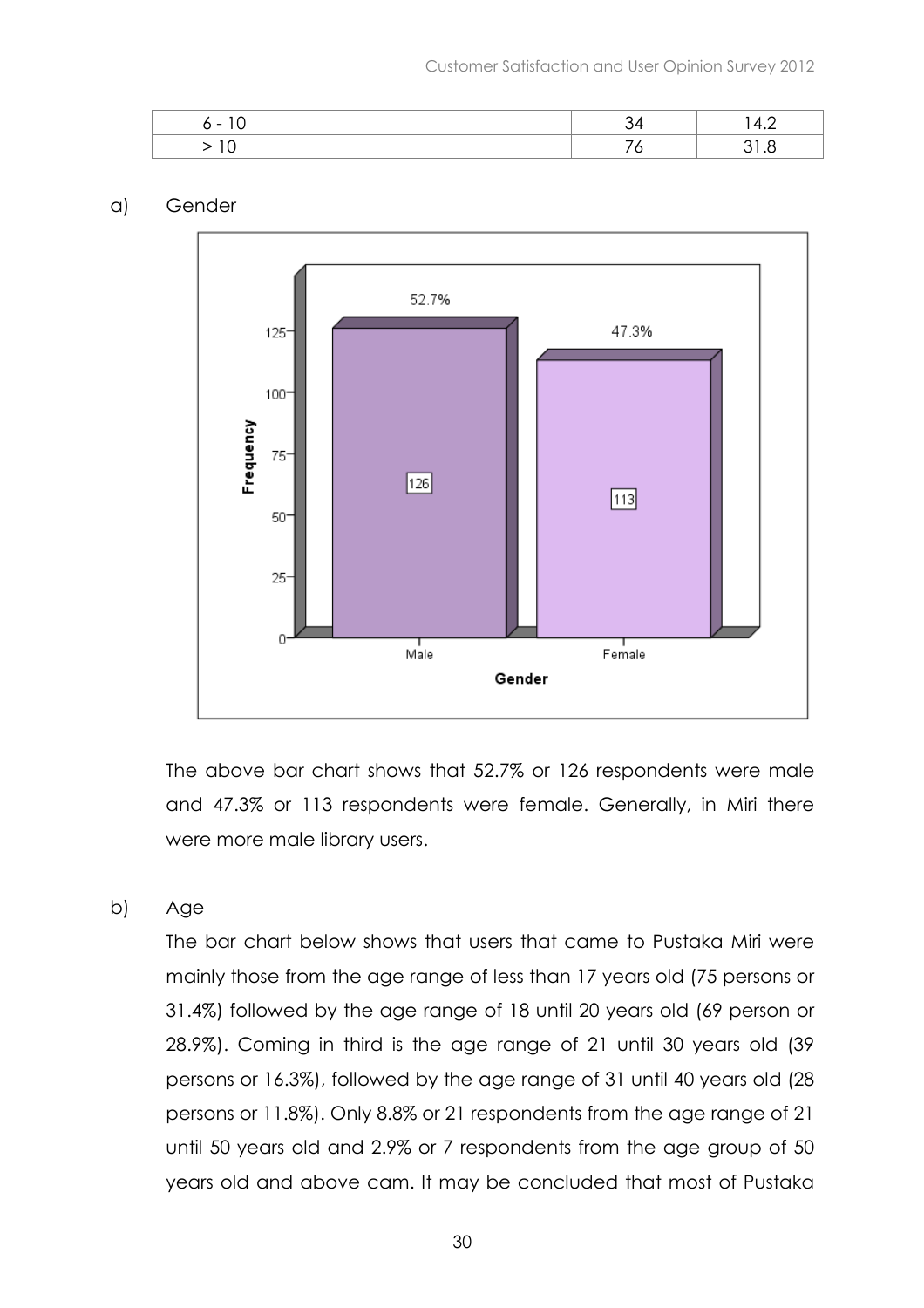Miri library users were school, college and university students.



c) Education Level

Based on the bar chart below, 51.9 % or 124 respondents were SPM holders followed by STPM holders with 15.5% or 37 respondents and Degree holders with 14.6% or 35 respondents. Diploma holders were 9.6% or 23 respondents, Post graduates 0.8% or 2 respondents and Others, 7.5% or 18 respondents. Therefore, it may be concluded that most library users in Miri were SPM holders.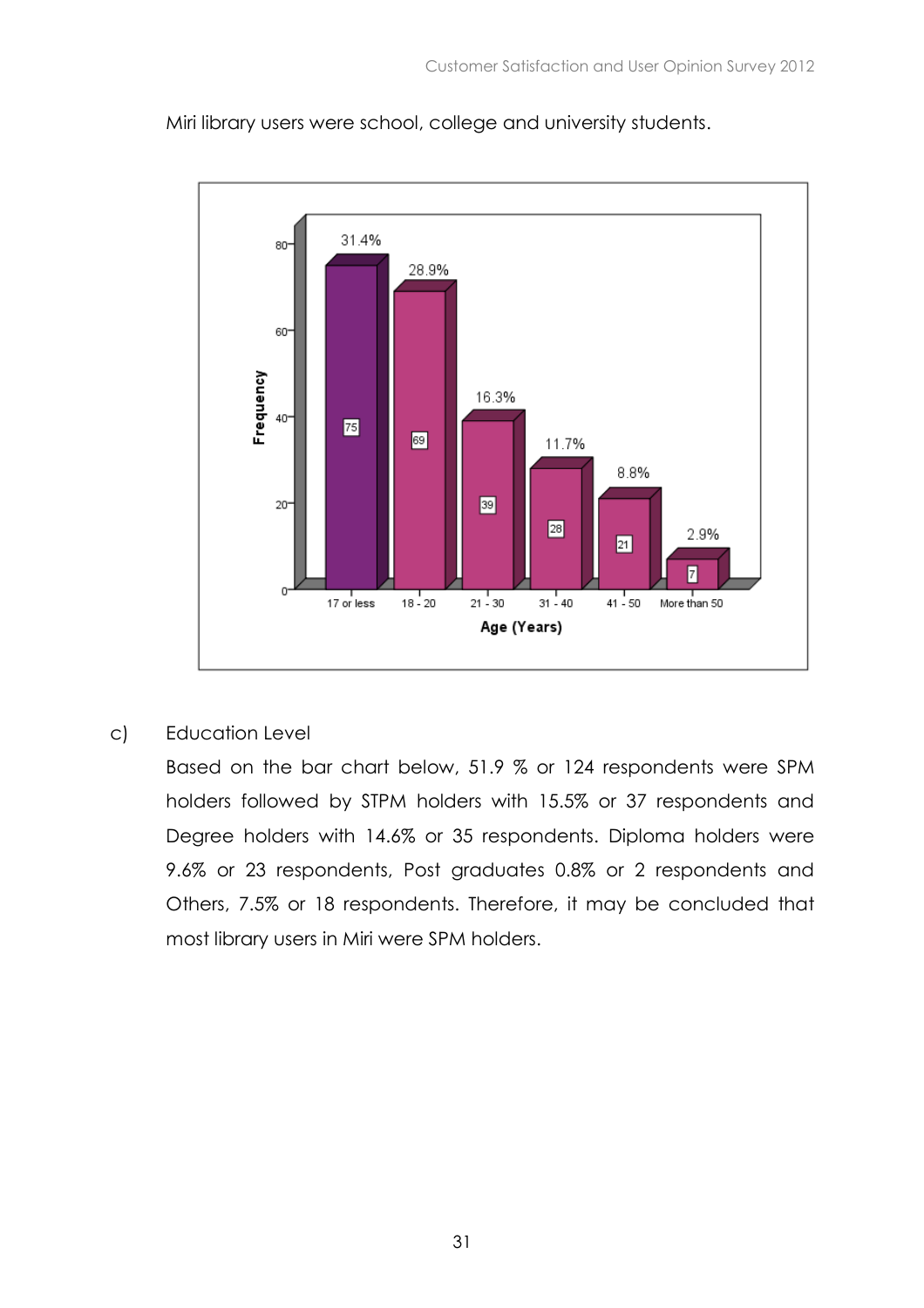

#### c) Occupation

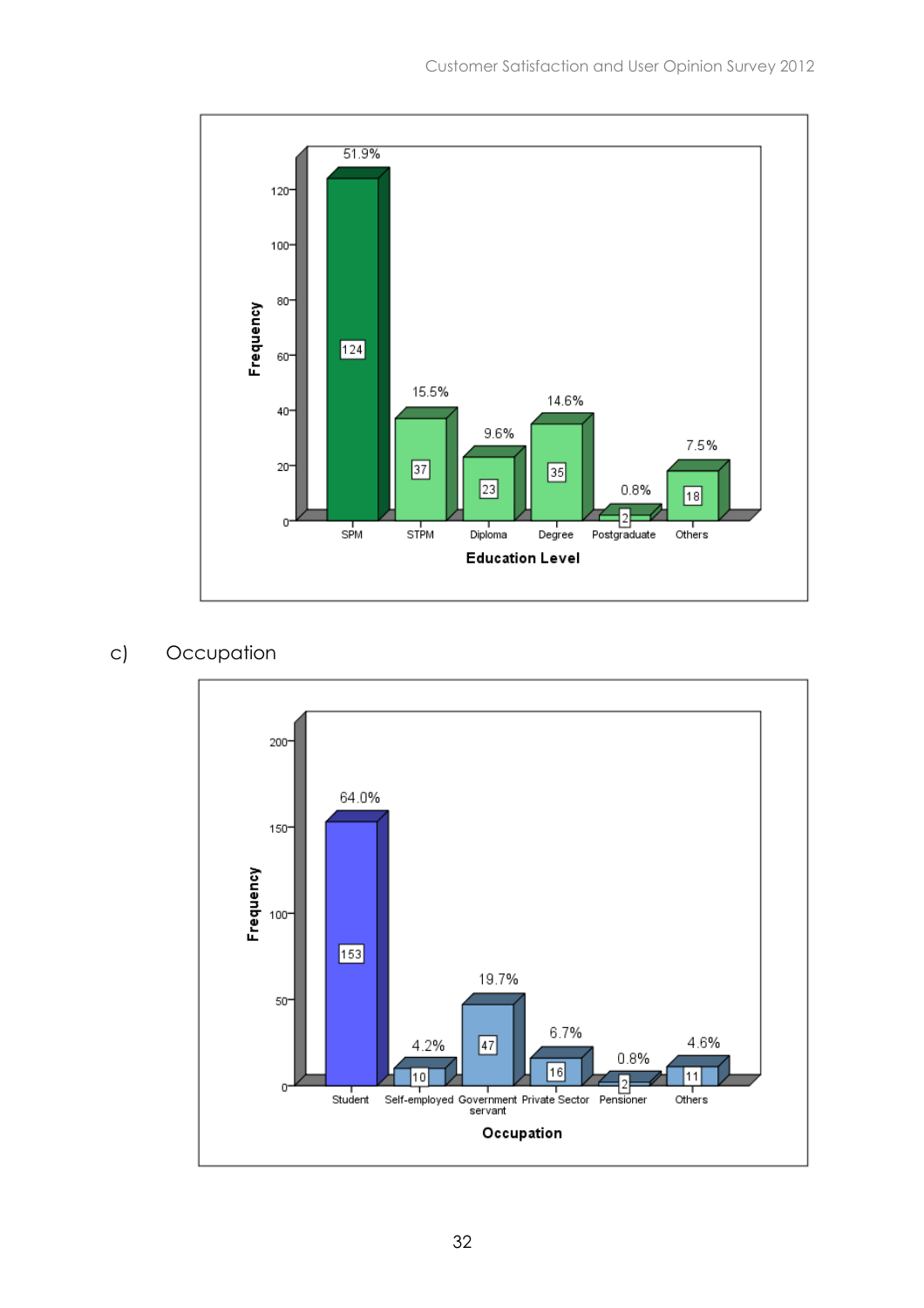Based on the bar chart above, 64% or 153 respondents were mostly students. Therefore, we can conclude that most library users in Miri were those from schools, colleges and universities.



#### d) Job Position

The above bar chart reflects that 84.9% or 203 respondents did not specify their designation of work or perhaps they belong to different levels of job position.

e) Frequency of library visit per month

The bar chart below indicates that 41.4% or 99 respondents had used the library services between 2 - 5 times in a month. Hence, it may be concluded that on average, a member of the public in Miri may frequent the library only once a week.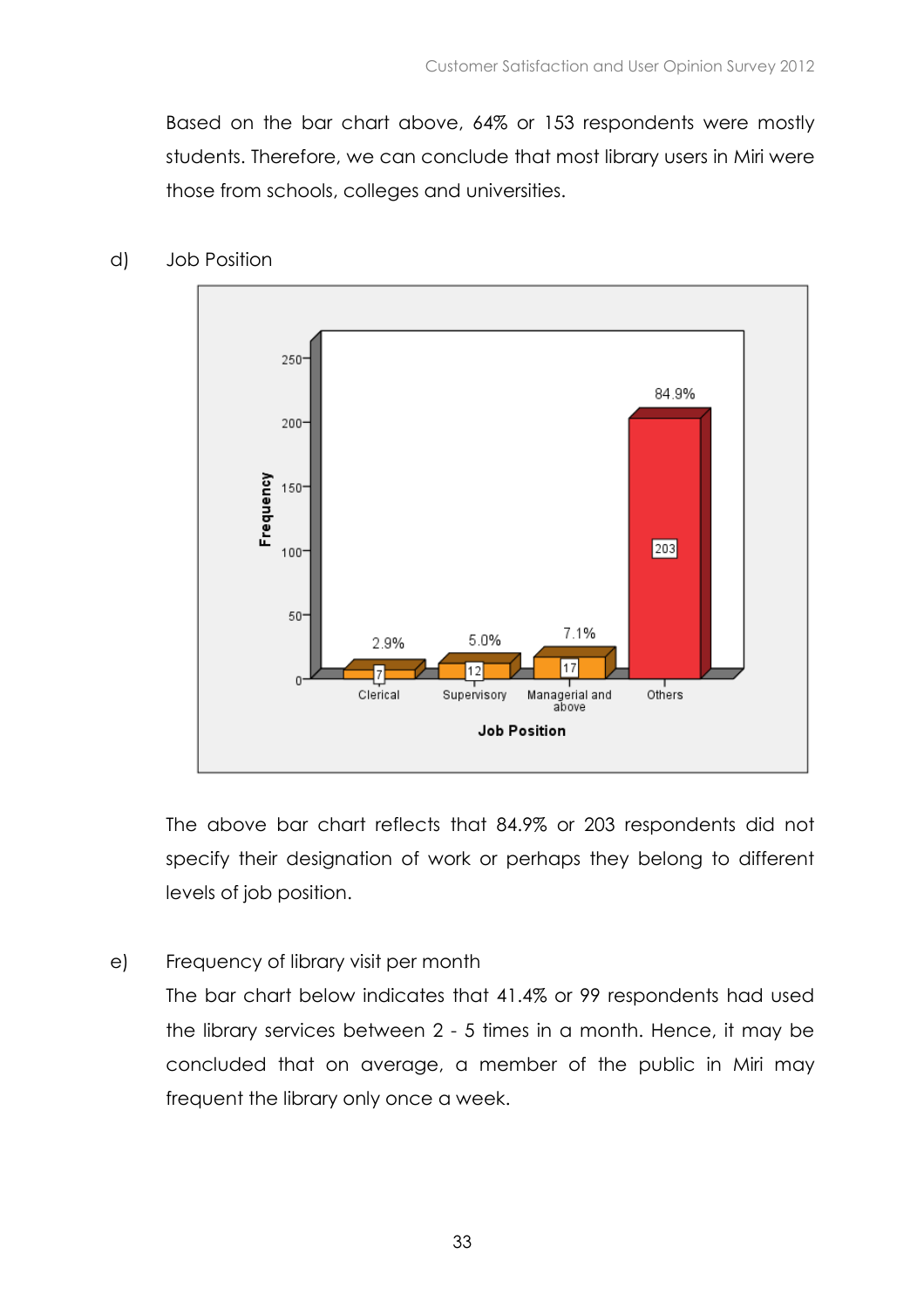

#### M. Descriptive Analysis: Mean and Standard Deviations

#### Table 31: Perceived Service Quality Evaluation Among Respondents

|    | <b>Items</b>                                                                | N   | Mean | Std.<br><b>Deviation</b> |
|----|-----------------------------------------------------------------------------|-----|------|--------------------------|
|    | Place                                                                       |     |      |                          |
| 1. | The Library is a quiet place for individual<br>activities.                  | 239 | 4.31 | .857                     |
| 2. | The Library is a comfortable and inviting<br>location.                      | 239 | 4.46 | .787                     |
| 3. | The Library inspires me to study and<br>learn.                              | 239 | 4.46 | .731                     |
| 4. | The Library has good community space<br>for group learning and group study. | 239 | 4.35 | .794                     |
| 5. | The Library is a gateway for study,<br>learning or research.                | 239 | 4.39 | .770                     |
|    | Average                                                                     |     | 4.39 | 0.79                     |

| <b>Items</b>                                          | N   | Mean | Std.<br><b>Deviation</b> |
|-------------------------------------------------------|-----|------|--------------------------|
| <b>Service Affect</b>                                 |     |      |                          |
| Employees of the Library install<br>confidence in me. | 239 | 3.92 | .925                     |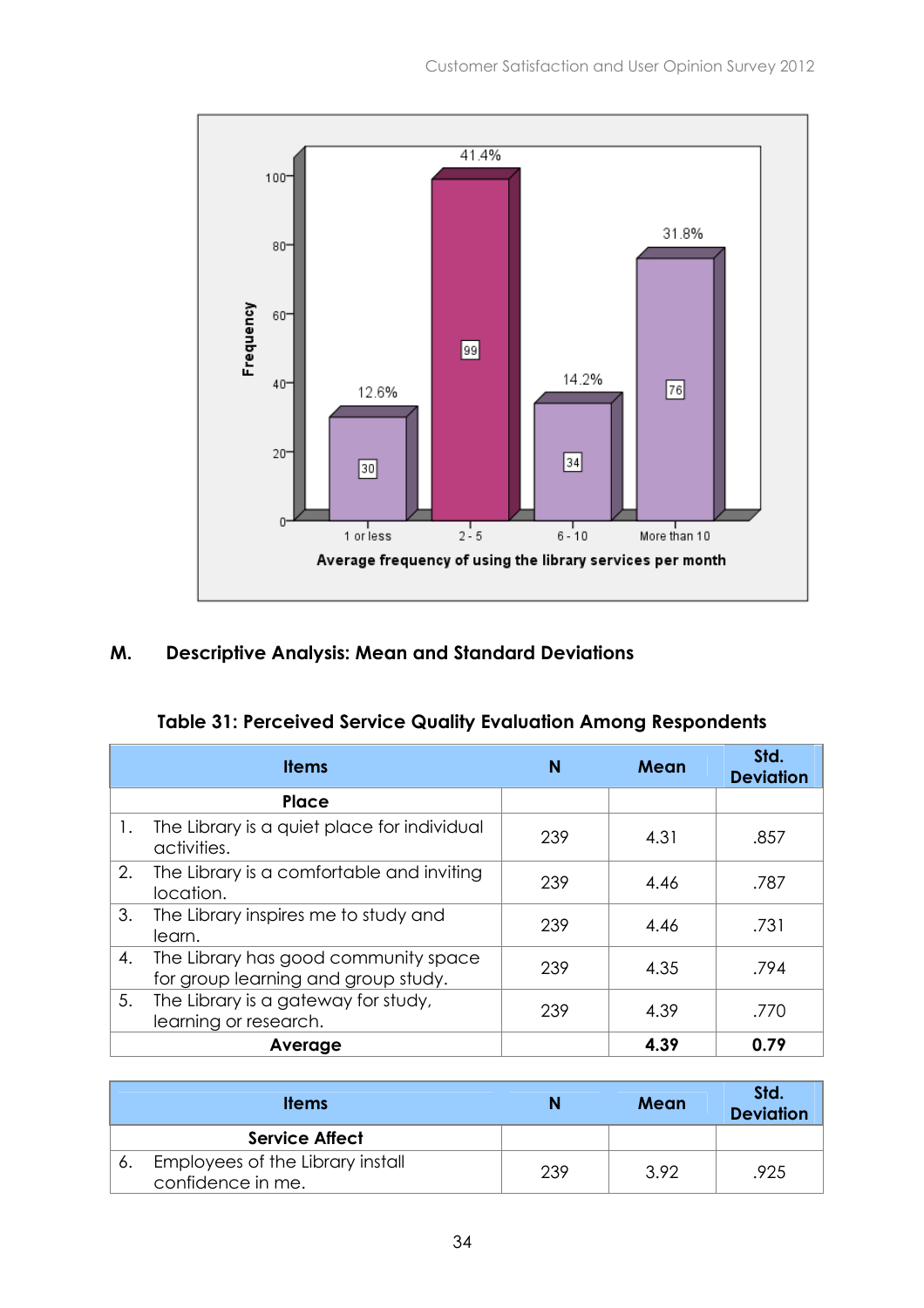| 7.  | Employees of the Library are always<br>ready to respond to my questions. | 239 | 4.01 | .930 |
|-----|--------------------------------------------------------------------------|-----|------|------|
| 8.  | Employees of the Library are willing to<br>help me.                      | 239 | 4.11 | .953 |
| 9.  | Employees of the Library can handle<br>service problems dependably.      | 239 | 3.92 | .854 |
| 10. | Employees of the Library give users<br>individual attention.             | 239 | 3.82 | .964 |
| 11. | Employees of the Library have the<br>knowledge to answer user questions. | 239 | 3.94 | .896 |
| 12. | Employees of the Library are consistently<br>courteous.                  | 239 | 3.91 | .848 |
| 13. | Employees of the Library deal with users<br>in a caring fashion.         | 239 | 3.70 | .975 |
| 14. | Employees of the Library understand the<br>needs of their users.         | 239 | 3.89 | .942 |
|     | Average                                                                  |     | 3.91 | .921 |

| <b>Items</b>                                                                            | N   | Mean | Std.<br><b>Deviation</b> |
|-----------------------------------------------------------------------------------------|-----|------|--------------------------|
| <b>Personal Control</b>                                                                 |     |      |                          |
| 15. The library has easy-to-use access tools<br>that allow me to find things on my own. | 239 | 3.89 | .893                     |
| 16. There is a convenient access to the<br>Library collections                          | 239 | 3.89 | .838                     |
| 17. The Library Website enabling me to<br>locate information on my own                  | 239 | 3.74 | .980                     |
| 18. The Library's modern equipment lets me<br>access the needed information easily.     | 239 | 3.81 | .933                     |
| 19. The Library makes information easily<br>accessible for independent use.             | 239 | 3.90 | .873                     |
| 20. The Library makes electronic resources<br>accessible from my home/office.           | 239 | 3.66 | .948                     |
| Average                                                                                 |     | 3.82 | .911                     |

| <b>Items</b>                                                                    | N   | Mean | Std.<br><b>Deviation</b> |
|---------------------------------------------------------------------------------|-----|------|--------------------------|
| <b>Information Access</b>                                                       |     |      |                          |
| 21. The Library has print and/or electronic<br>journal collections that I need. | 239 | 3.68 | .996                     |
| 22. The Library has convenient service hours.                                   | 239 | 3.87 | 1.047                    |
| 23. The printed library materials are of good<br>quality.                       | 239 | 3.94 | .975                     |
| 24. The Library provides electronic<br>information resources that I need.       | 239 | 3.85 | .874                     |
| 25. The Library provides timely document<br>delivery/interlibrary loan.         | 239 | 3.89 | 2.052                    |
| Average                                                                         |     | 3.85 | 1.189                    |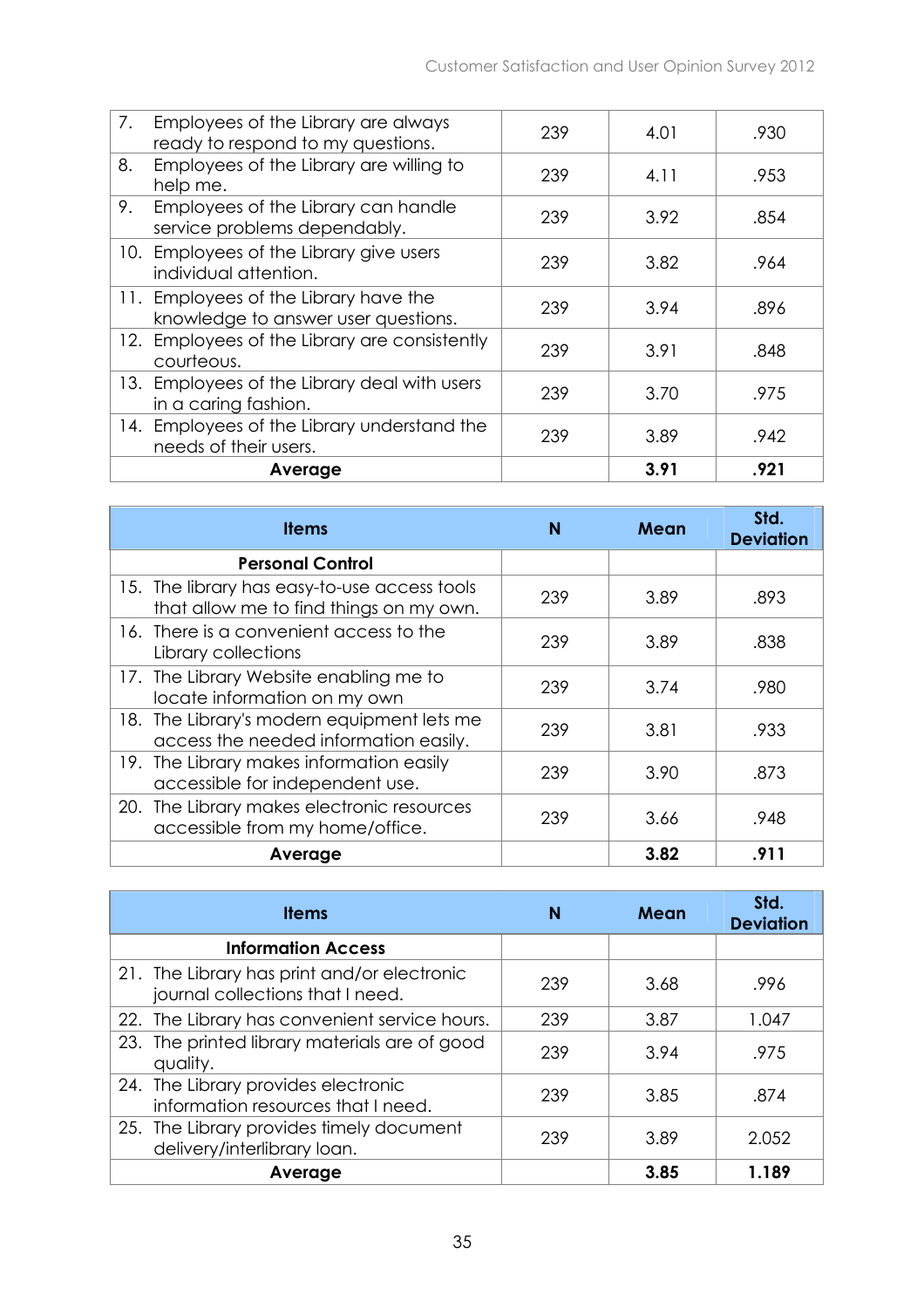Table 31 shows the descriptive statistics on the degree of service quality performed by Pustaka in Miri. From the scale of 1 to 5 (1 is Very Poor and to 5 is Very Good), the average mean score for all dimensions are at moderate and Good level. Among the four dimensions, Library as a Place scored the highest average mean which is 4.39, followed by Service Affect at 3.91, Information Access at 3.85 while Personal control scored the lowest average mean of 3.82. Based on this result, it may be concluded that among the four dimensions, Library as a Place is one of the main factor that contributes to customer's satisfaction as compared to the rest of the aspects of Perceived Service Quality.

#### N. Overall Evaluation

| <b>Items</b>                                                           |         | N   | Mean | Std.<br><b>Deviation</b> |
|------------------------------------------------------------------------|---------|-----|------|--------------------------|
| 1. The overall quality of the Library services is<br>good.             |         | 239 | 4.20 | .721                     |
| 2. I am satisfied with the services provided<br>by the Library.        |         | 239 | 4.21 | .771                     |
| 3. The services provided by the Library meet<br>my expectation.        |         | 239 | 4.08 | .789                     |
| 4. I am not disappointed with the services<br>provided by the Library. |         | 239 | 4.15 | .809                     |
| 5. I would like to continue using the library<br>services              |         | 239 | 4.49 | .733                     |
| 6. I will recommend this Library to others.                            |         | 239 | 4.45 | .775                     |
|                                                                        | Average |     | 4.26 | .766                     |

#### Table 32: Overall Evaluation

Table 32 shows the descriptive analysis of the overall evaluation on Pustaka. From the scale of 1 to 5 (1 is Very Poor and to 5 is Very Good), the average mean score shows Good level only at 4.26. Among the elements are 'I would like to continue using the Library services' with a score of 4.49 followed by 'I will recommend this Library to others' at 4.45, 'I am satisfied with the services provided by the Library' at 4.21,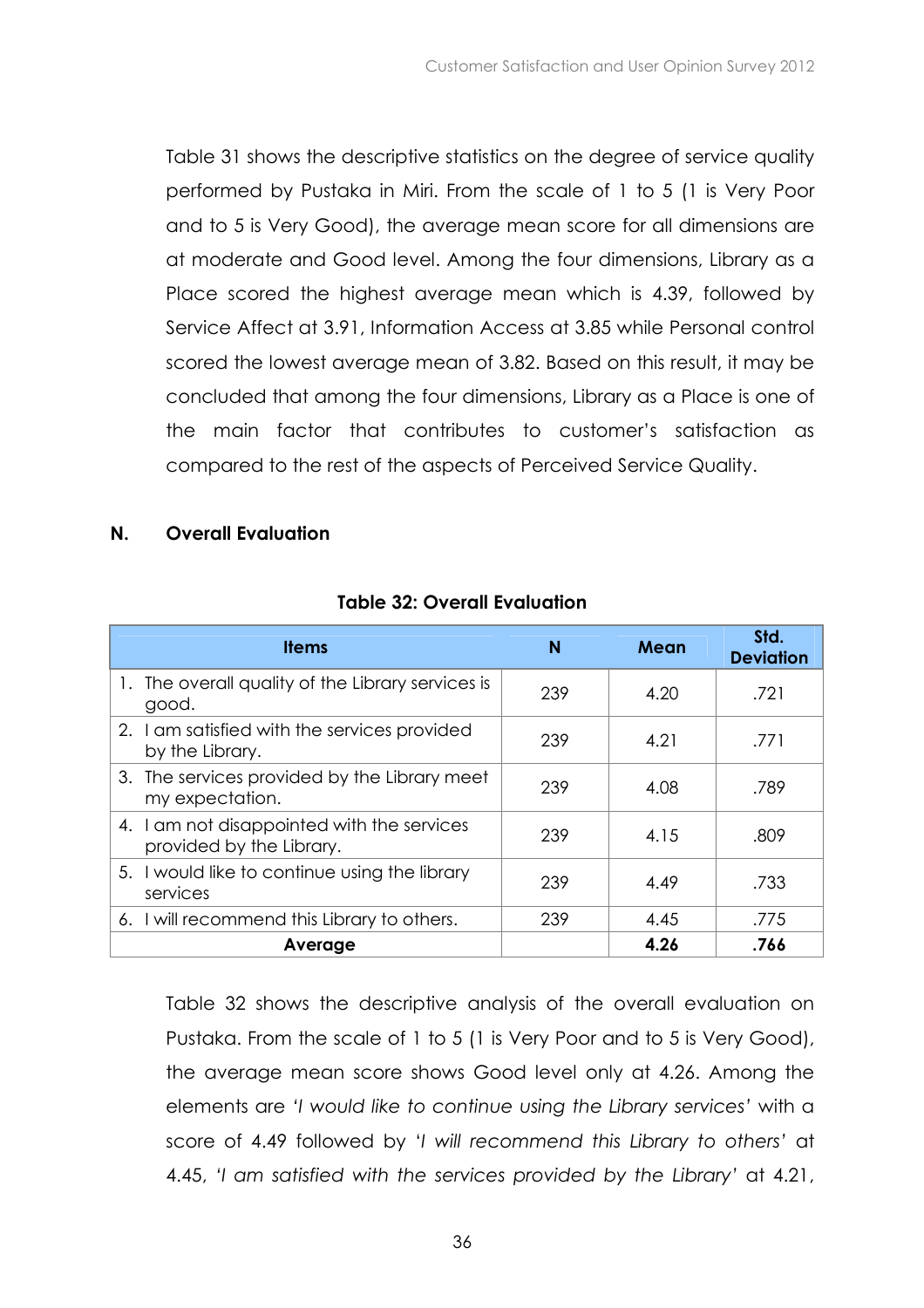'The overall quality of the Library services is good' at 4.20, while 'I am not disappointed with the services provided by the Library' is at 4.15 and 'The services provided by the Library meet my expectation' is at 4.08.

#### O. Cross Tabulation Analysis

#### a) Gender Versus Information Access

|        |             |           | <b>Average Information Access</b> |      |      |              |       |
|--------|-------------|-----------|-----------------------------------|------|------|--------------|-------|
|        |             | Very poor | Poor                              | Fair | Good | Very<br>Good | Total |
|        | <b>Male</b> |           |                                   | 39   | 61   | 33           | 126   |
| Gender | Female      |           |                                   | 33   | 48   | 27           | 113   |
| Total  |             |           |                                   | 77   | 109  |              | 239   |

#### Table 33: Gender-Average Information Access Cross Tabulation

Table 33 above shows that 61 out of 126 male respondents rated the Information Access of Pustaka Miri as 'Good". Based on the 5-point Likert Scale, this is at almost excellent level. Therefore, it may be concluded that generally, male users believed that Pustaka Miri's collections are of good quality and the assessment of the adequacy of the collections currently available in the library as well as the ability of users in accessing the needed information on a timely basis regardless of their location or medium of resource in question is at satisfactory level.

b) Gender Versus Service Affect

Table 34 shows that 63 out of 126 male respondents rated the service quality of Pustaka Miri as 'Good'. Based on 5-point Likert Scale, this is at almost excellent. Therefore, we may conclude that male users in general perceived that the employees of Pustaka Miri have been displaying empathy and personal competence especially on the part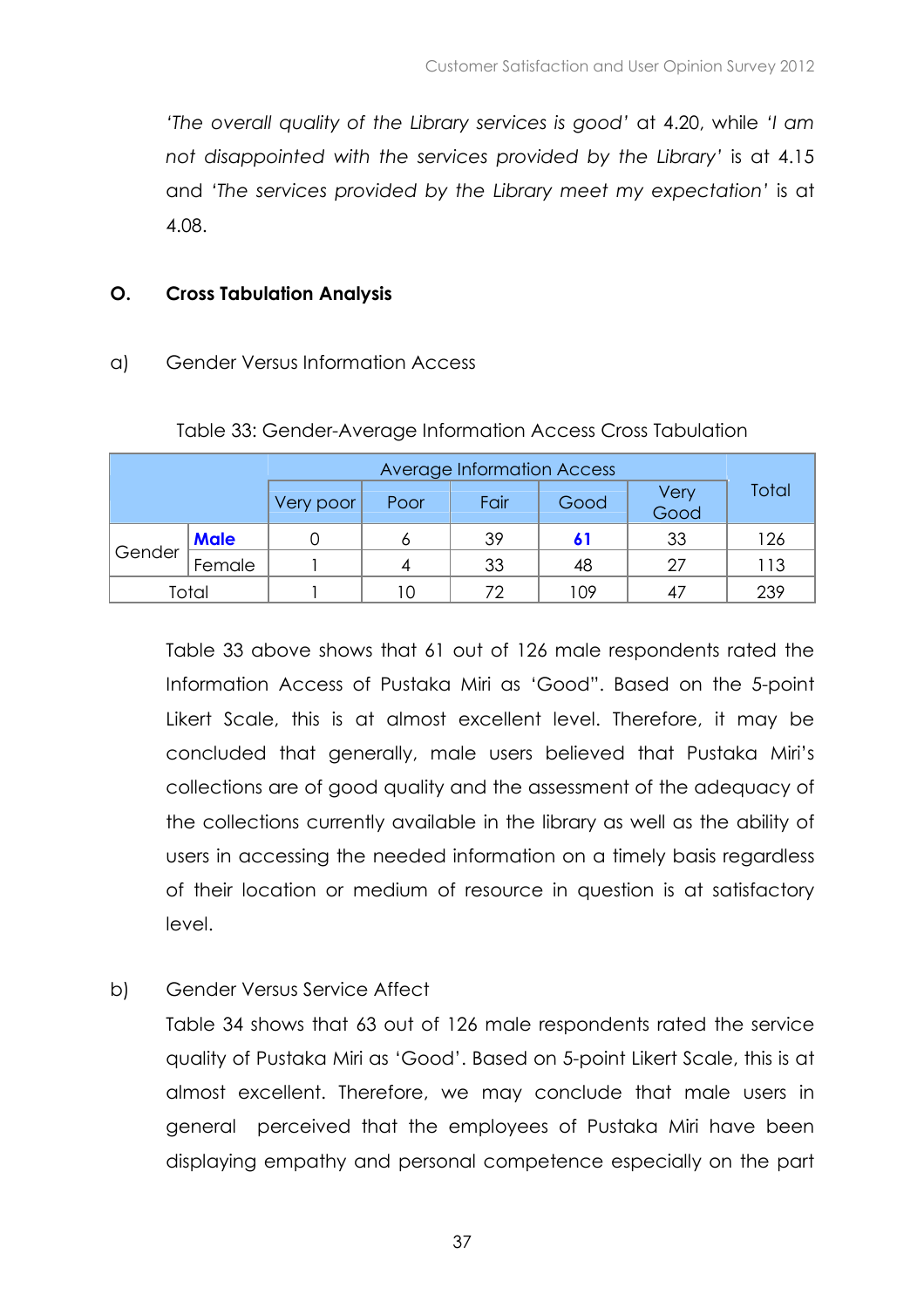of instilling confidence in users, readiness to respond to users, willingness to help, ability to handle and solve problems, knowledgeable, courteous, caring and meeting their expectations.

Table 34: Gender - Average Service Affect Cross Tabulation

| Average Service Affect |             |           |      |      |      |              |       |
|------------------------|-------------|-----------|------|------|------|--------------|-------|
|                        |             | Very poor | Poor | Fair | Good | Very<br>Good | Total |
|                        | <b>Male</b> |           |      | 33   | 63   | 28           | 126   |
| Gender                 | Female      |           |      | 30   | 46   | 33           | 113   |
| Total                  |             |           |      | 63   | 109  | 6            | 239   |

#### c) Gender versus Personal Control

|                  |             | Very poor | Poor | Fair | Good | Very<br>Good | Total |
|------------------|-------------|-----------|------|------|------|--------------|-------|
|                  | <b>Male</b> |           |      | 35   | 58   | 31           | 126   |
| Gender<br>Female |             |           |      | 30   | 54   | 25           | 113   |
| Total            |             |           |      | 65   | 112  | 56           | 239   |

Table 35 shows that 58 out of 126 male respondents rated the element of Personal Control as 'Good'. On the 5-point Liker Scale, this is at almost excellent. As such, it may be concluded that generally, male users perceived that Pustaka Miri's access tools, access to collections, websites, modern equipments and remote accessibility is at satisfactory level and meeting their needs and wants.

d) Gender Versus Place

Based on Table 36, 47 out of 126 male respondents rated the element of Place as 'Good'. On the 5-point Likert Scale, this is good or at almost excellent. Therefore, it may be concluded that in general, male users perceived Pustaka Miri as a conducive place for their learning needs.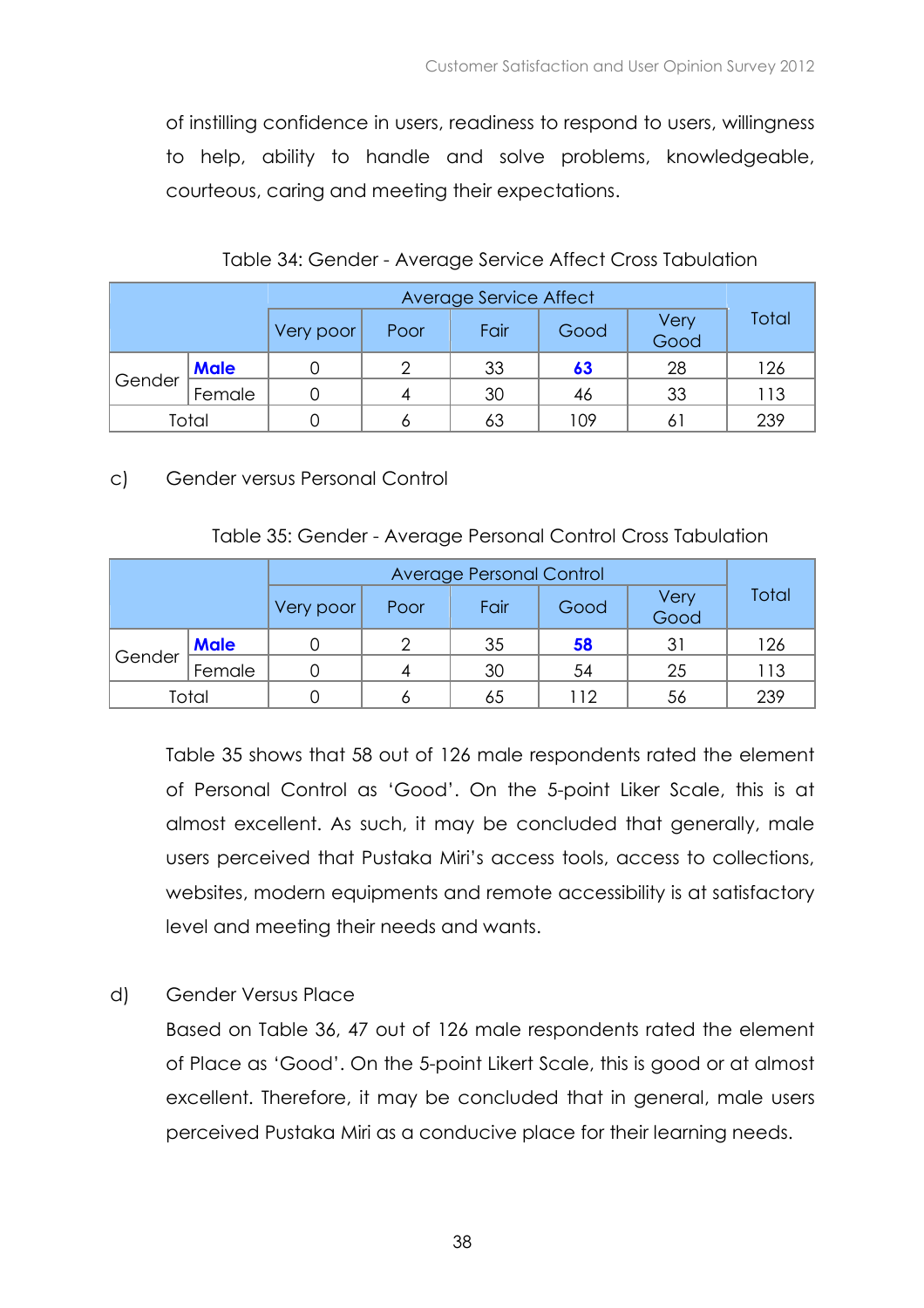|                  |             | Average Place |      |      |      |              |       |
|------------------|-------------|---------------|------|------|------|--------------|-------|
|                  |             | Very poor     | Poor | Fair | Good | Very<br>Good | Total |
|                  | <b>Male</b> |               |      | 13   | 47   | 65           | 126   |
| Gender<br>Female |             |               |      |      | 40   | 65           | 113   |
| Total            |             |               |      | 20   | 87   | 130          | 239   |

Table 36: Gender - Average Place Cross Tabulation

#### e) Age Versus Information Access

#### Table 37: Age - Average Information Access Cross Tabulation

|         |            | Very poor | Poor | Fair          | Good | <b>Very Good</b> | Total |
|---------|------------|-----------|------|---------------|------|------------------|-------|
|         | 17 or less |           |      | 26            | 32   | 12               | 75    |
|         | $18 - 20$  |           |      | 30            | 34   |                  | 69    |
| Age     | $21 - 30$  |           |      | 4             | 23   |                  | 39    |
| (Years) | $31 - 40$  |           |      | 4             | 10   | 14               | 28    |
|         | $41 - 50$  |           |      | 6             | 8    | 6                | 21    |
|         | $> 50$     |           |      | $\mathcal{P}$ | 2    | 3                |       |
|         | Total      |           | 10   | 72            | 109  | 47               | 239   |

Based on Table 37 above, 34 out of 69 respondents aged between 18 - 20 years old rated Pustaka's Information Access as 'Good". On the 5 point Likert Scale, this is at almost excellent. Therefore, it may be concluded that generally, users aged between 18 - 20 years old, who are likely college and university students, perceived that information access in Pustaka Miri is meeting their expectations and needs.

#### f) Age Versus Service Affect

#### Table 38: Age - Average Service Affect Cross Tabulation

|         |            | Very poor | Poor | Fair | Good | <b>Very Good</b> | Total |
|---------|------------|-----------|------|------|------|------------------|-------|
| Age     | 17 or less |           |      | 19   | 36   | . 6              | 75    |
| (Years) | $18 - 20$  |           |      | 32   | 31   |                  | 69    |
|         | $21 - 30$  |           |      |      |      | 15               | 39    |
|         | $31 - 40$  |           |      |      | о    | 8 ا              | 28    |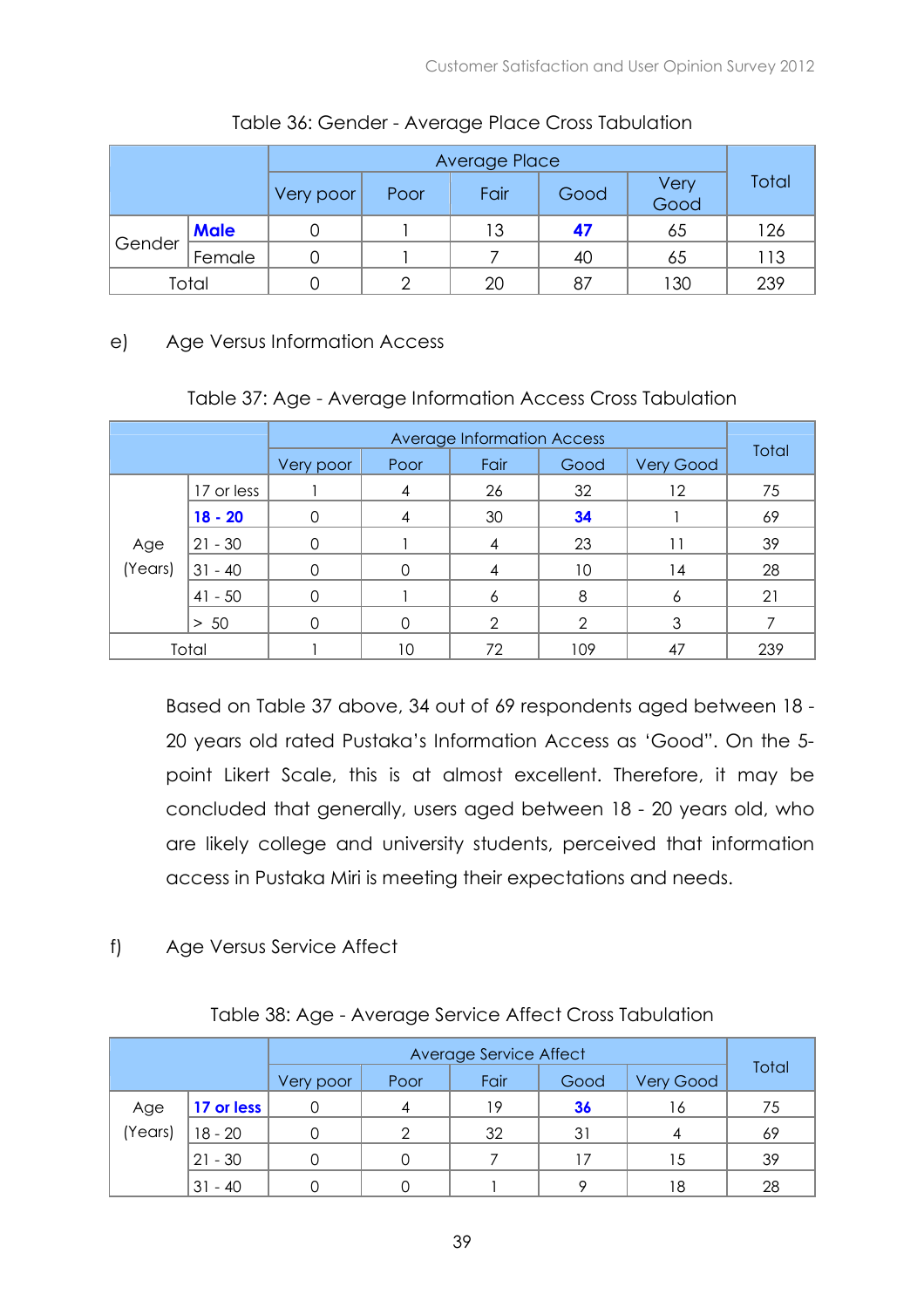| 5C<br>4 I<br>$\overline{\phantom{0}}$ |  |    | $\sqrt{2}$ |     |
|---------------------------------------|--|----|------------|-----|
| > 50                                  |  |    |            |     |
| $T \cap \mathcal{H} \cap$             |  | 63 | 109        | 239 |

Based on Table 38, 36 out 75 respondents aged 17 years old and below rated the library service affect as 'Good'. On the 5-point Likert Scale, this is good and at almost excellent. Therefore, it may be concluded that generally, users aged 17 years old and below perceived that employees of Pustaka Miri are displaying empathy and personal competence especially on the part of instilling confidence in users, readiness to respond to users, willingness to help and ability to handle problems, knowledgeable, courteous and caring.

#### g) Age Versus Personal Control

|         |            | Very poor | Poor | Fair | Good | Very Good | Total |
|---------|------------|-----------|------|------|------|-----------|-------|
|         | 17 or less | Ω         | ◠    | 21   | 39   | 13        | 75    |
|         | $18 - 20$  | ∩         |      | 29   | 31   | 5         | 69    |
| Age     | $21 - 30$  |           |      | 6    | 16   | 16        | 38    |
| (Years) | $31 - 40$  |           |      | 3    | 14   |           | 28    |
|         | $41 - 50$  | ∩         |      | 5    | 10   | 6         | 21    |
|         | $> 50$     |           |      | 0    | ↷    | 5         |       |
|         | Total      |           |      | 64   | 112  | 56        | 238   |

Table 39: Age - Average Personal Control Cross Tabulation

Based on Table 39, 39 out of 75 respondents aged 17 years old and below rated Personal Control element as 'Good'. On the 5-point Likert Scale, this is good and at almost excellent level. Therefore, it may concluded that generally, users aged 17 years old and below perceived that the access tools, access to collections, websites, modern equipment and remote accessibility at Pustaka Miri are at satisfactory level.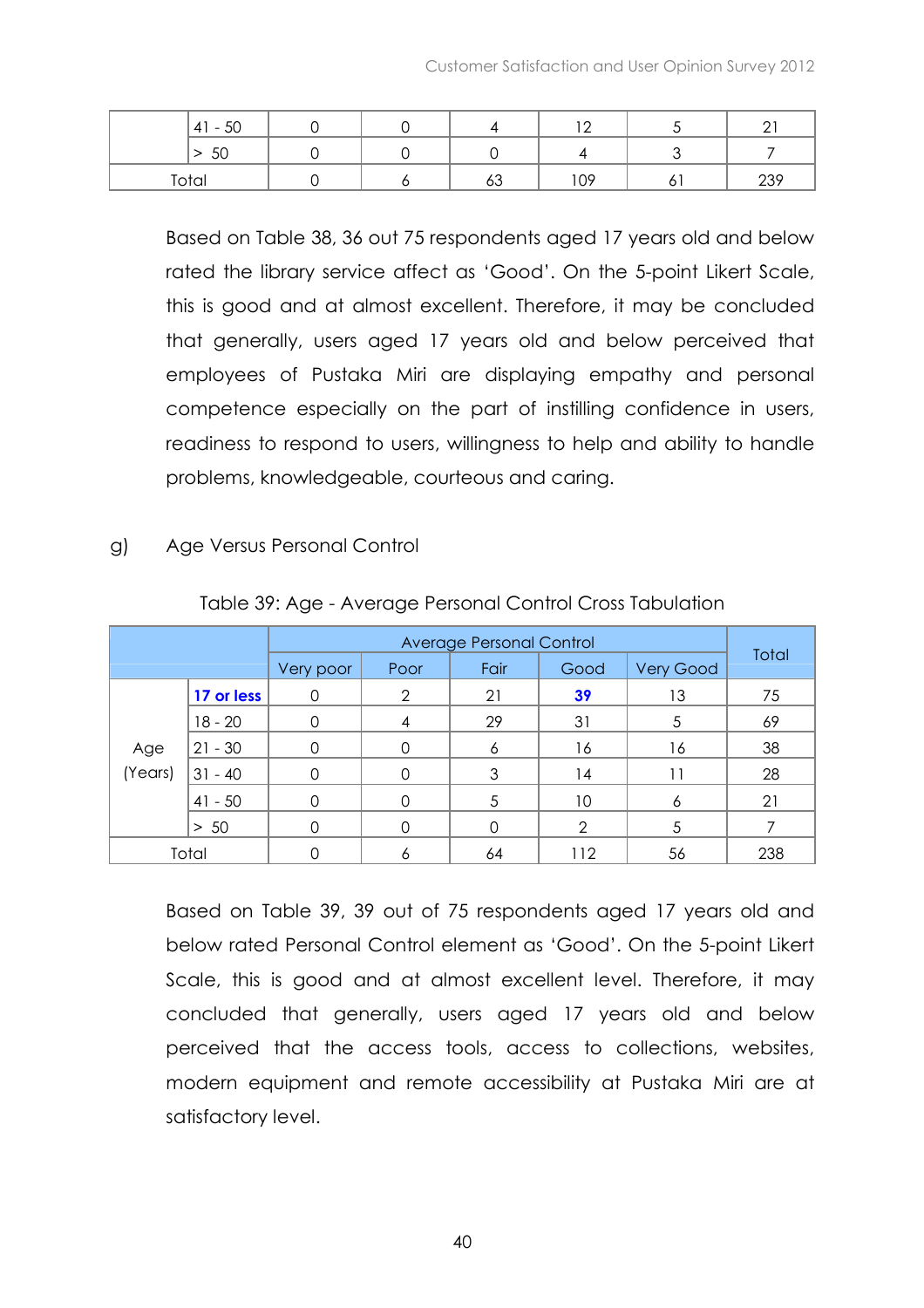#### h) Age Versus Place

|         |            |           |      | Average Place |      |           | Total |
|---------|------------|-----------|------|---------------|------|-----------|-------|
|         |            | Very poor | Poor | Fair          | Good | Very Good |       |
|         | 17 or less | 0         |      | 8             | 24   | 43        | 75    |
|         | $18 - 20$  | ∩         | 2    | 9             | 27   | 31        | 69    |
| Age     | $21 - 30$  | ∩         |      | $\mathcal{P}$ | 13   | 24        | 39    |
| (Years) | $31 - 40$  | $\Omega$  |      |               | 12   | 15        | 28    |
|         | $41 - 50$  | ∩         |      | 0             | 10   |           | 21    |
|         | $> 50$     | Ω         |      | 0             |      | 6         |       |
|         | Total      |           | ⌒    | 20            | 87   | 130       | 239   |

|  |  | Table 40: Age - Average Place Cross Tabulation |
|--|--|------------------------------------------------|
|  |  |                                                |
|  |  |                                                |

Table 40 shows that 43 out of 75 respondents aged 17 years old and below rated the element of Place as 'Very Good'. Hence, it may be concluded that generally, users aged 17 years old and below believed that Pustaka Miri is a very conducive and comfortable place for their learning activities.

i) Education Level Versus Information Access

|                     |              | Very<br>poor | Poor          | Fair     | Good          | Very<br>Good | Total         |
|---------------------|--------------|--------------|---------------|----------|---------------|--------------|---------------|
|                     | <b>SPM</b>   |              | 2             | 39       | 61            | 21           | 124           |
|                     | <b>STPM</b>  |              | 2             |          | 14            | 10           | 37            |
| Education   Diploma |              |              |               | 5        | 11            |              | 23            |
| Level               | Degree       |              | $\mathcal{D}$ | 12       | 15            | 6            | 35            |
|                     | Postgraduate | $\Omega$     | $\Omega$      | $\Omega$ | $\mathcal{P}$ |              | $\mathcal{P}$ |
|                     | Others       |              | 3             | 5        | 6             |              | 18            |
|                     | Total        |              | 10            | 72       | 109           | 47           | 239           |

Table 41: Education Level - Average Information Access Cross Tabulation

Based on Table 41 above, 61 out of 124 respondents whose highest level of education was SPM rated Information Access element as 'Good'. On the 5-point Likert Scale this is at almost excellent level.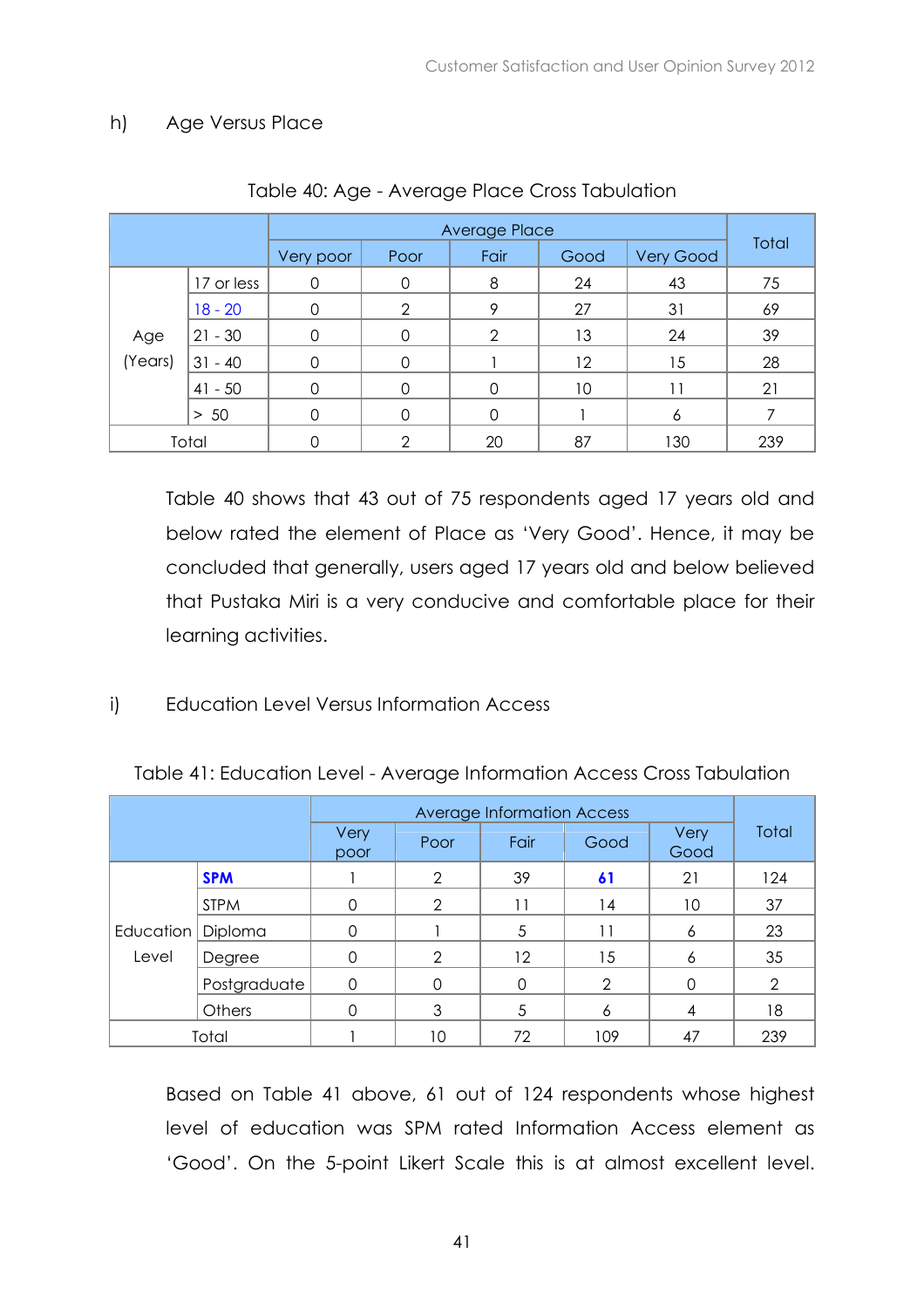Therefore, it may be concluded that generally, users with SPM qualification in Miri perceived that the assessment of the adequacy of the collections currently available as well as the ability of users in accessing the needed information on a timely basis regardless of their location or the medium of the resource in question are meeting their expectations and requirements.

#### j) Education Level Versus Service Affect

|                     |              | Average Service Affect |          |      |                |                |                |
|---------------------|--------------|------------------------|----------|------|----------------|----------------|----------------|
|                     |              | Very<br>poor           | Poor     | Fair | Good           | Very<br>Good   | Total          |
|                     | <b>SPM</b>   |                        | 3        | 30   | 65             | 26             | 124            |
|                     | <b>STPM</b>  |                        |          | 15   | 10             | 11             | 37             |
| Education   Diploma |              |                        |          | 5    | 9              | 8              | 23             |
| Level               | Degree       |                        | $\Omega$ | 6    | 19             | 10             | 35             |
|                     | Postgraduate |                        | $\Omega$ |      | $\overline{2}$ |                | $\overline{2}$ |
|                     | Others       |                        |          |      | 4              | Ô              | 18             |
| Total               |              |                        | 6        | 63   | 109            | 6 <sup>1</sup> | 239            |

#### Table 42: Education Level - Average Service Affect Cross Tabulation

Based on Table 42, 65 out of 124 respondents whose highest level of education was SPM rated Pustaka Miri's service quality as 'Good'. On the 5-point Likert Scale this is at almost excellent level. Therefore, it may be concluded that generally, users with SPM education perceived that employees of Pustaka Miri are displaying empathy and personal competence especially on the part of instilling confidence in users, readiness to respond to users, willingness to help and ability to handle problems, knowledgeable, courteous and caring.

#### k) Education Level Versus Personal Control

Based on Table 43, 62 out of 124 respondents whose highest level of education was SPM rated the element of Place of Pustaka Miri as 'Good'. On the 5-point Likert Scale this is at almost excellent level. On the 5-point Likert Scale, this is good and at almost excellent level.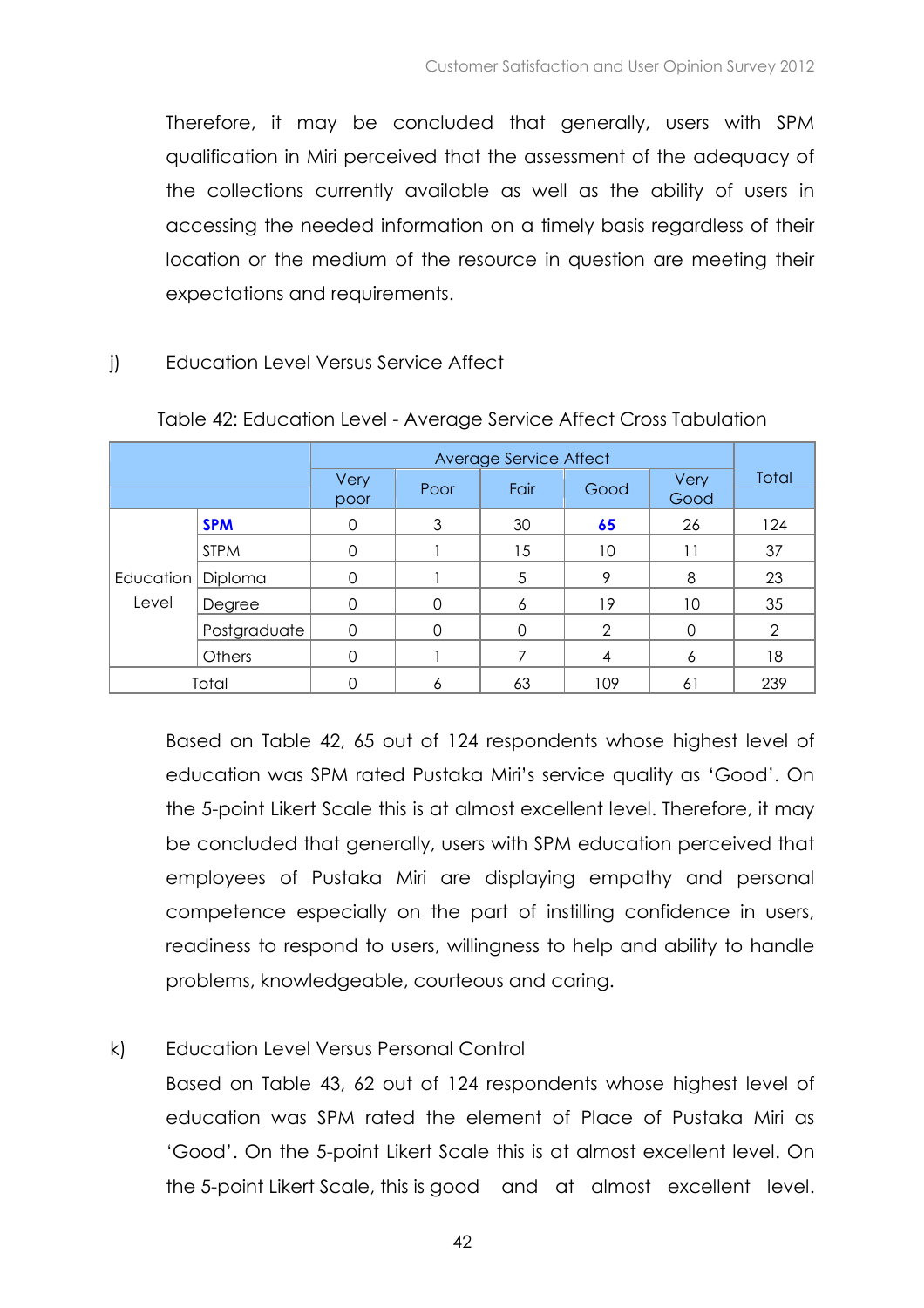Therefore, it is concluded that generally, users with SPM education in Miri perceived that the access tools, access to collections, websites, modern equipment and remote accessibility are at satisfactory level.

|                    |              |              |          | <b>Average Personal Control</b> |      |              |                |
|--------------------|--------------|--------------|----------|---------------------------------|------|--------------|----------------|
|                    |              | Very<br>poor | Poor     | Fair                            | Good | Very<br>Good | Total          |
|                    | <b>SPM</b>   | 0            | 2        | 34                              | 62   | 26           | 124            |
|                    | <b>STPM</b>  | $\Omega$     |          |                                 | 19   | 10           | 37             |
| Education<br>Level | Diploma      | O            |          | 6                               | 11   | 5            | 23             |
|                    | Degree       | O            |          | 10                              | 15   | Q            | 35             |
|                    | Postgraduate | $\Omega$     | $\Omega$ | 0                               |      |              | $\overline{2}$ |
|                    | Others       | 0            |          | 8                               | 4    | 5            | 18             |
|                    | Total        |              | 6        | 65                              | 112  | 56           | 239            |

#### Table 43: Education Level - Average Personal Control Cross Tabulation

#### l) Education Level Versus Place

#### Table 44: Education Level - Average Place Cross Tabulation

|                     |              | Very<br>poor | Poor           | Fair          | Good           | Very<br>Good | Total          |
|---------------------|--------------|--------------|----------------|---------------|----------------|--------------|----------------|
|                     | <b>SPM</b>   | 0            | $\overline{0}$ | 10            | 38             | 76           | 124            |
|                     | <b>STPM</b>  |              | $\mathbf 0$    | $\mathcal{P}$ | 11             | 23           | 37             |
| Education   Diploma |              |              |                |               | 10             | 11           | 23             |
| Level               | Degree       |              |                | $\Omega$      | 19             | 13           | 35             |
|                     | Postgraduate | $\Omega$     | $\mathbf 0$    | $\Omega$      | $\overline{2}$ |              | $\overline{2}$ |
|                     | Others       |              | $\Omega$       | 4             | 9              | 5            | 18             |
|                     | Total        |              | ∩              | 20            | 87             | 130          | 239            |

Table 44 shows that 38 out of 124 respondents whose highest level of education was SPM rated the element of Place as 'Good'. On the 5 point Likert Scale this is at almost excellent level. On the 5-point Likert Scale, this is good and at almost excellent level. Therefore, it is concluded that generally, users with SPM education believed that Pustaka Miri is a conducive and comfortable place for their learning activities.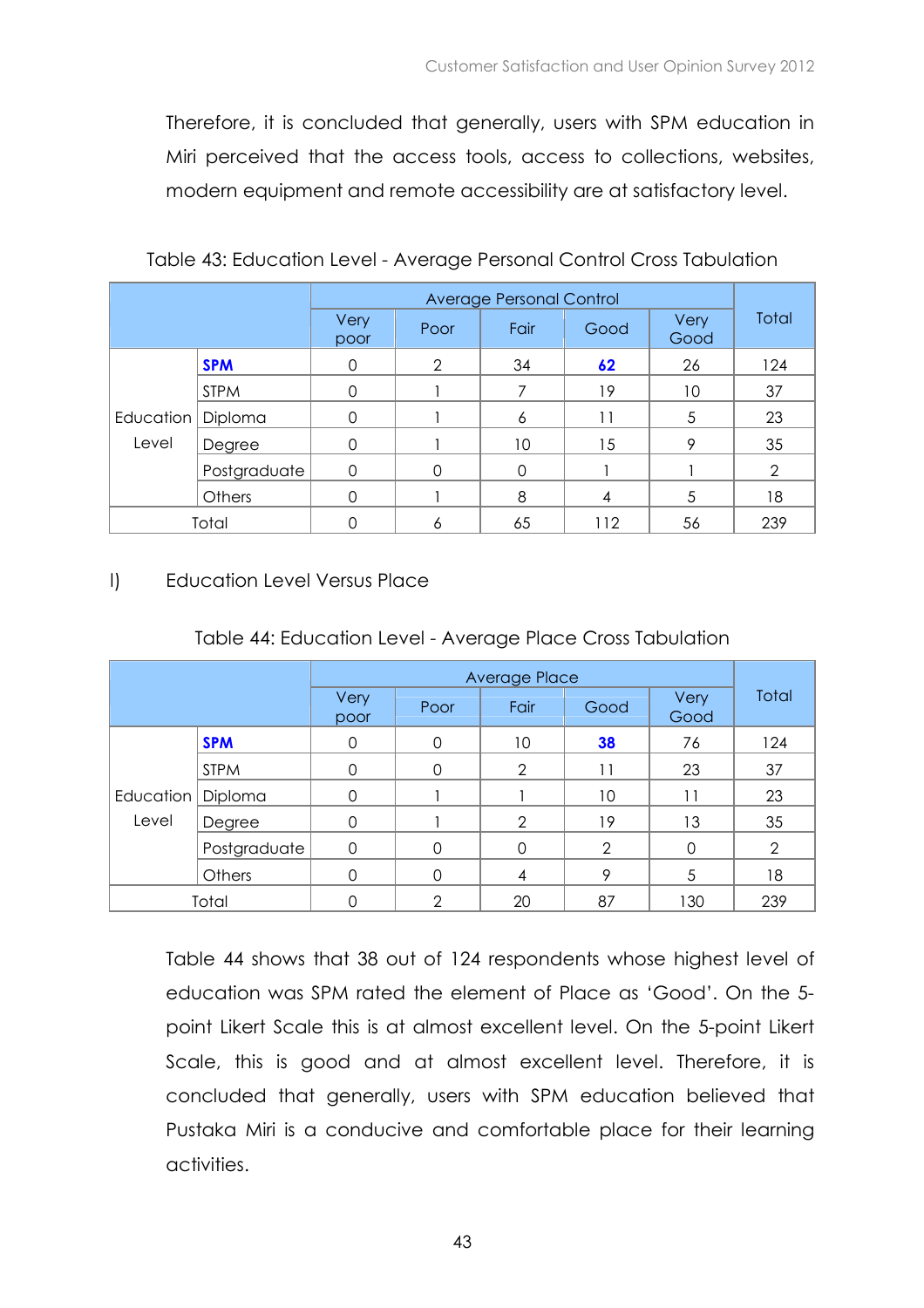#### m) Occupation Versus Information Access

|            |                       |                |                | <b>Average Information Access</b> |      |              |                |
|------------|-----------------------|----------------|----------------|-----------------------------------|------|--------------|----------------|
|            |                       | Very<br>poor   | Poor           | Fair                              | Good | Very<br>Good | Total          |
|            | <b>Student</b>        |                | 9              | 58                                | 71   | 14           | 153            |
|            | Self-<br>employed     | $\mathbf 0$    | $\overline{0}$ | 5                                 | 4    |              | 10             |
| Occupation | Government<br>Servant | $\mathbf 0$    | $\mathbf 0$    | $\overline{2}$                    | 18   | 27           | 47             |
|            | Private<br>Sector     | $\overline{0}$ | $\mathbf 0$    | 6                                 | 6    | 4            | 16             |
|            | Pensioner             | 0              | $\Omega$       | O                                 | 2    | 0            | $\overline{2}$ |
|            | Others                | 0              |                |                                   | 8    |              | 11             |
|            | Total                 |                | 10             | 72                                | 109  | 47           | 239            |

#### Table 17: Occupation - Average Information Access Cross Tabulation

Table 45 shows that 71 out 153 respondents who were students rated Information Access element as 'Good'. On the 5-point Likert Scale this is at almost excellent level. Therefore, it may be concluded that generally, students perceived that the assessment of the adequacy of the collections currently available in Pustaka Miri as well as the ability of users in accessing the needed information on a timely basis regardless of their location or the medium of the resource in question are meeting their expectations and requirements.

#### n) Occupation Versus Service Affect

|            |                       |              |      | Average Service Affect |      |              | Total |
|------------|-----------------------|--------------|------|------------------------|------|--------------|-------|
|            |                       | Very<br>poor | Poor | Fair                   | Good | Very<br>Good |       |
| Occupation | <b>Student</b>        | $\Omega$     | 6    | 55                     | 70   | 22           | 153   |
|            | Self-<br>employed     | $\Omega$     | 0    | 3                      | 4    | 3            | 10    |
|            | Government<br>Servant | $\Omega$     |      |                        | 20   | 27           | 47    |
|            | Private<br>Sector     | $\Omega$     |      | 3                      | 9    | 4            | 16    |
|            | Pensioner             |              |      |                        | ↷    |              | 2     |

#### Table 46: Occupation - Average Service Affect Cross Tabulation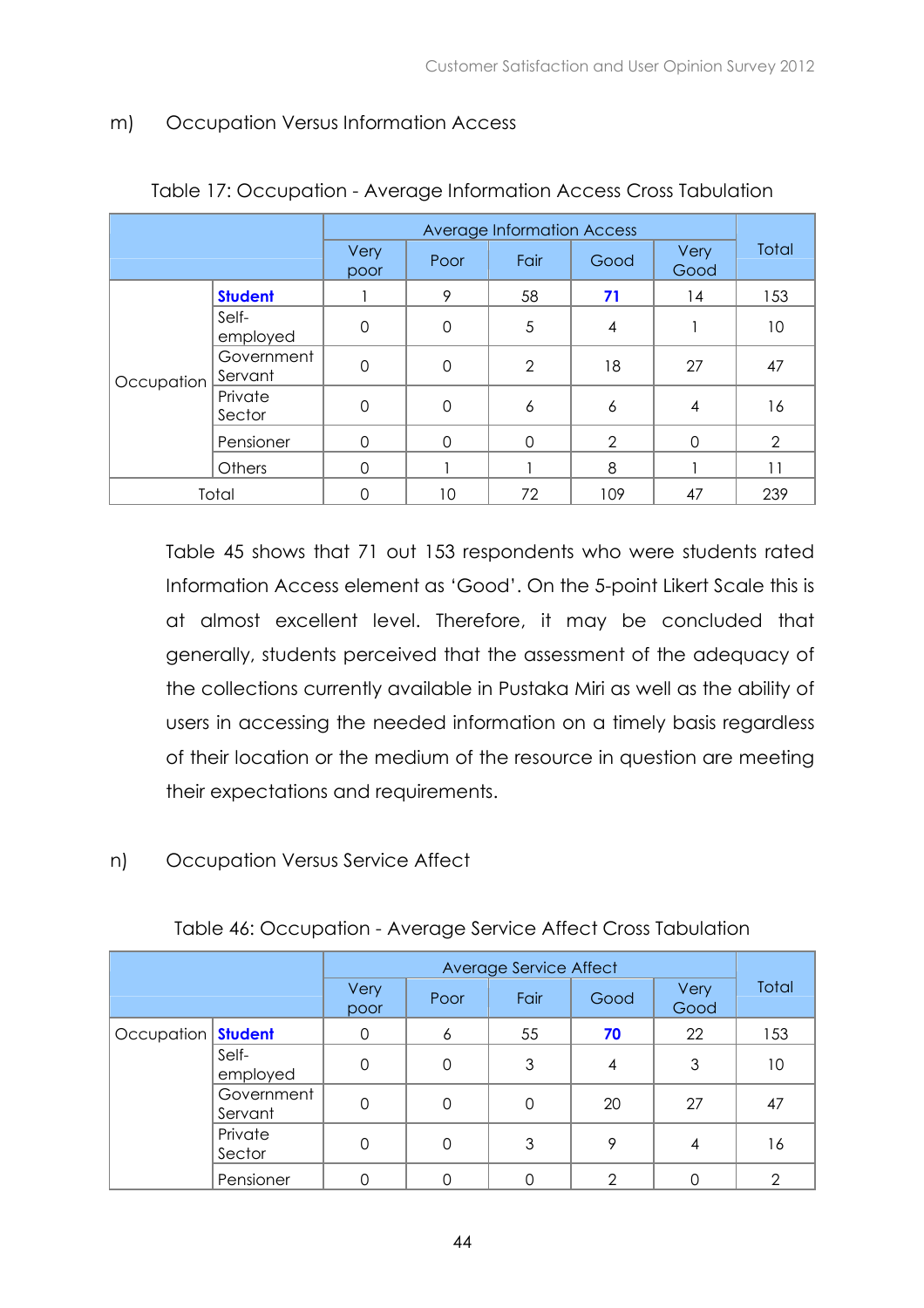| $\cap$ thers |  |    |         |   |         |
|--------------|--|----|---------|---|---------|
| Total        |  | ၀၁ | റാ<br>◡ | ັ | ~~<br>∼ |

Based on Table 46, 70 out of 153 respondents who were students rated the library service as 'Good'. On the 5-point Likert Scale this is at almost excellent level. Therefore, it is concluded that generally, students perceived that employees Pustaka Miri are displaying empathy and personal competence especially on the part of instilling confidence in users, readiness to respond to users, willingness to help and ability to handle problems, knowledgeable, courteous and caring and also meeting their expectations.

#### o) Occupation Versus Personal Control

|            |                       |                |          | Average Personal Control |          |                |                |
|------------|-----------------------|----------------|----------|--------------------------|----------|----------------|----------------|
|            |                       | Very<br>poor   | Poor     | Fair                     | Good     | Very<br>Good   | Total          |
|            | <b>Student</b>        | 0              | 6        | 53                       | 74       | 20             | 153            |
|            | Self-<br>employed     | $\mathbf 0$    | $\Omega$ | 4                        | 5        |                | 10             |
| Occupation | Government<br>Servant | $\overline{0}$ | 0        |                          | 18       | 28             | 47             |
|            | Private<br>Sector     | $\mathbf 0$    | $\Omega$ | 4                        | 8        | 2              | 16             |
|            | Pensioner             | $\Omega$       | $\cap$   | $\mathbf 0$              | $\Omega$ | $\overline{2}$ | $\overline{2}$ |
|            | <b>Others</b>         | $\Omega$       | $\Omega$ | 3                        | 7        |                | 11             |
| Total      |                       | $\Omega$       | 6        | 65                       | 112      | 56             | 239            |

#### Table 47: Occupation - Average Personal Control Cross Tabulation

Table 47 shows that 74 out of 153 respondents who were students rated Pustaka Miri's Personal Control element as 'Good'. On the 5-point Likert Scale this is at almost excellent level. Therefore, it may be concluded that generally, students in Miri perceived that the access tools, access to collections, websites, modern equipments and remote accessibility are meeting their expectations.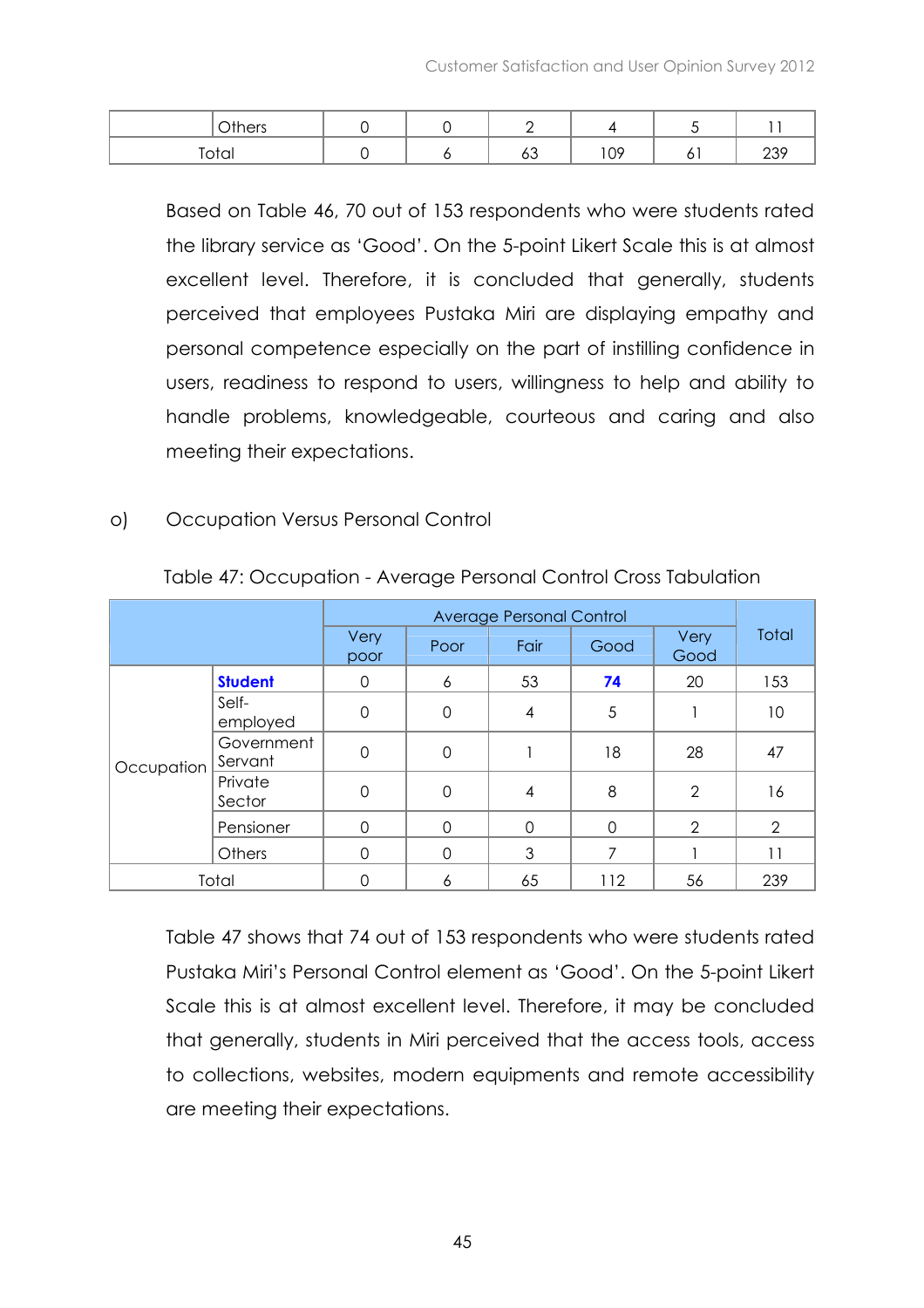#### p) Occupation Versus Place

|            |                       | Very<br>poor   | Poor                | Fair        | Good | Very<br>Good | <b>Total</b>   |
|------------|-----------------------|----------------|---------------------|-------------|------|--------------|----------------|
|            | <b>Student</b>        | 0              | $\overline{2}$      | 18          | 54   | 79           | 153            |
|            | Self-<br>employed     | $\mathbf 0$    | $\mathbf 0$         | $\mathbf 0$ | 5    | 5            | 10             |
| Occupation | Government<br>Servant | $\mathbf 0$    | $\mathbf 0$         | $\mathbf 0$ | 14   | 33           | 47             |
|            | Private<br>Sector     | $\mathbf 0$    | $\mathsf{O}\xspace$ |             | 8    | 6            | 16             |
|            | Pensioner             | $\overline{0}$ | 0                   | $\mathbf 0$ |      |              | $\overline{2}$ |
|            | Others                | $\Omega$       |                     |             | 5    | 5            | 11             |
|            | Total                 | O              | $\mathfrak{D}$      | 20          | 87   | 130          | 239            |

#### Table 48: Occupation - Average Place Cross Tabulation

Table 48 shows that 79 out of 153 respondents respondents who were students rated the element of Place as 'Very Good'. On the 5-point Likert Scale this is excellent level. Therefore, it is concluded that generally, students believed that Pustaka Miri is a very conducive and comfortable place for their learning activities.

q) Job Position Versus Information Access

|                 |                         |              |      | <b>Average Information Access</b> |      |              |              |
|-----------------|-------------------------|--------------|------|-----------------------------------|------|--------------|--------------|
|                 |                         | Very<br>poor | Poor | Fair                              | Good | Very<br>Good | <b>Total</b> |
|                 | Clerical                |              |      | $\overline{2}$                    | 2    | 3            |              |
| dol<br>Position | Supervisory             |              |      | 3                                 |      | 3            | 12           |
|                 | Managerial<br>and above |              |      | 5                                 |      | 5            | 17           |
|                 | <b>Others</b>           |              | 10   | 62                                | 94   | 36           | 203          |
| Total           |                         |              | 10   | 72                                | 109  | 47           | 239          |

Table 49: Job Position - Average Information Access Cross Tabulation

Table 49 shows that 94 out of 203 respondents of different job positions rated the element of Place of Pustaka Miri as 'Good'. On the 5-point Likert Scale this is at almost excellent level. Therefore, it is concluded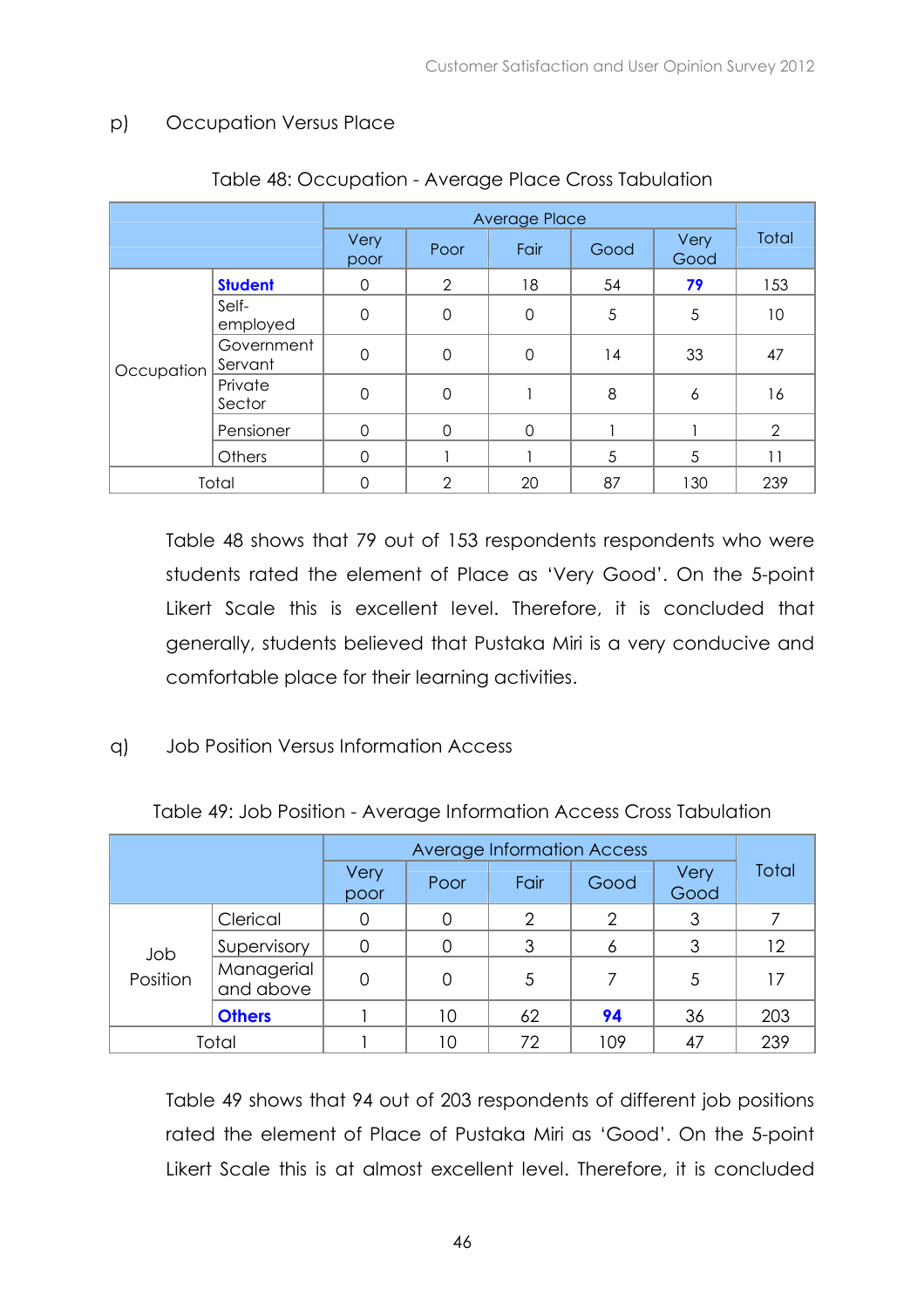that generally, users of different job positions in Miri perceived that the assessment of the adequacy of the collections currently available in the library as well as the ability of users in accessing the needed information on a timely basis regardless of their location or the medium of the resource in question are meeting their requirements.

#### r) Job Position Versus Service Affect

|                 |                         |              | Average Service Affect |      |      |              |              |  |  |  |
|-----------------|-------------------------|--------------|------------------------|------|------|--------------|--------------|--|--|--|
|                 |                         | Very<br>poor | Poor                   | Fair | Good | Very<br>Good | <b>Total</b> |  |  |  |
|                 | Clerical                |              |                        |      |      |              |              |  |  |  |
| dol<br>Position | Supervisory             |              |                        | 2    |      |              | 12           |  |  |  |
|                 | Managerial<br>and above | $\Omega$     |                        |      | 9    |              | 17           |  |  |  |
|                 | <b>Others</b>           |              | Ô                      | 59   | 91   | 47           | 203          |  |  |  |
| Total           |                         |              |                        | 63   | 109  |              | 239          |  |  |  |

#### Table 50: Job Position - Average Service Affect Cross Tabulation

Based on Table 50, 91 out of 203 respondents of different job positions rated the library service as 'Good'. On the 5-point Likert Scale this is at almost excellent level. Therefore, it is concluded that generally, users of different job positions in Miri perceived that employees Pustaka Miri are displaying empathy and personal competence especially on the part of instilling confidence in users, readiness to respond to users, willingness to help and ability to handle problems, knowledgeable, courteous and caring and also meeting their expectations.

#### r) Job Position Versus Personal Control

|          |             |              | <b>Average Personal Control</b> |      |      |              |       |  |  |  |
|----------|-------------|--------------|---------------------------------|------|------|--------------|-------|--|--|--|
|          |             | Very<br>poor | Poor                            | Fair | Good | Very<br>Good | Total |  |  |  |
| Job      | Clerical    |              |                                 |      |      |              |       |  |  |  |
| Position | Supervisory |              |                                 |      |      |              |       |  |  |  |

#### Table 51: Job Position - Average Personal Control Cross Tabulation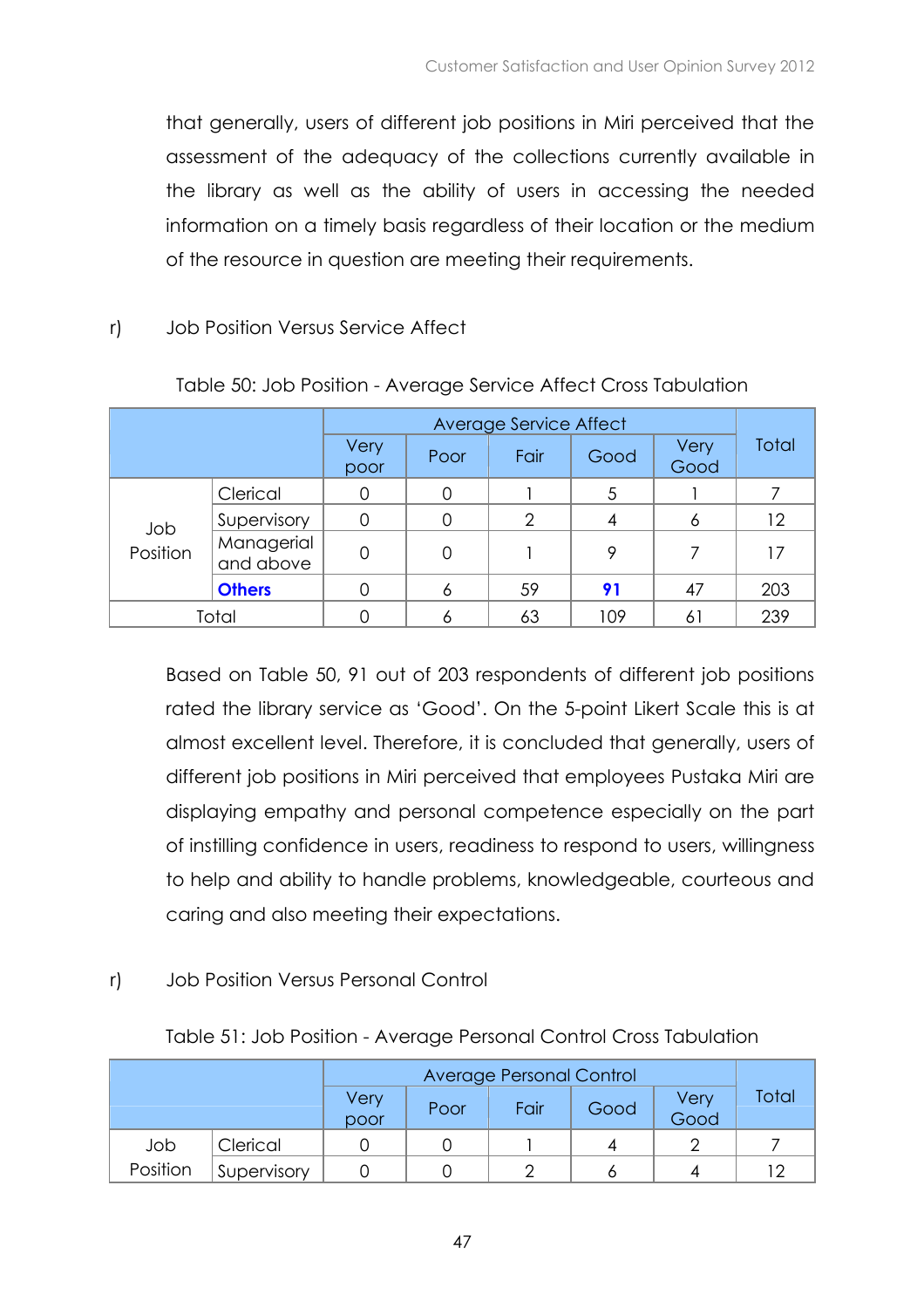| Managerial<br>and above |  |    |    |    |     |
|-------------------------|--|----|----|----|-----|
| <b>Others</b>           |  | 60 | 94 | 43 | 203 |
| Total                   |  | 65 |    | 56 | 239 |

Based on Table 51, 94 out of 203 respondents of different job positions rated the element of Personal Control as 'Good'. On the 5-point Likert Scale this is at almost excellent level. Therefore, it is concluded that generally, users of different job positions in Miri perceived that Pustaka Miri's access tools, access to collections, websites, modern equipments and remote accessibility are meeting their expectations.

#### s) Job Position Versus Place

| Table 52: Job Position - Average Place Cross Tabulation |
|---------------------------------------------------------|
|---------------------------------------------------------|

|                 |                         |              | Average Place |      |      |              |       |  |  |
|-----------------|-------------------------|--------------|---------------|------|------|--------------|-------|--|--|
|                 |                         | Very<br>poor | Poor          | Fair | Good | Very<br>Good | Total |  |  |
|                 | Clerical                |              |               | 0    | 2    | 5            |       |  |  |
| Job<br>Position | Supervisory             |              |               | 0    | O    | 6            | 12    |  |  |
|                 | Managerial<br>and above | 0            | 0             | 0    | 8    | 9            | 17    |  |  |
|                 | <b>Others</b>           |              | ⌒             | 20   | 71   | 110          | 203   |  |  |
| Total           |                         |              | ⌒             | 20   | 87   | 130          | 239   |  |  |

Table 52 shows that 110 out of 203 respondents of different job positions rated the element of Place as 'Very Good'. On the 5-point Likert Scale this is an excellent level. Therefore, it is concluded that generally, users of different job positions in Miri believed that Pustaka Miri is a very good place for their learning activities.

#### P. Frequency Analysis

#### a) Frequency of Library Usage Versus Gender

Based on frequency analysis on library usage versus gender as shown in Table 53 above, 54 out of 126 male respondents frequent Pustaka Miri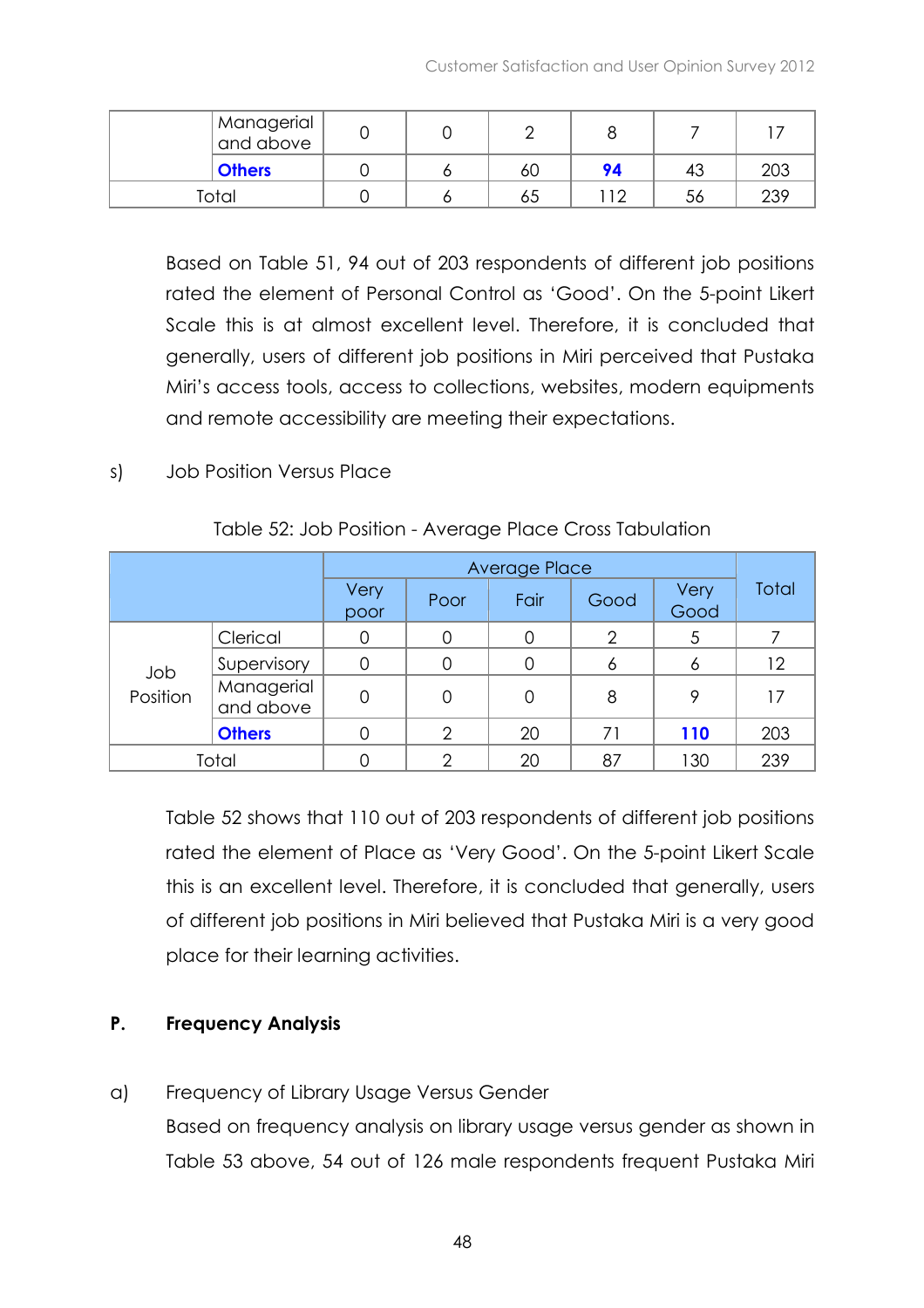at least 2 - 5 times per month as compared to their female counterparts.

|                                         |              | Gender |        | <b>Total</b> |
|-----------------------------------------|--------------|--------|--------|--------------|
|                                         |              | Male   | Female |              |
|                                         | 1 or less    |        | 19     | 30           |
| Average frequency of                    | $2 - 5$      | 54     | 45     | 99           |
| using the library services<br>per month | $6 - 10$     | 18     | 16     | 34           |
|                                         | More than 10 | 43     | 33     | 76           |
| Total                                   | 126          | -13    | 239    |              |

Table 53: Average frequency of using the library services per month - Gender Cross Tabulation

b) Frequency of Library Usage Versus Age

Table 54: Average frequency of using the library services per month - Age (Years) Cross Tabulation

|                         |                 |                 |           | Age (Years) |           |           |                 |              |
|-------------------------|-----------------|-----------------|-----------|-------------|-----------|-----------|-----------------|--------------|
|                         |                 | $17$ or<br>less | $18 - 20$ | $21 - 30$   | $31 - 40$ | $41 - 50$ | More<br>than 50 | <b>Total</b> |
| Average                 | I or less       | 8               | 5         | 6           | 4         | 5         | $\overline{2}$  | 30           |
| frequency               | $2 - 5$         | 34              | 33        | 16          | 6         | $\circ$   |                 | 99           |
| of using the<br>library | $6 - 10$        | 12              | 10        | 4           |           |           | $\Omega$        | 34           |
| services per<br>month   | More<br>than 10 | 21              | 21        | 13          | 11        | 6         | 4               | 76           |
| Total                   |                 | 75              | 69        | 39          | 28        | 21        |                 | 239          |

Frequency analysis on library usage versus age as shown in Table 54 indicates that 34 out of 75 respondents aged 17 years old and below visited Pustaka Miri at least 2 - 5 times per month.

#### c) Frequency of Library Usage Versus Education Level

The frequency analysis on library usage versus education level as shown in Table 56 indicates that 56 out of 124 respondents with SPM qualification visited Pustaka Miri at least 2 - 5 times a month.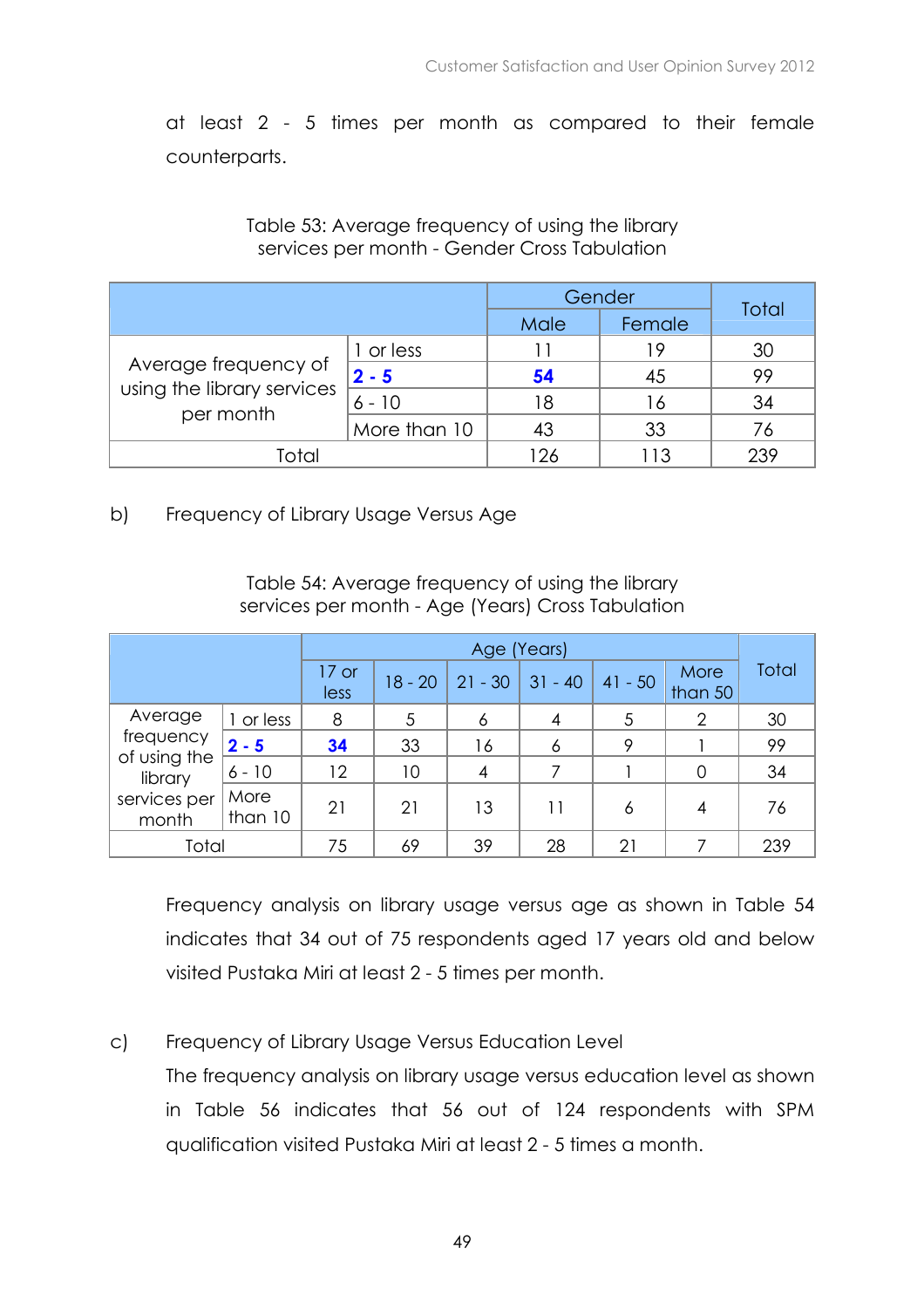|                         |                 |             | <b>Education Level</b> |    |                  |                |       |     |  |  |
|-------------------------|-----------------|-------------|------------------------|----|------------------|----------------|-------|-----|--|--|
|                         | <b>SPM</b>      | <b>STPM</b> | Diploma Degree         |    | Post<br>graduate | <b>Others</b>  | Total |     |  |  |
| Average                 | or less         | 11          | 3                      | 2  | 9                | $\overline{2}$ | 3     | 30  |  |  |
| frequency               | $2 - 5$         | 56          | 10                     | 1  | 17               |                | 5     | 99  |  |  |
| of using the<br>library | $6 - 10$        | 15          |                        | 6  | 3                |                | 3     | 34  |  |  |
| services per<br>month   | More<br>than 10 | 42          | 17                     | 4  | 6                | $\Omega$       |       | 76  |  |  |
| Total                   |                 | 124         | 37                     | 23 | 35               | ⌒              | 18    | 239 |  |  |

#### Table 55: Average frequency of using the library services per month - Education Level Cross Tabulation

d) Frequency of Library Usage Versus Occupation

#### Table 57: Average frequency of using the library services per month - Occupation Cross Tabulation

|                           |                 |         |                   | Occupation            |                   |               |               |              |
|---------------------------|-----------------|---------|-------------------|-----------------------|-------------------|---------------|---------------|--------------|
|                           |                 | Student | Self-<br>employed | Government<br>Servant | Private<br>Sector | Pensioner     | <b>Others</b> | <b>Total</b> |
| Average                   | or less         | 16      |                   | 9                     | $\overline{2}$    |               | 2             | 30           |
| frequency<br>of using the | $2 - 5$         | 71      | 5                 | 12                    | 5                 | $\mathcal{P}$ | 4             | 99           |
| library                   | $6 - 10$        | 24      |                   |                       | ⌒                 |               | 0             | 34           |
| services per<br>month     | More<br>than 10 | 42      | 3                 | 19                    |                   | 0             | 5             | 76           |
| Total                     |                 | 153     | 10                | 47                    | 16                | ↷             |               | 239          |

The frequency analysis on library usage versus occupation as shown in Table 57 indicates that 71 out of 153 respondents who were students visited Pustaka Miri library 2 - 5 times in a month.

e) Frequency of Library Usage Versus Job Position

The frequency analysis on library usage versus job position as shown in Table 58 indicate that 84 out of 203 respondents of different job positions visited Pustaka Miri at least 2 - 5 times per month.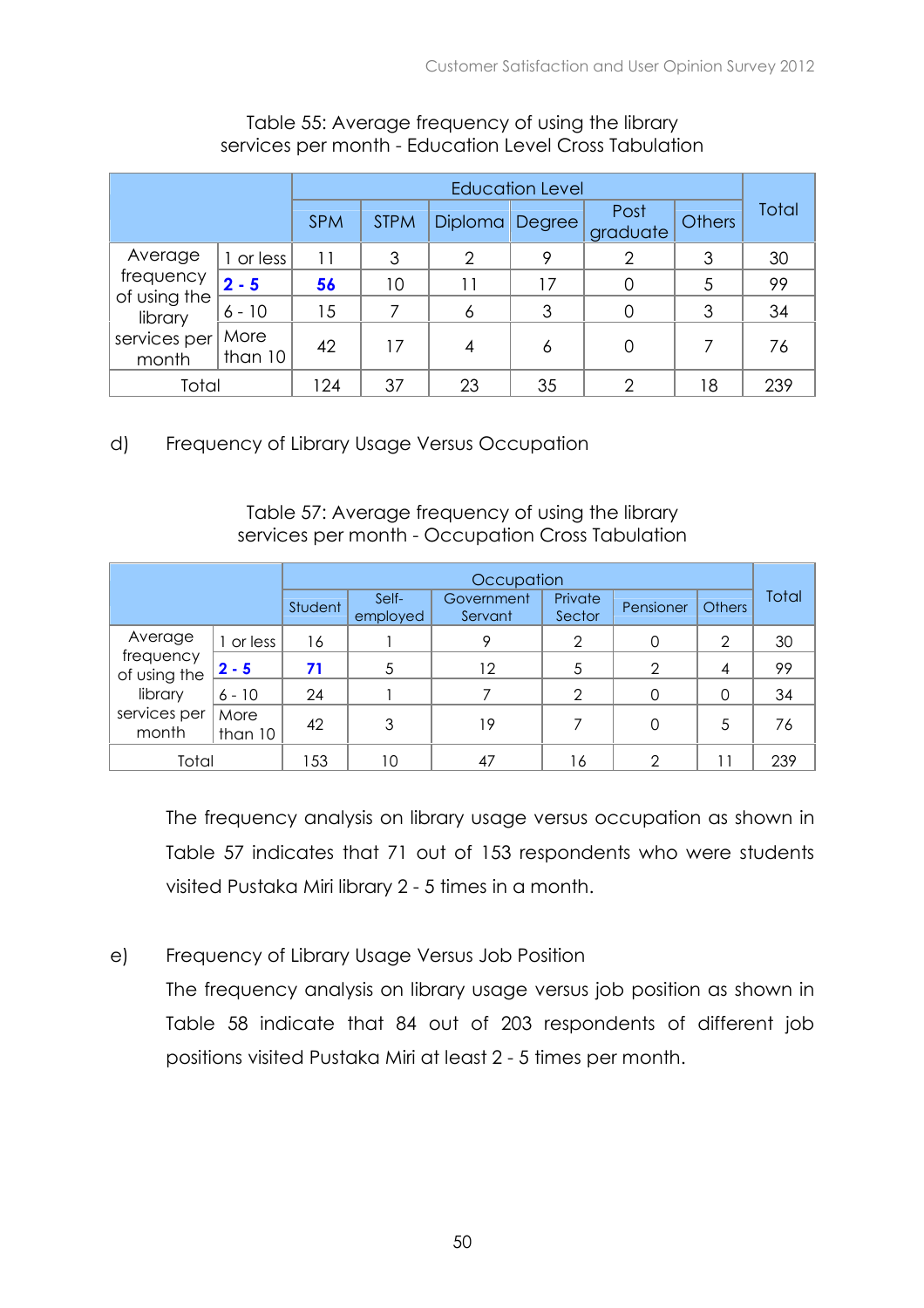|                                   |              |                      | <b>Job Position</b>     |               |       |     |  |  |  |
|-----------------------------------|--------------|----------------------|-------------------------|---------------|-------|-----|--|--|--|
|                                   |              | Clerical Supervisory | Managerial<br>and above | <b>Others</b> | Total |     |  |  |  |
| Average                           | 1 or less    |                      |                         |               | 23    | 30  |  |  |  |
| frequency of                      | $2 - 5$      | ⌒                    | 5                       | 8             | 84    | 99  |  |  |  |
| using the library<br>services per | $6 - 10$     | 3                    | $\overline{2}$          |               | 28    | 34  |  |  |  |
| month                             | More than 10 |                      | 3                       |               | 68    | 76  |  |  |  |
| Total                             |              |                      | 12                      |               | 203   | 239 |  |  |  |

#### Table 58: Average frequency of using the library services per month - Job Position Cross Tabulation

#### Q. Conclusion, Perception and Recommendations

#### a) Conclusion

Overall, the service performance of Pustaka Miri was perceived by users as above satisfactory across the four dimensions of library service quality. The values range from 3.82 (Personal Control) to 4.39 (Place) on a 5-point Likert Scale. Compared to 2011 survey, the service quality of Pustaka Miri has shown some improvements.

#### Table 59: Average Mean Score for all dimensions

|   | LibQual Elements          | Average<br><b>Mean Score</b> |      |  |  |
|---|---------------------------|------------------------------|------|--|--|
|   |                           | 2011                         | 2012 |  |  |
|   | Place                     | 4.23                         | 4.39 |  |  |
| 2 | Service                   | 3.76                         | 3.85 |  |  |
| 3 | <b>Information Access</b> | 3.66                         | 3.84 |  |  |
|   | <b>Personal Control</b>   | 3.77                         | 3.82 |  |  |

#### b) Perception

In general, the mean score for the performance of services in Pustaka Miri as perceived by users for the four dimensions is at almost excellent level. The highest rating was on Place with the average mean score of